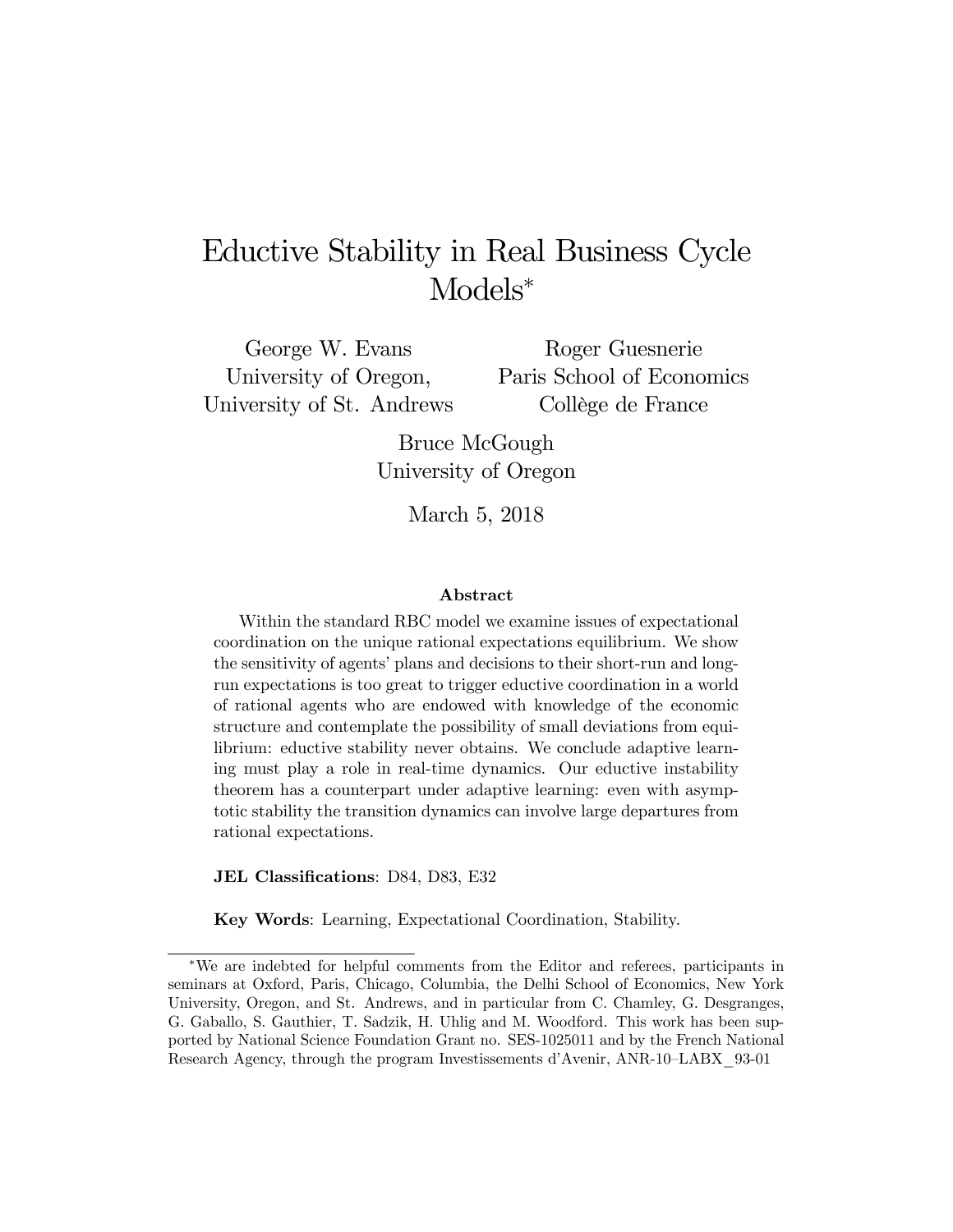## 1 Introduction

The question of expectational coordination has returned to the forefront of intellectual debate in the context of the economic crisis that began in 2007. Some people have argued that the overly optimistic view of the world conveyed by our models arises in particular from the universal adoption of rational expectations (RE). In fact, the axiomatic use of RE has been under critical examination for some time: what is at stake in this debate is the robustness of expectational coordination on RE. This issue, the subject of the present paper, has been discussed using a variety of approaches.

Problems of multiplicity of rational expectations equilibria (REE) have received considerable attention, as in the sunspot literature, e.g. Benhabib and Farmer (1994) and Chiappori and Guesnerie (1991), and in the global games literature, e.g. Morris and Shin (1998). The existence of multiple REE arises also in the New Keynesian model, most dramatically in connection with the zero lower bound, e.g. Benhabib, Schmitt-Grohe and Uribe (2001). The possibility of multiple REE most obviously and forcefully raises the issue of coordination of expectations.

However, coordination of expectations on RE is crucial also in models with a unique REE. Rational expectations must be viewed as an equilibrium concept. In game theoretic terms the REE is a Nash equilibrium, not a dominant strategy equilibrium. Put differently, it is rational to have RE only if the expectations of other agents are in accordance with RE. This unavoidably leads to the question of how agents would come to coordinate on the REE.

One approach to this question examines the stability of the REE under adaptive learning. See, for example, Marcet and Sargent (1989), Woodford (1990), Brock and Hommes (1997) and Evans and Honkapohja (2001). Most prominently, under the least-squares learning approach, agents form expectations like statisticians or econometricians, updating their forecasting model over time as new data become available. This is a "bounded rationality" approach because the agents do not explicitly take account of the self-referential aspect of the model; and, consequently, agents can learn to have RE only asymptotically as they update their forecast models to observed data over time.

A second approach, called the "eductive" viewpoint, is the main focus of the current paper. See Evans and Guesnerie (1993, 2005) and Guesnerie (2002) for an introductory conceptual assessment in dynamic models. Under this approach, agents are assumed to be rational and to fully understand the structure of the economy. These authors argue that in some cases a mental reasoning process allows agents to deduce that the REE will obtain, in which case the REE is said to be eductively stable. This would provide strong support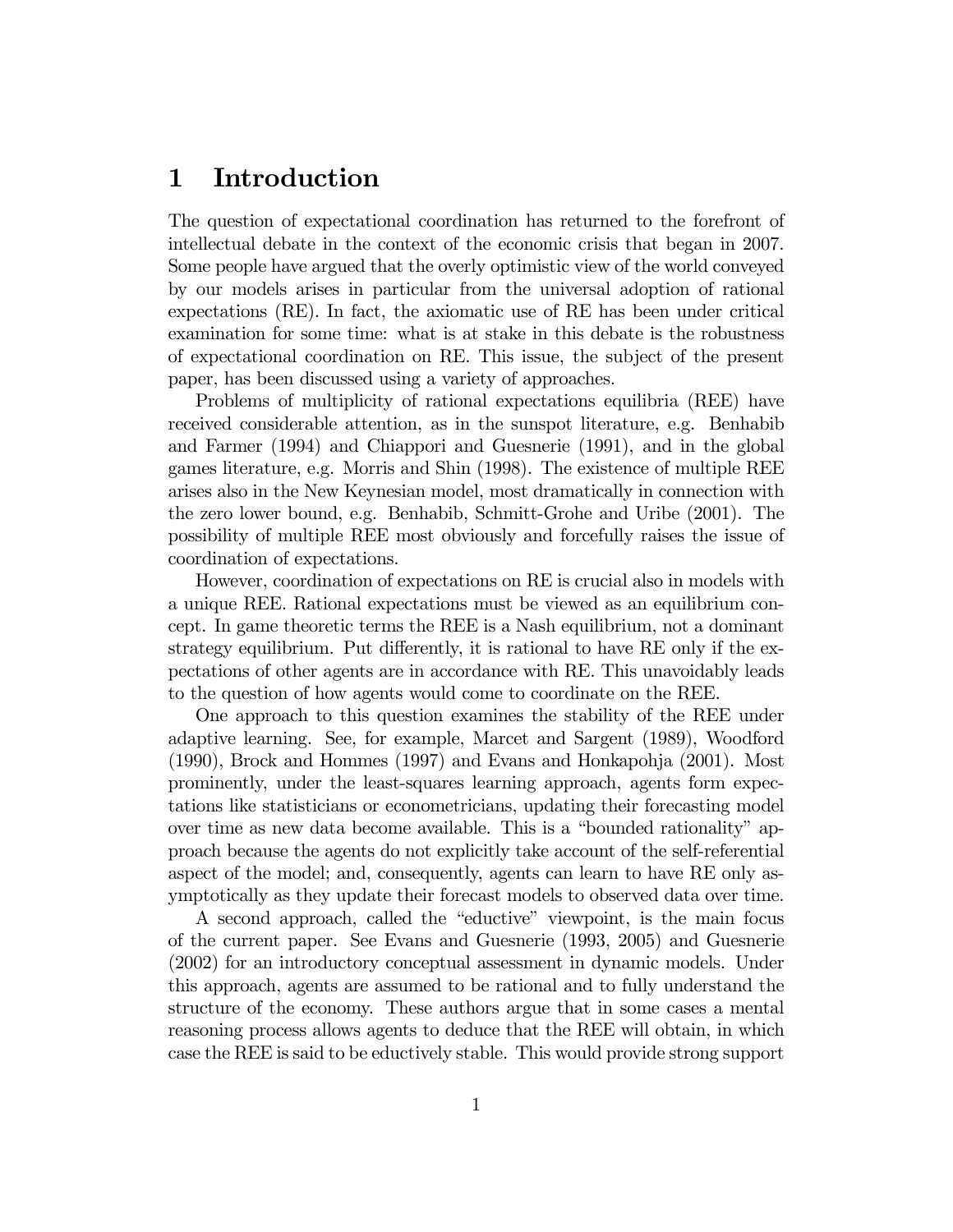for RE, because RE is then attainable through mental reasoning and does not require the gradual accumulation of data over time.

Consider, for example, an unexpected permanent change in fiscal policy. One of the attractions of the RE approach is that, in the event of such a structural change, agents fully incorporate into their decision-making the resulting future changes in the equilibrium paths of wages and interest-rates. Eductive stability of the equilibrium would provide support for the assertion that coordination on this revised RE path could be quickly achieved by our fully rational agents: the usual textbook RE solutions would be fully vindicated.

In this paper we focus on eductive stability and expectational coordination in models in which agents are long-lived, or more precisely, far-sighted. The logical framework and the central results for eductive learning, as well as the connections with adaptive (or "evolutive") learning and the issue of sunspot multiplicity, are well understood in many contexts where agents are short-lived, such as simple overlapping generations models: see Gauthier and Guesnerie (2004). With long-lived agents, and this is a key message of our findings in this paper, the picture changes significantly.

The assumption that agents are long-lived is not economically innocuous. For example, long-lived agents take into account their lifetime income rather than income over a short horizon, a fact that of course has a key impact on the understanding and design of macroeconomic policies. This suggests, unless the RE-hypothesis is accepted axiomatically, that the effect of the presence of long-lived agents on eductive stability should receive careful attention. Does this make expectational coordination more or less robust?

To explore this complex question, we consider in this paper the simplest version of a Real Business Cycle (RBC) model and its standard focal point, the REE, which is presented in Section 2.1. In Section 2.2, we investigate a background question that is central for any assessment of the plausibility of expectational coordination on the REE: how do actions and plans of agents react to out-of-equilibrium beliefs? The answer, for small changes of beliefs, is provided by the planning theorem, Theorem 1, which appears to be new to the literature. This theorem identifies the changes in consumption and savings decisions associated with a small change in the whole infinite trajectory of beliefs, providing rich and comprehensive information on this question. We obtain a key expectational feedback parameter  $\xi$ , depending on the underlying model specification, which governs the response of plans to beliefs.

In Section 3, we develop the eductive approach. We define (local) eductive stability in an abstract setting, illustrate it using the cobweb model, and then show how to apply the framework to the RBC model. The question is whether rationality and knowledge of the economic structure can trigger a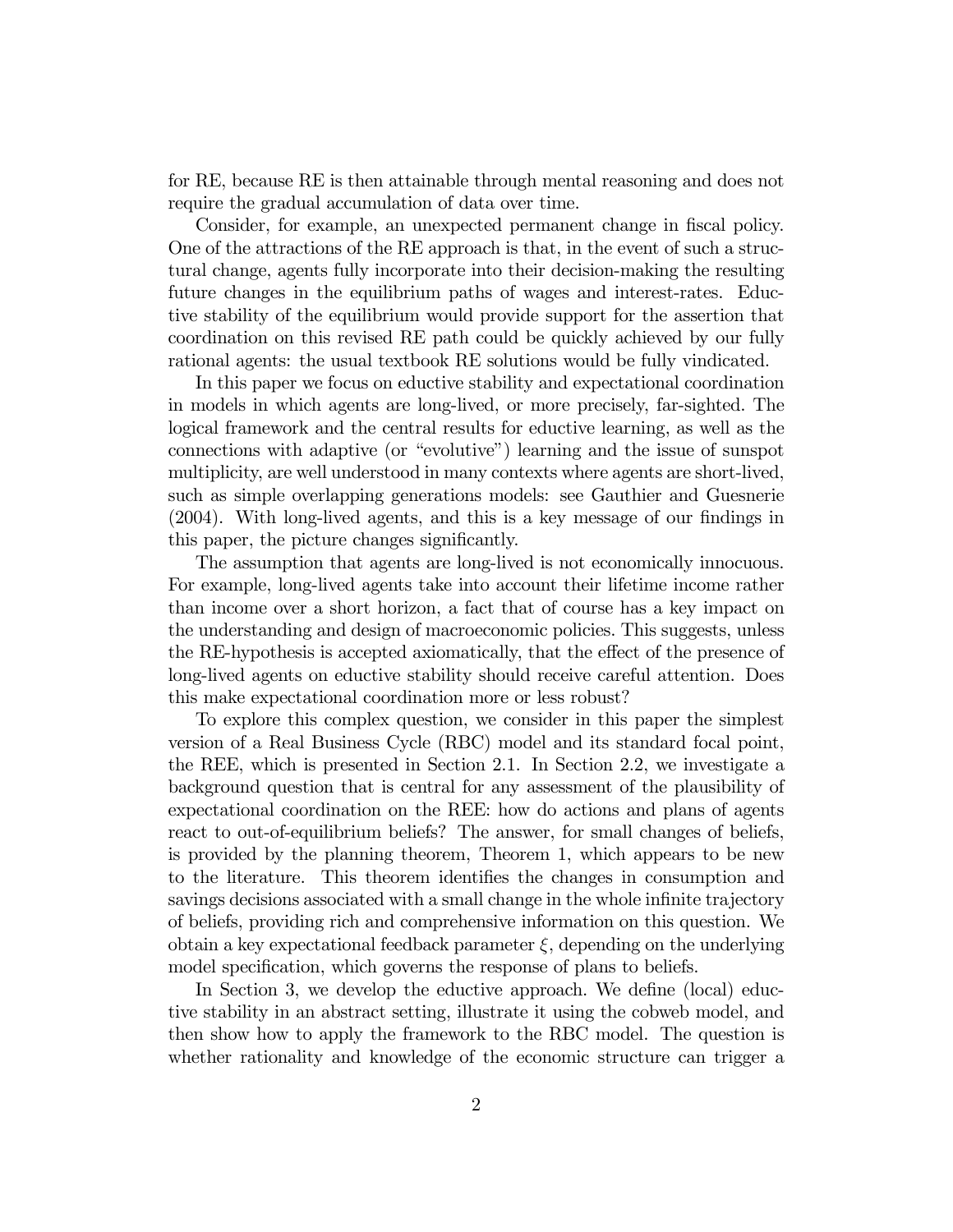mental reasoning process leading to coordination on the REE. The reasoning process we envision is as follows. Suppose agents believe that the time-path of the economy will be in a neighborhood of the REE, and they consider the set of possible outcomes based on plans consistent with those beliefs. If this set of outcomes lies in a strictly smaller neighborhood of the REE then it would be natural for rational agents to revise their beliefs and reconsider the implied outcomes. Eductive coordination obtains if iteration then selects the REE.

We find that coordination on the REE in the RBC model is difficult. Indeed, Theorem 2 of Section 4 establishes the impossibility of local eductive stability. Thus, complete coordination on the REE time path cannot be expected. There is no collective view of the future — no natural set of paths close but not identical to the self-fulfilling, equilibrium path — that is able to trigger coordination on the equilibrium, along the eductive lines just described. Taking a real-time perspective, every such collective view is subject, at some stage, to be invalidated by facts. Put more dramatically, in this world, a "crisis," here an expectational crisis, is unavoidable, although the time required for the crisis to become manifest, i.e. the extent of the weakness of expectational coordination, depends upon expectational feedback parameter  $\xi$ .

What should we conclude from the instability results of Section 4? The REE remains the natural benchmark since it is uniquely the one in which agents would be unable to improve on their forecasts. However, the clear implication of eductive instability is that coordination on the REE can only be attained by an adaptive learning process, a process in which expectations respond to data over time. Returning to our hypothetical example of an unanticipated novel policy change that disturbs an RE steady state, renewed expectational coordination after the structural break cannot be immediate and can only take place over time.

Section 5 therefore takes up adaptive learning. Although it is known that the REE in the RBC model can be asymptotically stable under adaptive learning rules, our objective is to determine the links between our eductive instability result and adaptive learning dynamics. The planning theorem of Section 2 again plays a central role. In addition, drawing inspiration from the framework of Section 3, we develop a new stability notion for adaptive learning that emphasizes the extent of deviation from RE.

Specifically, in Section 5 we examine what we call "B-stability": consistency of the realized path with initial beliefs that the path will remain in a specified neighborhood of the equilibrium. As is well-known, adaptive learning dynamics depend on the "gain" parameter  $0 < \alpha \leq 1$  that governs the extent to which expectations respond to observed data. The equilibrium paths under learning depend both on  $\alpha$  and  $\xi$ .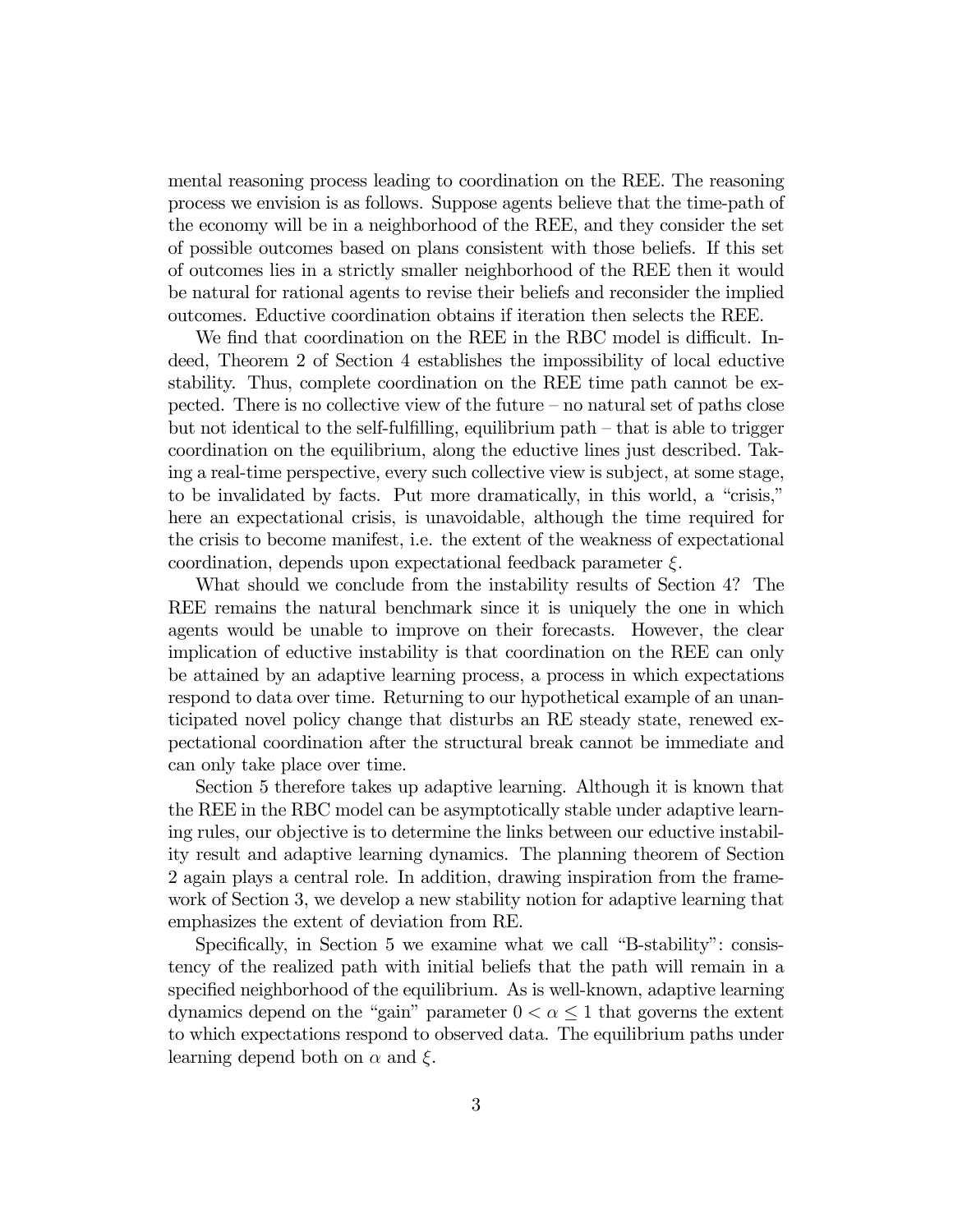Section 5 obtains both negative results, reflecting the earlier eductive instability results, and some more positive results that reflect the potential for stability under adaptive learning. The negative result, Theorem 3, is that the REE is never robustly B-stable under adaptive learning: the consistency of conjectured beliefs paths is not robust in the sense that this collective view of the future will be falsified, at some point in time, for a large set of adaptive learning rules indexed by the gain  $\alpha$ . In particular, despite the REE being asymptotically stable for sufficiently small  $\alpha$ , the deviation of the learning dynamics from the REE can become arbitrarily large. Theorem 4 provides more complete results on asymptotic and partial B-stability.

The results of Section 4, complemented by those of Section 5, indicate that full coordination on the REE is implausible: starting from an RE steady state, if there is an unanticipated structural or policy change, then, even if the nature of this structural change is fully understood, it will take time for agents to coordinate on the REE, and deviations during the learning transition can be large. The concluding Section 6 discusses directions for future research.

## 2 Model and Planning Theorem

We consider a standard RBC model, except that for simplicity we assume a fixed labor supply and omit exogenous productivity shocks.<sup>1</sup> These simplifications, which amount to a focus on a nonstochastic discrete-time Ramsey model, are not critical to our results and are made in order to clarify the central features of our analysis. Elimination of both random shocks and labor-supply response to disequilibrium expectations can be expected to facilitate coordination on the rational expectations equilibrium  $(REE)^2$  Despite eliminating these influences we establish that eductive stability fails.

### 2.1 The model and equilibrium

There is a unit mass of identical infinitely-lived households, indexed by  $\omega \in$ I. At time t each household  $\omega$  holds capital  $k_t(\omega)$ , resulting from previous decisions, and supplies inelastically one unit of labor. At time  $t = 0$ , facing interest rate  $r_0$  and prospects of future interest rates  $r_t$  and wages  $q_t$ , household

<sup>&</sup>lt;sup>1</sup>Seminal RBC papers include Kydland and Prescott (1982) and Long and Plosser (1983).

<sup>&</sup>lt;sup>2</sup>For example, the expectational feedback parameter, which we denote by  $\xi$  below, can be shown to be larger in magnitude when labor supply is elastic.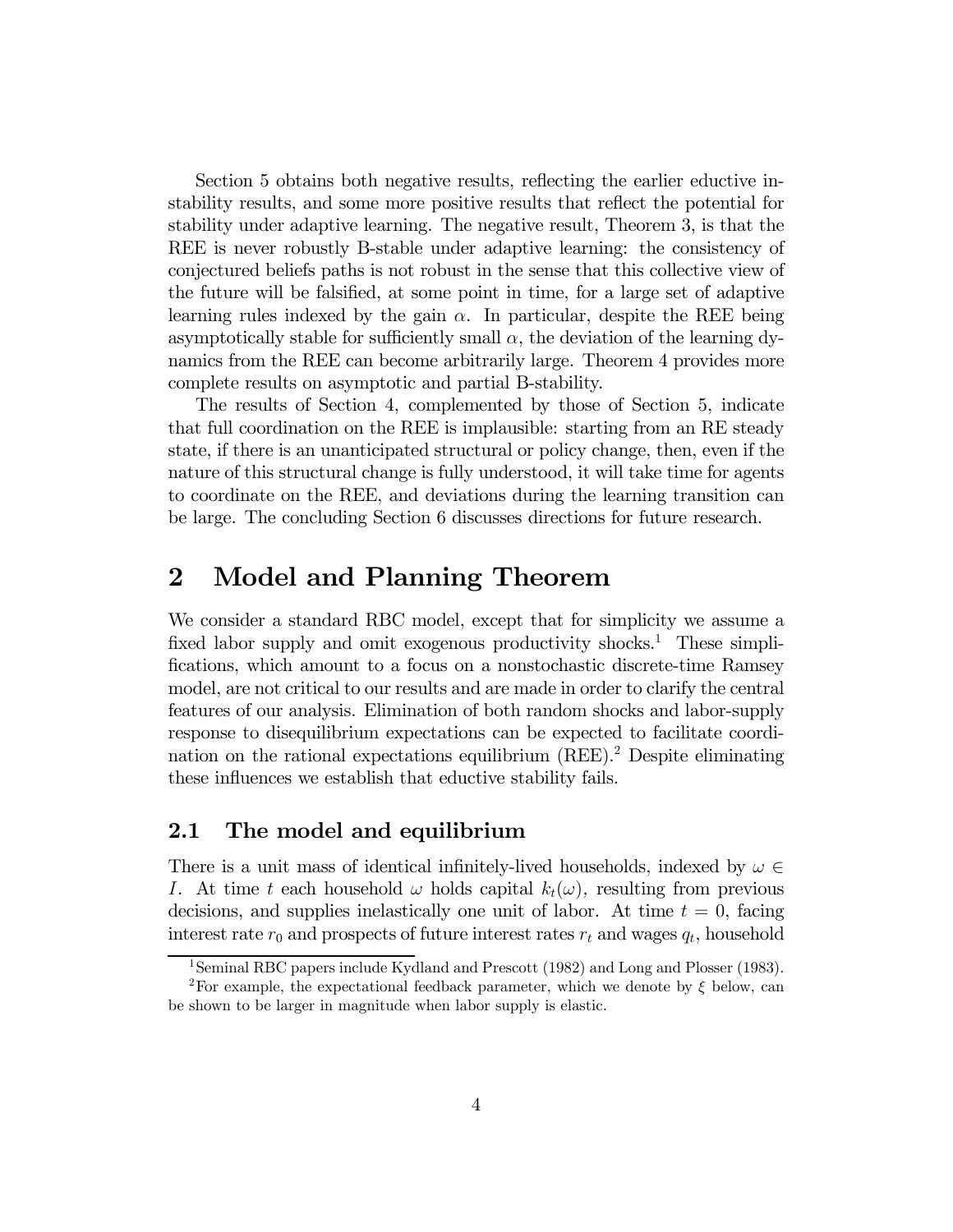$\omega$  determines his actions today and plans for the future by solving

$$
\max \qquad E_0(\omega) \sum_{t=0}^{\infty} \beta^t U(c_t(\omega)), \text{ where } 0 < \beta < 1,\tag{1}
$$

subject to 
$$
k_{t+1}(\omega) = (1+r_t)k_t(\omega) + q_t - c_t(\omega), \qquad (2)
$$

with initial wealth  $k_0(\omega)$  given. Here  $E_0(\omega)$  captures the expectations of agent  $\omega$  formed using his subjective distribution.

We will focus on the case in which  $k_0(\omega)$  is the same for all agents, but we do not impose this initially. The utility function  $U(c)$  is increasing, strictly concave and smooth. We further impose a No Ponzi Game (NPG) condition that the present value of their limiting lifetime wealth be nonnegative. The household's Euler equation is

$$
U'(c_t(\omega)) = \beta E_t(\omega) ((1 + r_{t+1}) U'(c_{t+1}(\omega))). \qquad (3)
$$

When the future is viewed as deterministic, expectations of future interest rates  $r_t$  and wages  $q_t$  are point expectations. Iterating forward the household flow budget constraint, and imposing the NPG and transversality conditions, gives the lifetime budget constraint of the household:

$$
\sum_{t=0}^{\infty} R_t c_t(\omega) = \sum_{t=0}^{\infty} R_t q_t + (1+r_0) k_0(\omega), \text{ where } R_t = \prod_{i=1}^t (1+r_i)^{-1}, R_0 = 1.
$$
 (4)

Goods are produced by firms from capital and labor using a constant returns to scale production function  $f(K, L)$ , satisfying the usual assumptions, under conditions of perfect competition. In particular, firms hire labor and rent capital in competitive factor markets. Because labor is inelastically supplied,  $r_t$  and  $q_t$  are given by  $r_t = f_K(K_t, 1) - \delta$  and  $q_t = f_L(K_t, 1)$ , where  $K_t = \int_I k_t(\omega) d\omega$ ,  $f_K = \partial f / \partial K$ ,  $f_L = \partial f / \partial L$ , and  $0 \le \delta \le 1$  is the depreciation rate. It follows that prices in time  $t$  are entirely determined by the level of aggregate capital  $K_t$ , which itself is predetermined, i.e. determined by aggregate savings in period  $t-1$ .

For convenience, below, we also write  $f(K)$  in place of  $f(K, 1)$  and use the notation  $f' = f_K$  and  $f'' = f_{KK}$ . In addition we have the aggregate capital accumulation equation

$$
K_{t+1} = (1 - \delta)K_t + f(K_t) - C_t, \text{ where } C_t = \int_I c_t(\omega)d\omega.
$$
 (5)

In this model, the definition of an intertemporal perfect foresight equilibrium requires that agents satisfy their Euler equations and flow budget constraints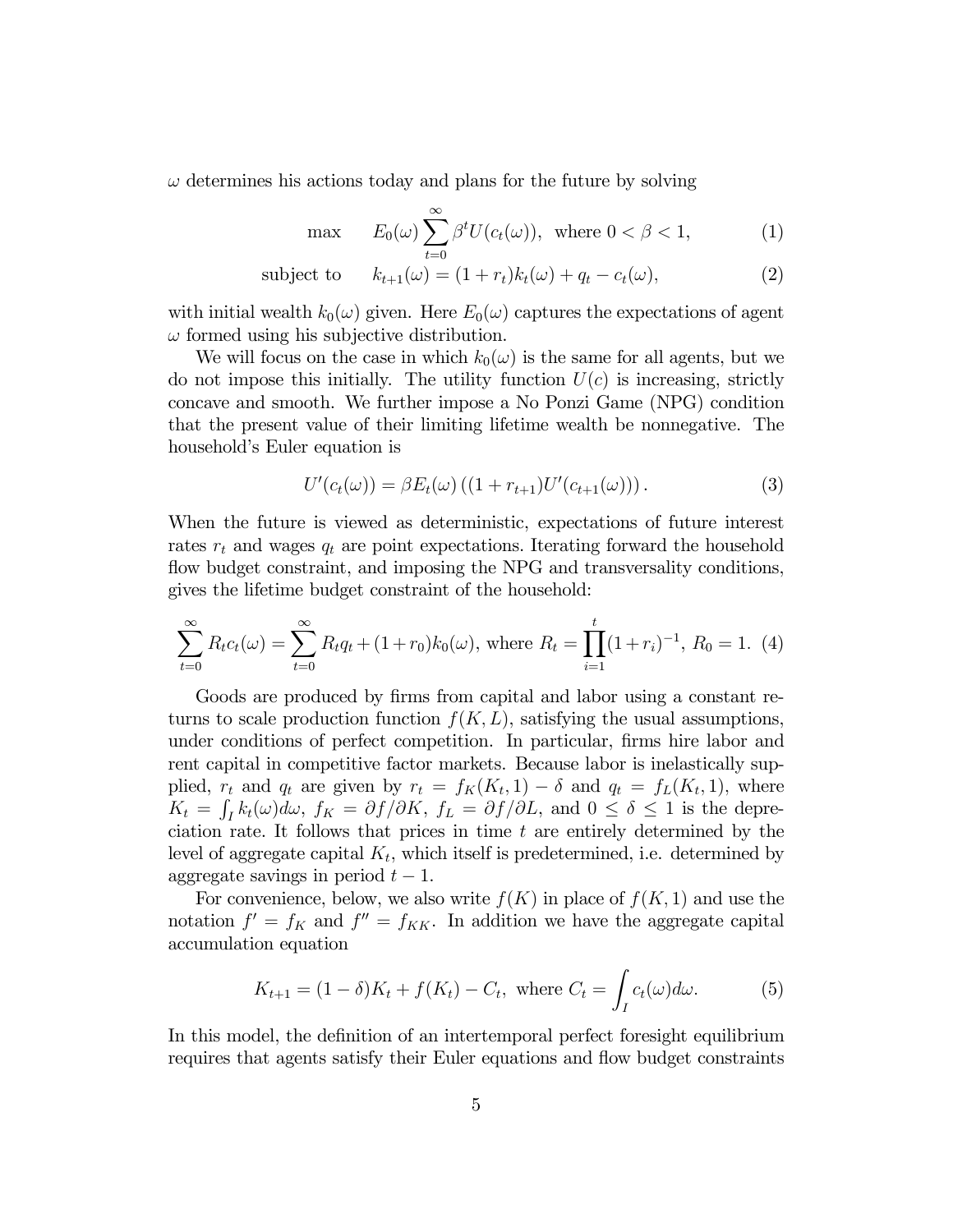at each  $t$ , their intertemporal budget constraint, and that their expectations are consistent with the actual path of the economy. The model has a unique a (unique) perfect foresight steady state, on which we focus attention.

**Definition 1** The perfect foresight steady state  $K_t = k_t(\omega) = \overline{K}$ ,  $C_t = c_t(\omega) =$  $\overline{C}$ ,  $r_t = \overline{r}$  and  $q_t = \overline{q}$  is given by  $1 = \beta(1 + \overline{r})$ ,  $\overline{r} = f_K(\overline{K}, 1) - \delta$ ,  $\overline{q} = f_L(\overline{K}, 1)$ ,  $C = f(K, 1) - \delta K = \bar{r}K + \bar{q}.$ 

If  $K_0 = \overline{K}$  then under perfect foresight the economy stays in the steady state for all t, and if  $K_0 \neq \overline{K}$ , then there is a unique perfect foresight path that converges to the steady state as  $t \to \infty$ . We now assume that the economy is initially in the steady state, with  $k_0(\omega) = K$  for all  $\omega$ , and we examine the robustness of expectational coordination on this equilibrium.

### 2.2 Beliefs, actions, plans and realizations

Consider an individual agent facing the consumption/savings problem  $(1)-(2)$ . The behavior of the agent is in part determined by his beliefs about the future values of wages and interest rates. In general, an agent's beliefs could be stochastic, summarized by a sequence of joint density functions  $\{F_t(q^t, r^t)\},\$ where  $q^t$  and  $r^t$  are the time t wage and interest rate histories, respectively. We focus on deterministic beliefs, i.e. on point expectations, for reasons given later. This is natural given that our reference solution is nonstochastic and our analysis is local; also, this facilitates tractability.

The beliefs of agent  $\omega$  may be summarized by real sequences of expected wages and interest rates. We assume the agent understands the relationship between aggregate capital and input prices, that is, the agent knows  $r_t =$  $f'(K_t) - \delta$ , and  $q_t = f(K_t) - f'(K_t)K_t$ . Hence his beliefs are completely and consistently captured by a sequence identifying his point expectations of future capital stock. We denote these beliefs by  $K^{e}(\omega) = \{K^{e}_{t}(\omega)\}_{t \geq 1}$ . A beliefs profile is the collection of all agents' beliefs:  $K^e = \{K^e(\omega) : \omega \in I\}.$ 

The key ingredient of our analysis is the understanding of the effect of changes in individual expectations on changes in individual actions or plans (particularly when these changes occur near the equilibrium). Taking as reference point the perfect foresight steady-state path  $K_0 = K, K_t = K$ , for all t, we examine the solution to the program, which gives the agent's present actions and future plans. This is simply the program (1) subject to (4), where  $q_t$ and  $r_t$  are replaced by  $q_t^e(\omega)$  and  $r_t^e(\omega)$ , derived as just explained from  $K_t^e(\omega)$ .

We focus on small changes, around the steady-state values, in the individual agent's initial capital  $k_0(\omega)$  and point expectations  $K_t^e(\omega)$ , and on the effect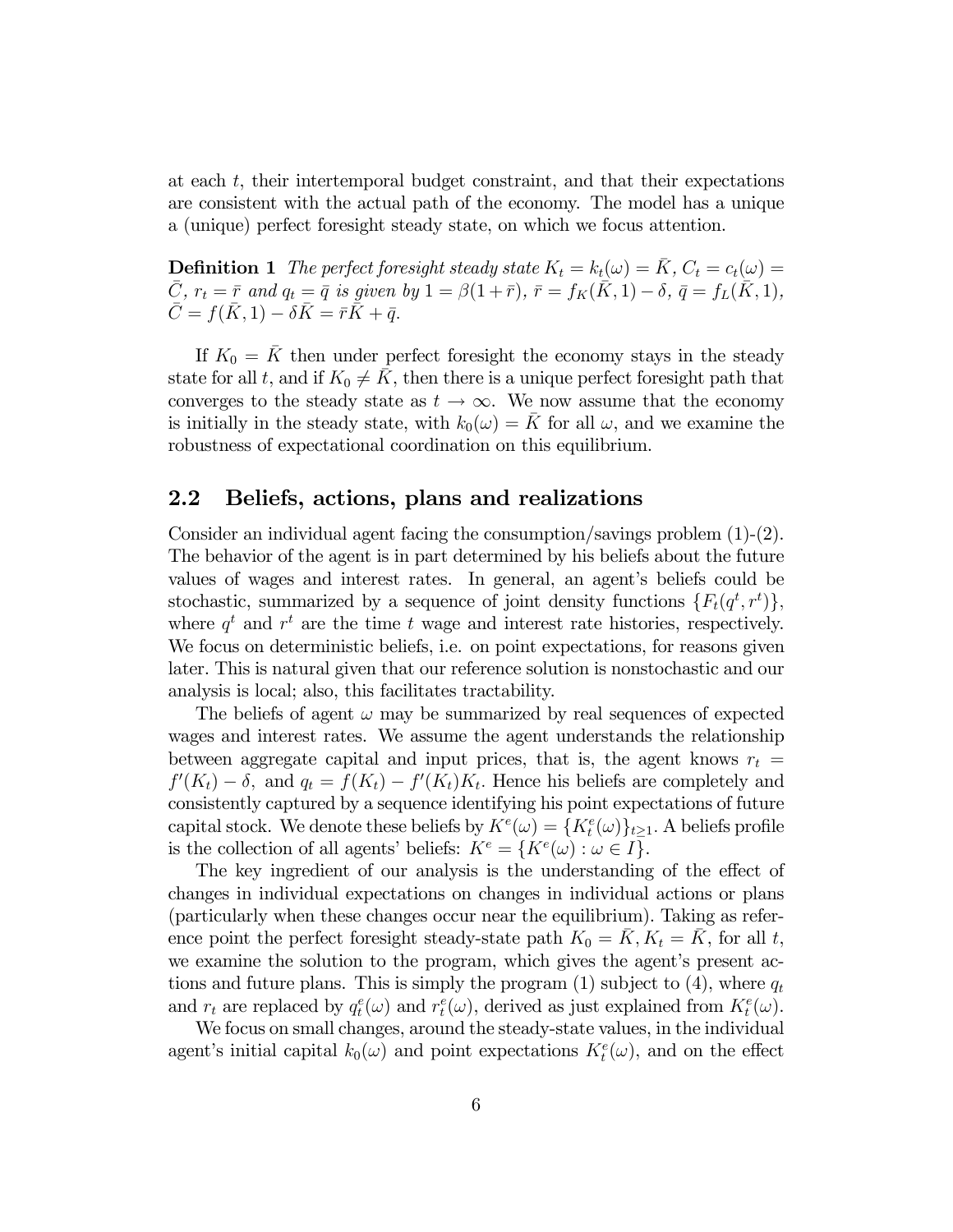of these small changes on the agent's initial plans. We measure these small changes in capital as deviations from steady state: we set  $dk_0(\omega) = k_0(\omega) - K_0(\omega)$ and  $dK_t^e(\omega) = K_t^e(\omega) - \bar{K}$ . We also write  $dK^e(\omega) = \{ dK_t^e(\omega) \}_{t \ge 1}$  for the beliefs path of agent  $\omega$ , and  $dK^e = \{dK^e(\omega) : \omega \in I\}$ . Similarly, for the agent's corresponding optimal plans  $k_t(\omega)$  and  $c_t(\omega)$ , which as we will see are fully determined by their beliefs and their initial capital holdings, we write  $dk(\omega) =$  ${dk_t(\omega)}_{t>1}$  where  $dk_t(\omega) = k_t(\omega) - \bar{K}$  and  $dc(\omega) = {dc_t(\omega)}_{t>0}$  where  $dc_t(\omega) =$  $c_t(\omega)$  – C. At this stage we maintain the assumption that each agent's plans are well captured by first-order approximations. We justify this assumption later. Given this assumption, we can identify a particular variable's time path with its first-order approximation, and thus use our deviation notation to capture this identification.

#### 2.2.1 Expectations and plans of agents

Our objective is to determine the agent's plans as functions of the agent's expectations and initial savings. We begin with two fundamental lemmas.

**Lemma 1** Given a time path of beliefs  $\{dK_t^e(\omega)\}_{t\geq 1}$ , the optimal consumption and savings paths for agent  $\omega$  satisfy

$$
dc_{t+1}(\omega) = dc_t(\omega) + \sigma^{-1}\beta\bar{C}f''dK_{t+1}^e(\omega)
$$
\n(6)

$$
dk_{t+1}(\omega) = \beta^{-1} dk_t(\omega) - dc_t(\omega), \qquad (7)
$$

where  $\sigma = -\bar{C}U''(\bar{C})/U'(\bar{C})$  is the consumption elasticity of marginal utility and where  $f''$  denotes  $f''(\bar{K})$ .

**Lemma 2** (Welfare Lemma). Given a time path of beliefs  $\{dK_t^e(\omega)\}_{t\geq 1}$ , initial saving  $dk_0(\omega)$  and aggregate capital stock  $dK_0$ , the optimal consumption path for agent  $\omega$  satisfies

$$
\beta^{-1} dk_t(\omega) = \sum_{s \ge 0} \beta^s d c_{t+s}(\omega), \text{ for all } t \ge 0.
$$
 (8)

The proofs of these and all results are in the Appendix. Lemma 1 specifies the agent's Euler equation and flow budget constraint to first order. We remark that the simple form of linearized budget constraint (7) arises from the absence of an income effect, i.e. in a competitive equilibrium  $dq_t + K dr_t = 0$ . Lemma 2, which is derived using this observation and the linearized life-time budget constraint (LTBC), can be made stronger: it is not necessary that the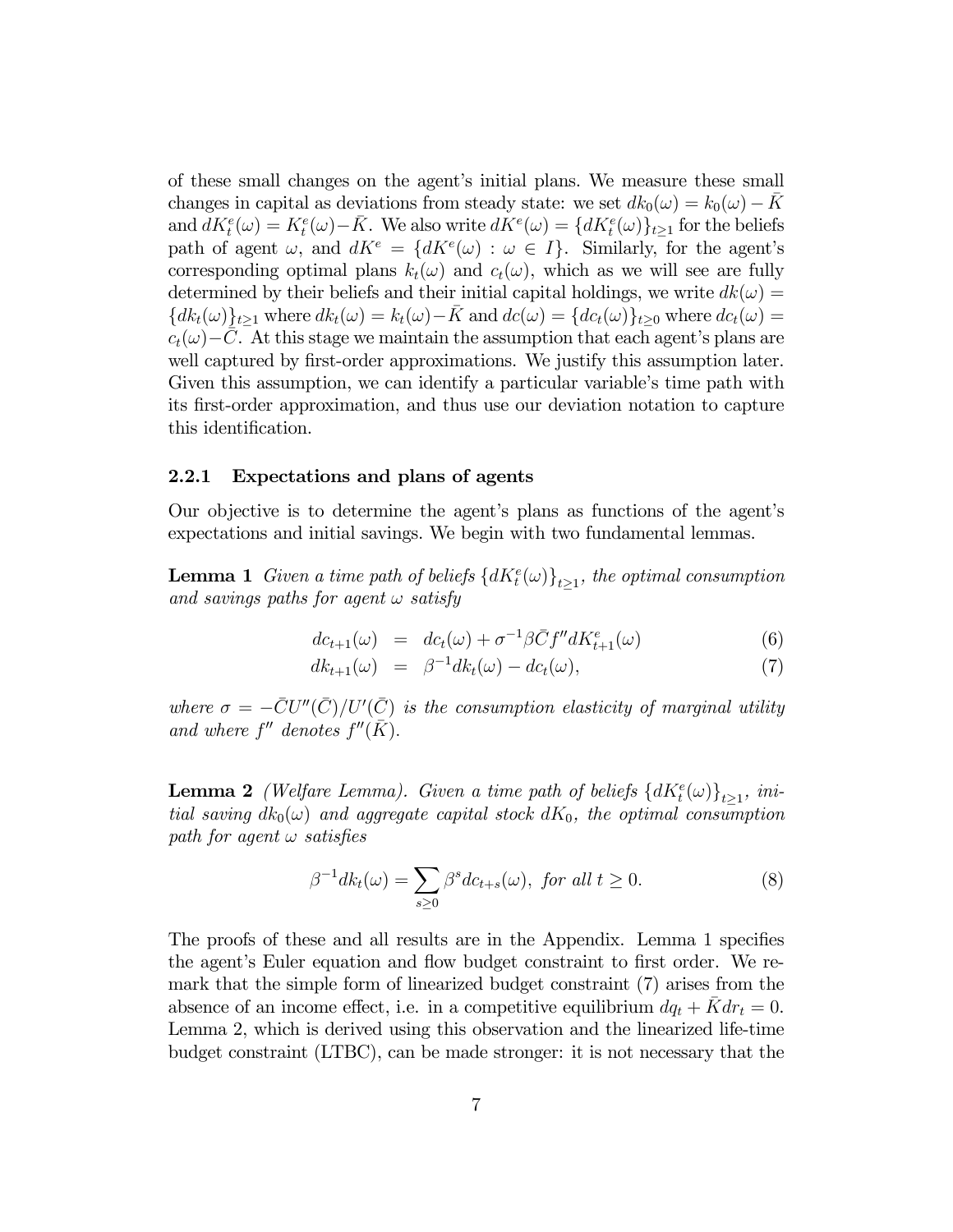consumption path be optimal, it need only satisfy the LTBC. However, an important implication of Lemma 2 is that, to first order, changes in beliefs do not impact welfare:  $dU(\omega) = \sum_{t \geq 0} \beta^t U'(\overline{C}) dc_t(\omega) = 0.$ 

It is useful to define the "expectations feedback" parameter

$$
\xi = -\sigma^{-1}(1-\beta)^{-1}\beta^2 \bar{C}f'' > 0,
$$

which will be of considerable interest, as it plays a central role in determining the responsiveness of consumption and savings plans to changes in expectations of the aggregate capital path.

An implication of the preceding results is that an agent's optimal time t consumption  $dc_t(\omega)$  and saving  $dk_{t+1}(\omega)$  are functions of his future beliefs  $\{dK_{t+n}^{e}(\omega)\}_{n\geq 1}$  and his realized time t capital holdings  $dk_{t}(\omega)$ :

**Lemma 3** Given beliefs path  $dK^e(\omega)$ , the optimal plans for agent  $\omega$  satisfy

$$
dc_t(\omega) = \beta^{-1}(1-\beta)dk_t(\omega) + \beta^{-1}(1-\beta)\xi \sum_{n\geq 1} \beta^n dK_{t+n}^e(\omega) \qquad (9)
$$

$$
dk_{t+1}(\omega) = dk_t(\omega) - \beta^{-1}(1-\beta)\xi \sum_{n\geq 1} \beta^n dK_{t+n}^e(\omega). \tag{10}
$$

Finally we give the planning theorem, which specifies the optimal plans  $dk(\omega) = \{dk_t(\omega)\}_{t>1}$  and  $dc(\omega) = \{dc_t(\omega)\}_{t>0}$  as functions just of the beliefs path  $dK^{e}(\omega)$ . The planning theorem is most conveniently expressed in terms of the following semi-infinite matrices:

$$
\Theta^{k} = \begin{pmatrix} 1 - \beta & \beta - \beta^{2} & \beta^{2} - \beta^{3} & \cdots \\ 1 - \beta & 1 - \beta^{2} & \beta - \beta^{3} & \cdots \\ 1 - \beta & 1 - \beta^{2} & 1 - \beta^{3} & \cdots \\ 1 - \beta & 1 - \beta^{2} & 1 - \beta^{3} & \cdots \\ \vdots & \vdots & \vdots & \ddots \end{pmatrix} \text{ and } \Theta^{c} = \begin{pmatrix} -\beta & -\beta^{2} & -\beta^{3} & \cdots \\ 1 - \beta & -\beta^{2} & -\beta^{3} & \cdots \\ 1 - \beta & 1 - \beta^{2} & -\beta^{3} & \cdots \\ 1 - \beta & 1 - \beta^{2} & 1 - \beta^{3} & \cdots \\ \vdots & \vdots & \vdots & \ddots \end{pmatrix}
$$

 $\overline{\phantom{a}}$ 

that is,  $\Theta^k = (\Theta_{ij}^k)$  and  $\Theta^c = (\Theta_{ij}^c)$ , where

$$
\Theta_{ij}^k = \left\{ \begin{array}{ll} \beta^{j-i} - \beta^j & \text{if } 1 \leq i < j \\ 1 - \beta^j & \text{if } i \geq j \end{array} \right. \text{ and } \Theta_{ij}^c = \left\{ \begin{array}{ll} -\beta^j & \text{if } 1 \leq i \leq j \\ 1 - \beta^j & \text{if } i > j \end{array} \right. .
$$

Recalling that  $dk(\omega) = \{dk_t(\omega)\}_{t\geq 1}$  and  $dc(\omega) = \{dc_t(\omega)\}_{t\geq 0}$ , agent  $\omega$ 's optimal plan in terms of his belief path  $dK^{e}(\omega)$ , is given by the following theorem:

**Theorem 1** (Planning Theorem). Assume  $dk_0(\omega)=0$ . Given beliefs path  $dK^{e}(\omega)$ , the optimal plans for agent  $\omega$  are given by

$$
dk(\omega) = \Gamma^k (dK^e(\omega)) \equiv -\xi \Theta^k dK^e(\omega),
$$
  
\n
$$
dc(\omega) = \Gamma^c (dK^e(\omega)) \equiv -\xi \beta^{-1} (1 - \beta) \Theta^c dK^e(\omega).
$$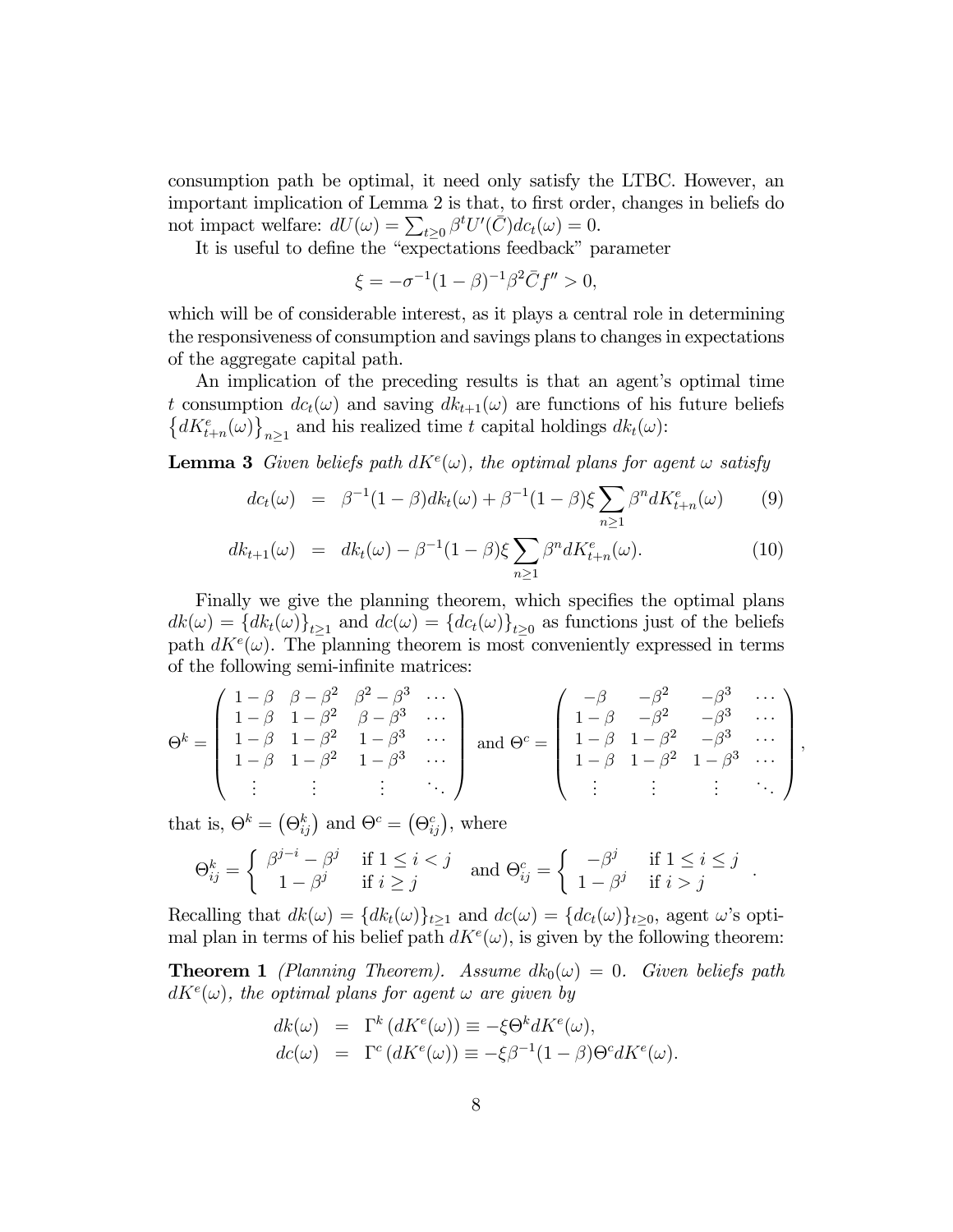Figure 1 illustrates the results for  $dK_N^e(\omega) > 0$  and  $dK_t^e(\omega) = 0$  for  $t \neq N$ . Note that the impact on  $dk_t(\omega)$  is negative for all  $t \geq 1$  while the impact on  $dc<sub>t</sub>(\omega)$  changes sign over time. We emphasize this point in the next section.



Figure 1: Impact on planned  $dk_t(\omega)$ ,  $dc_t(\omega)$  of a future one-period increase of  $dK_N^e(\omega)$  for alternative values of N.

Intuitively,  $dK_N^e(\omega) > 0$  and  $dK_t^e(\omega) = 0$  for  $t \neq N$  implies that expected  $dr_N$ is negative while  $dr_t = 0$  for  $t \neq N$ . From the Euler equation (3) consumption will be constant both before and after  $t = N$ , and from period  $N - 1$  to period  $N$  consumption must fall. The lifetime budget constraint  $(4)$  implies that  $dc_t(\omega) > 0 > dc_s$  for  $t < N \leq s$ : the low interest rate in period N induces households to move consumption from later to earlier periods. To understand the corresponding path of savings  $dk_t(\omega)$ , observe that to support the relatively high level of consumption for  $t < N$ , households must reduce their savings over time; after period  $N$ , facing interest rates that remain at the steady-state level, households consume an amount equal to their total labor and capital earnings and hence their savings remain constant.

#### 2.2.2 Implications of the planning theorem

The planning theorem, through the expectations feedback parameter  $\xi$  and the matrices  $\Theta^c$  and  $\Theta^k$ , fully describes the connection between expectations and the planned actions of the individual agents. We will later exploit this knowledge to obtain consequences of these beliefs for describing the possible corresponding paths of aggregate capital. At this stage we provide intuition for later results, limiting attention to discussion of the effects of beliefs on the plans of individual agents.

First we note that the general sensitivity of decisions to expectations is governed by the value of  $\xi$ . A high  $\xi$  means that the individual decisions and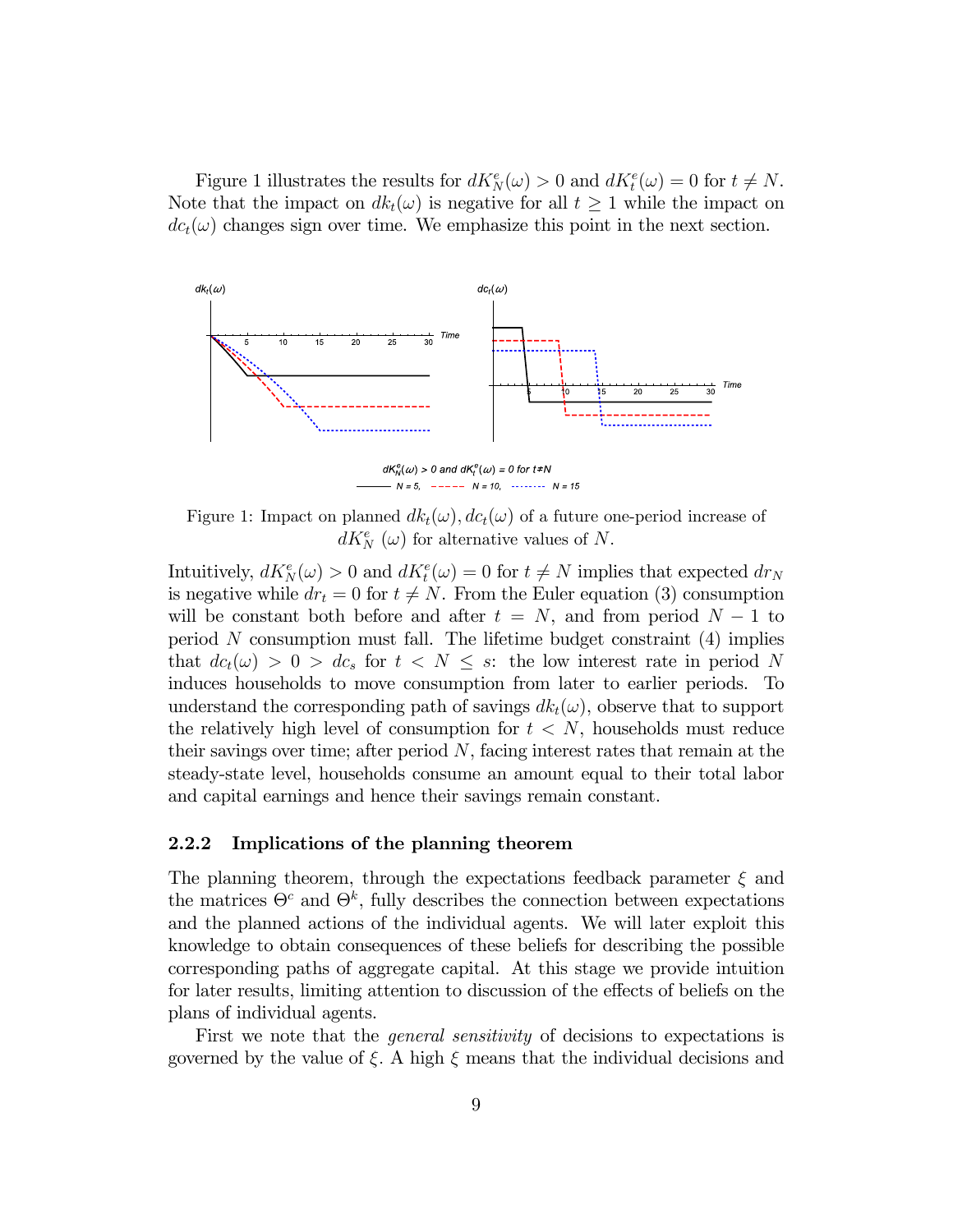plans react strongly to expectations. We discuss later the interpretation of  $\xi$ , but it is intuitively clear that a high  $f''$  or a low  $\sigma$  increases expectational sensitivity. In addition to this general expectational sensitivity, our results also stress the profile effect of beliefs, which are fully captured by the above matrices. Taken together, we get rich information — indeed exhaustive to firstorder approximation — giving the effects of beliefs on the agent's plans.

This information can be used to provide a more comprehensive intuition about agents' plans. Here we pick out three insights,<sup>3</sup> Corollaries  $1-3$ , which are particularly relevant for what follows.

First, as foreshadowed above, a striking and immediate implication from inspecting  $\Theta^k$  is the following corollary on strategic substitutability.<sup>4</sup>

Corollary 1 The map  $\Gamma^k$  exhibits local strategic substitutability, i.e.

$$
\frac{\partial (dk_t(\omega))}{\partial (dK_T^e(\omega))} < 0 \text{ for all } t, T \ge 1.
$$

Second, consider beliefs of the form  $-e < dK_t^e(\omega) < e$ , for all  $t \in \mathbb{N}$ , where  $e > 0$ . Implications for savings in period one,  $dk_1(\omega)$ , which then follow from the first row of  $\Theta^k$ , are given by Corollary 2.

**Corollary 2** If  $-e < dK_t^e(\omega) < e$  for all  $t \ge 1$  then  $-\xi e < dk_1(\omega) < \xi e$ .

Third, the connection between the infinite path of beliefs and the individual savings decision is further clarified by the following example. Suppose that expected capital is above the steady state by a fixed amount  $e > 0$  for  $N > 0$ periods before reverting to the steady state. That is, suppose the agent  $\omega$ 's beliefs profile,  $dK^{e}(\omega)$ , satisfies

$$
dK_T^e(\omega) = \begin{cases} e & \text{for} \quad T = 1, \dots, N \\ 0 & \text{for} \quad T > N \end{cases} . \tag{11}
$$

Because of its later importance, we call these " $N$ -period deviation" beliefs. By acting on  $dK^e(\omega)$ , the operators  $\Gamma^k$  and  $\Gamma^c$  yield the savings and consumption plans of agent  $\omega$ , respectively:  $dk(\omega) = \Gamma^k(dK^e(\omega))$  and  $dc(\omega) = \Gamma^c(dK^e(\omega)).$ 

<sup>3</sup>There are many others. For example, the reader is invited to compute the sum of the rows of each matrix to evaluate the effect of extreme beliefs.

<sup>&</sup>lt;sup>4</sup>This property suggests that we could identify the set of rationalizable trajectories in the RBC model using the findings of Guesnerie-Jara-Moroni (2010), who characterize rationalizable equilibria in finite-dimensional models with strategic substitutabilities. Because our model is infinite dimensional, the results in our setting are not immediate, however, and left for future research. The results of next section suggest that the set under discussion is (very) large.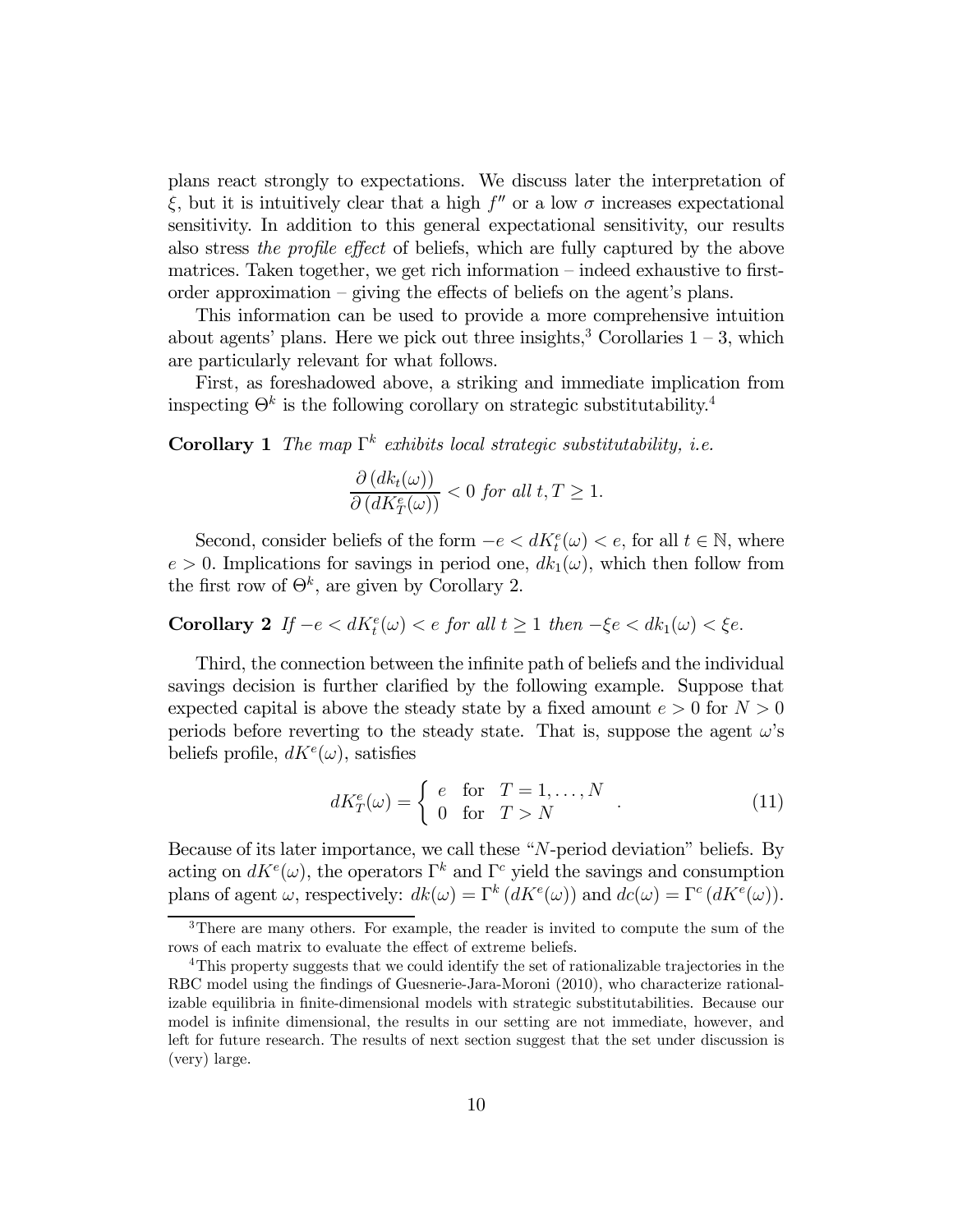Agent  $\omega$  believes the real interest rate will be at its steady-state value after period  $N$ ; thus he will hold consumption and savings constant from period  $N$ onward. These constant values can be determined using the operators  $\Gamma^k$  and Γ . Appendix A shows that we obtain:

**Corollary 3** Suppose an agent has N-period deviation beliefs  $(11)$ . Then

$$
dk_t(\omega) = \begin{cases} -\xi \left( t - \bar{r}^{-1} (1 - \beta^t) \beta^{N-t} \right) e & \text{for } 1 \le t < N \\ -\xi \left( N - \bar{r}^{-1} (1 - \beta^N) \right) e & \text{for } t \ge N \end{cases} \tag{12}
$$

$$
dc_t(\omega) = \begin{cases} \xi \left(1 - \beta^N - \bar{r}t\right) e & \text{for } 0 \le t < N \\ \bar{r}dk_t(\omega) & \text{for } t \ge N \end{cases} . \tag{13}
$$

Note that for  $e > 0$  it follows that  $dc_0(\omega) > 0$ , that  $dc_t(\omega)$  declines over time for  $t < N$ , and that  $dc_t(\omega) < 0$  for  $t \geq N$ . For  $t \geq N$  agent  $\omega$  consumes the net return to savings, leaving the savings stock unchanged.



Figure 2: Savings plan for N-period beliefs when  $N = 10$ .

The expectation of a period of low interest rates associated with  $dK_T^e(\omega) =$  $e > 0$  for  $T \leq N$  leads agents to shift consumption from the future to the present. However, for our purposes equation (12) is more significant. Most strikingly, for  $t > N$  the right-hand side implies that  $dk_t(\omega)$  becomes large (in magnitude) as N gets large. Thus even if agent  $\omega$  thinks that capital deviates from steady state by only some small  $e$ , and only for some finite period of time, his savings path will move away from, and remain arbitrarily far from, the steady state, provided that period is long enough. The implications of Corollary 3 are shown in Figure 2 in which we set  $\beta = 0.95$ ,  $\xi = 0.5$  and  $N = 10$ . The horizontal dashed lines at  $\pm \varepsilon$  will be explained in Section 4.

With the operators  $\Gamma^k$  and  $\Gamma^c$  in hand we can now turn to our central concern, which is the possibility of rational agents coordinating on the rational expectations steady-state path.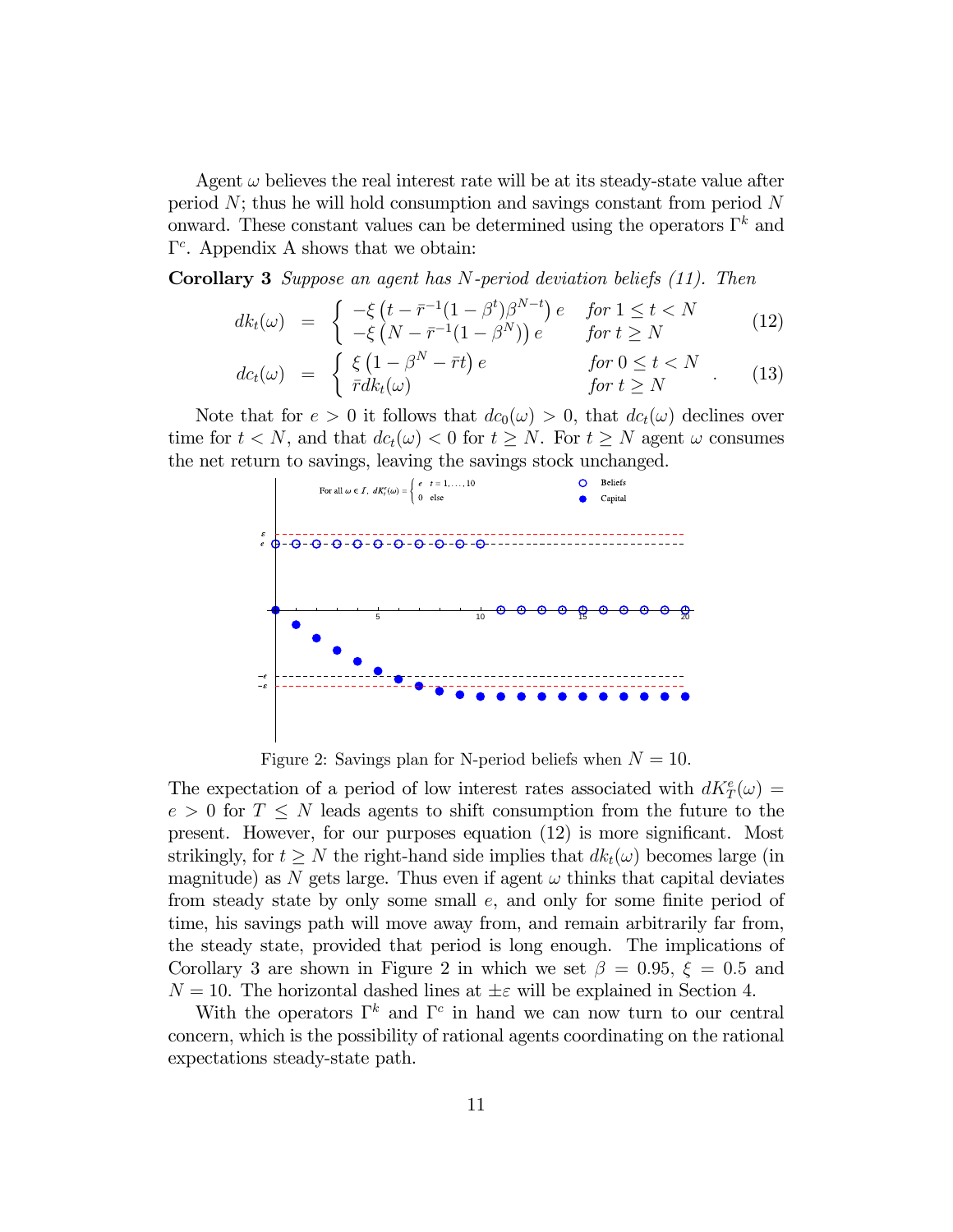## 3 Eductive Stability

We first present a standard definition of eductive stability based on simple game-theoretical considerations, and by doing so we provide a "hyperrationality" view on expectational coordination. We then pursue a less sophisticated view of expectational coordination, which reflects first-level rationality considerations. These two viewpoints provide complementary insights on the problem of expectational coordination. Our analysis initially will initially abstract from the time dimension of the problem; then, after illustrating the concepts in a simple cobweb framework, we reintroduce time and adapt the general ideas to our infinite-horizon setting.

#### 3.1 Local strong eductive stability

We begin by considering an abstract economy populated with a continuum of rational economic agents. The agents know the logic of the collective economic interactions (the underlying model). Both the rationality of the agents and the model are Common Knowledge  $(CK)$ . The state of the system is denoted  $E$ and belongs to some subset  $\mathcal E$  of a topological vector space.

Emphasizing the expectational aspects of the problem, we view an equilibrium of the system as a state  $E^*$  such that if everybody believes that it prevails, it does prevail.

Under eductive learning, as described below, each agent contemplates the possible states of the economy implied by the beliefs and associated actions of the economy's agents. Coordination on a particular equilibrium outcome obtains when this contemplation, together with the knowledge that all agents are engaged in the same contemplation, rules out all potential economic outcomes except the equilibrium. If coordination on an equilibrium is implied by the eductive learning process, then we say that the equilibrium is strongly eductively stable.<sup>5</sup> The argument can be either global or local. We now introduce the local version of eductive stability. As we will see, even local stability is at issue in our infinite-horizon model.

We say that  $E^*$  is locally strongly eductively stable if and only if given any open neighborhood  $U \subset \mathcal{E}$  of  $E^*$ , there exists an open neighborhood

<sup>&</sup>lt;sup>5</sup>The term "strongly rational" is also used. For details on the game theoretic background of our investigation see Guesnerie and Jara-Moroni (2011). Matsui and Oyama (2006) consider rationalizability of perfect foresight paths in continuous-time implementations of repeated symmetric two-player normal-form games with finite actions. Other related investigations include Jara-Moroni (2012) and Yu (2014). We view eductive stability as a zero-one criterion. Less stringent indices of stability are developed in Desgranges and Ghosal (2010).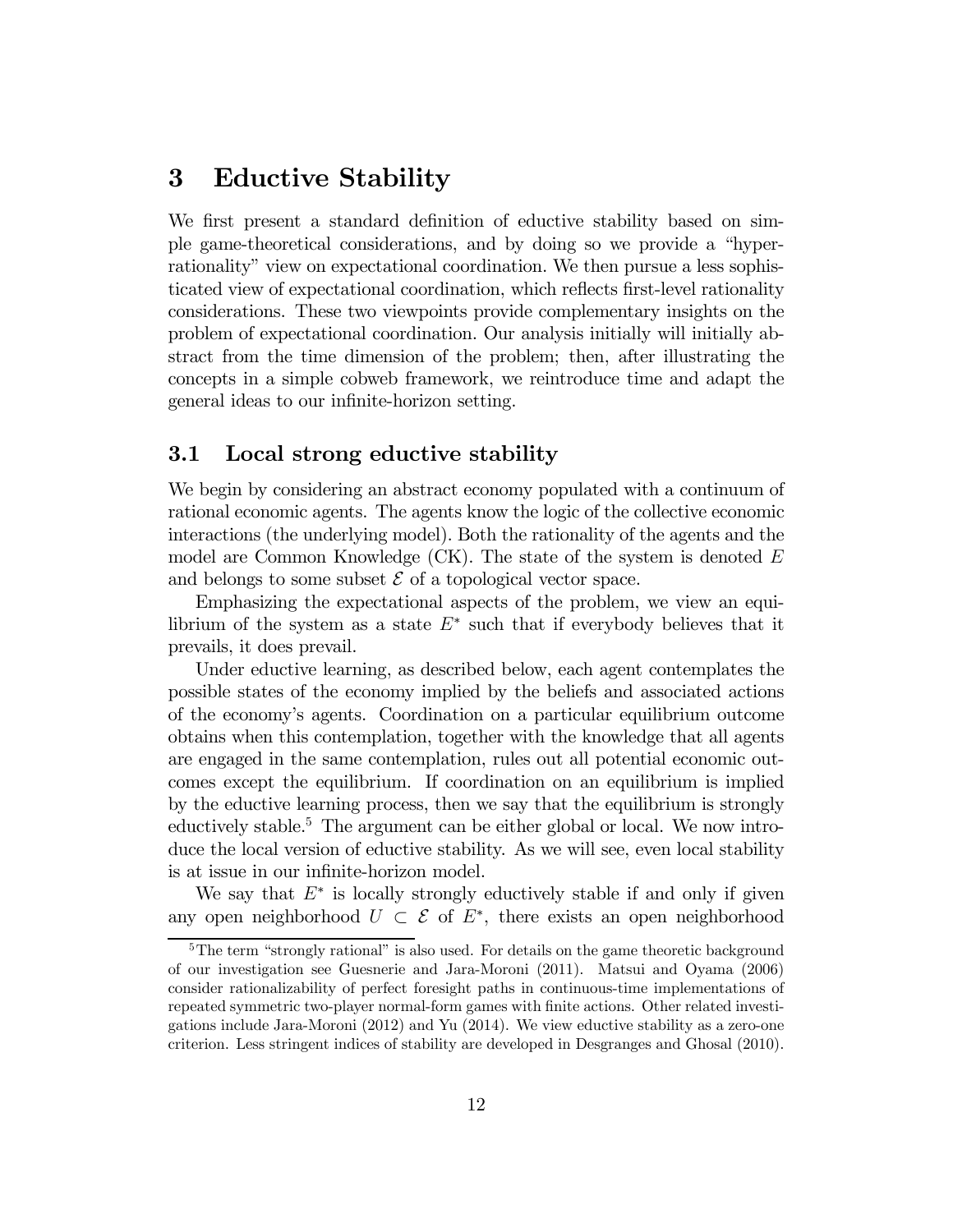$V(E^*) \subset U$  such that Assertion A implies Assertion B: Assertion A: It is CK that  $E \in V(E^*)$ . Assertion B: It is CK that  $E = E^*$ .

We now describe a mental reasoning process induced by CK that can lead from Assertion A to Assertion B:

- 1. Because all agents know that  $E \in V(E^*)$  it follows that all agents know that each agent chooses a best response to their subjective probability distribution over  $V(E^*)$ . It follows that all agents know that the state of the system will be in a set  $\mathcal{E}(1)$ .
- 2. If  $\mathcal{E}(1)$  is a proper subset of  $V(E^*)$ , the mental reasoning process goes on as in step 1, but based now on  $\mathcal{E}(1)$  instead of  $V(E^*)$ . In this case it follows that all agents know that the state of the system will be in a set  $\mathcal{E}(2) \subset V(E^*).$
- 3. The mental reasoning process continues provided that at each stage,  $\mathcal{E}(n)$ is a proper subset of  $\mathcal{E}(n-1)$ .

If the sequence  $\{\mathcal{E}(n)\}_{n\geq 1}$  is strictly decreasing and converges to  $\{E^*\}$ , i.e.  $\mathcal{E}(n) \subsetneq \mathcal{E}(n-1)$  and  $\overline{\cap_{n\geq 1}}\mathcal{E}(n) = \{E^*\},$  the equilibrium is locally strongly rational or locally strongly eductively stable.<sup>6</sup>

Inspired by game-theoretic considerations,<sup> $7$ </sup> the ideas of eductive stability have provided new tools for assessing the stability of expectational coordination in many different contexts: for early references see Guesnerie (2005) and for some further references see Desgranges (2014). The connections of the economically oriented applications to the game theoretical viewpoint, for example the relationship between eductive stability and uniqueness of rationalizable strategies, are systematically assessed in Guesnerie and Jara-Moroni  $(2011).<sup>8</sup>$ 

#### 3.2 Example: cobweb model

To illustrate the eductive approach, consider the cobweb model, studied by Bray and Savin (1986) under adaptive learning and by Guesnerie (1992) under

<sup>&</sup>lt;sup>6</sup>If the initial neighbourhood were equal to the whole space  $\mathcal{E}$ , then the word global would replace the word local. Note that a globally strongly eductively stable equilibrium is also locally strongly eductively stable.

<sup>7</sup>The early discussion of rationalizability, putting emphasis on rationalizable beliefs, is usually associated with the work of Bernheim (1984) and Pearce (1984).

<sup>&</sup>lt;sup>8</sup>Most of their analysis is conducted in a finite-dimensional state space  $\mathcal{E}$ . Thus their results would require an extension to an infinte-dimensional setting to ensure applicability to our RBC framework.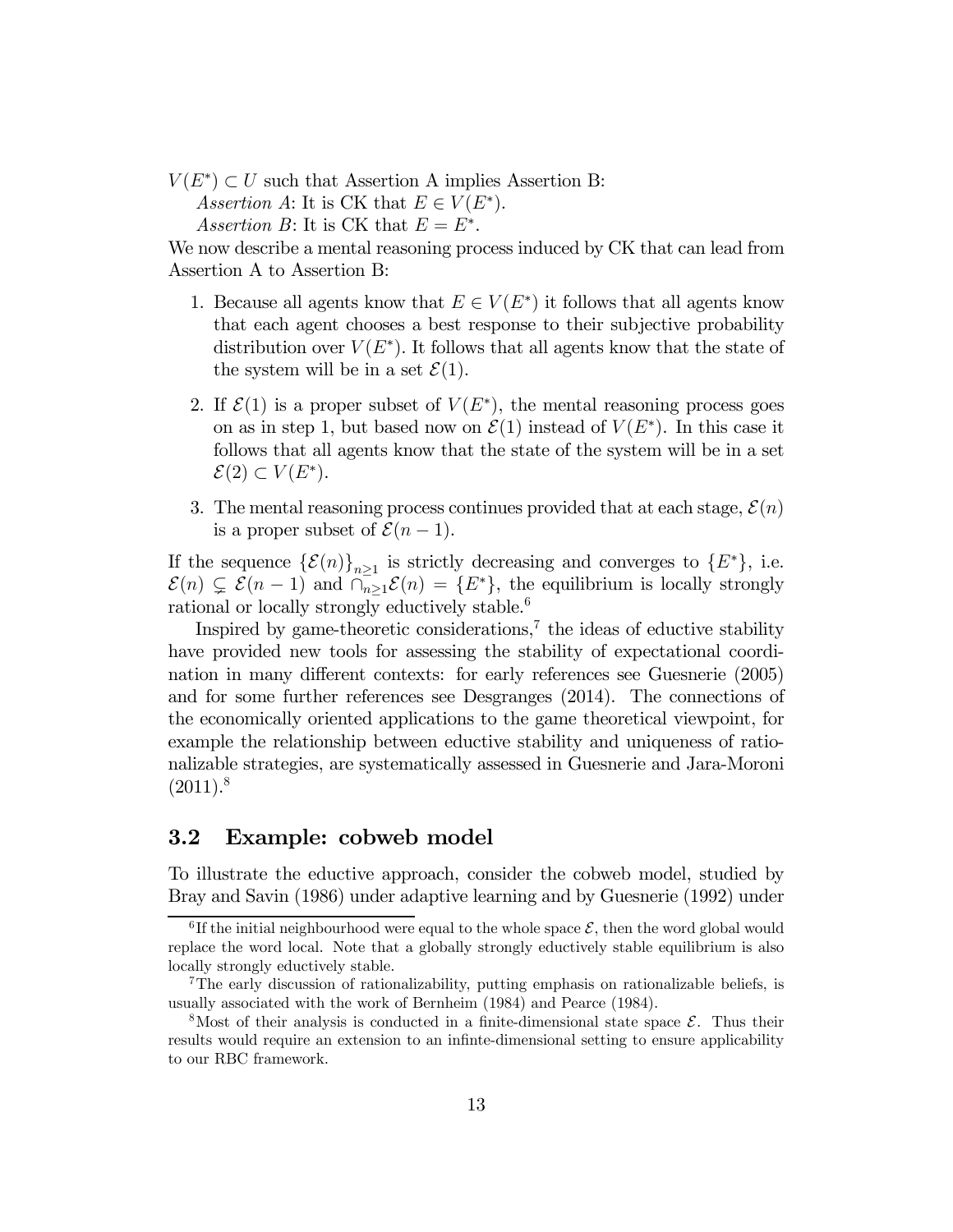eductive learning. The model is interpreted as a producers' game in which the strategy of each firm is its output and the optimal choice of output depends on expected price.

Thus consider the following static, nonstochastic model. There is a unit mass of firms I with identical technologies given by the cost function  $c(q)$  $(2C)^{-1}q^2$ , with  $C>0$ . Each firm  $\omega \in I$  must make its production decision before the price is known, and because it maximizes expected profits, it chooses its quantity  $q(\omega)$  based on its expected market price  $p^{e}(\omega)$ , so that  $q(\omega)$  =  $Cp^{e}(\omega)$ . Assume that market demand  $d(p)$  is twice continuously differentiable and decreasing in price  $p$ . Market clearing requires

$$
d(p) = \int_I q(\omega) d\omega = C \int_I p^e(\omega) d\omega.
$$

By inverting demand, we obtain

$$
p = d^{-1} \left( C \int_{I} p^{e}(\omega) d\omega \right). \tag{14}
$$

Because demand is downward-sloping there is a unique perfect foresight equilibrium  $p^*$  satisfying  $d(p^*) = Cp^*$ , with  $p^e(\omega) = p^*$  for all  $\omega \in I$ . Equation (14) to first order may be written

$$
p - p^* = -\phi \int (p^e(\omega) - p^*) d\omega,
$$

where  $\phi = -C/d'(p^*) > 0$  measures the expectational feedback.

We now ask under what conditions  $p^*$  is locally strongly eductively stable.<sup>9</sup> We consider here the linearized model. The argument is as follows. Let  $U$  be a small open neighborhood containing  $p^*$ , and let  $V(p^*)$  be an open interval contained in U and centered at  $p^*$ . Suppose each agent believes that  $p \in$  $V(p^*)$ , i.e. has a subjective probability distribution over  $V(p^*)$ . In the cobweb model only the mean of the distribution, which can be viewed as the point expectation, is needed for decision-making and thus for stability analysis.10 It follows that  $p \in \mathcal{E}(1) \equiv \phi V(p^*)$ , and if  $\phi < 1$  then  $\mathcal{E}(1)$  is a proper subset of  $V(p^*)$ . Now suppose that it is common knowledge that  $p \in V(p^*)$ . It then follows that it is common knowledge that  $p^e(\omega) \in V(p^*)$  for all  $\omega$ , and thus it is common knowledge that  $p \in \mathcal{E}(1)$ . The argument may be repeated replacing  $V(p^*)$  with  $\mathcal{E}(1)$ . Iterating this argument it follows that  $p^e(\omega) \in$ 

 $9^9$ Guesnerie (1992) developed the global argument in a more general version of the model.

 $10$ In fact, it can be shown that point expectations are sufficient for stability analysis in much more general settings: see Guesnerie and Jara-Moroni (2011) for details.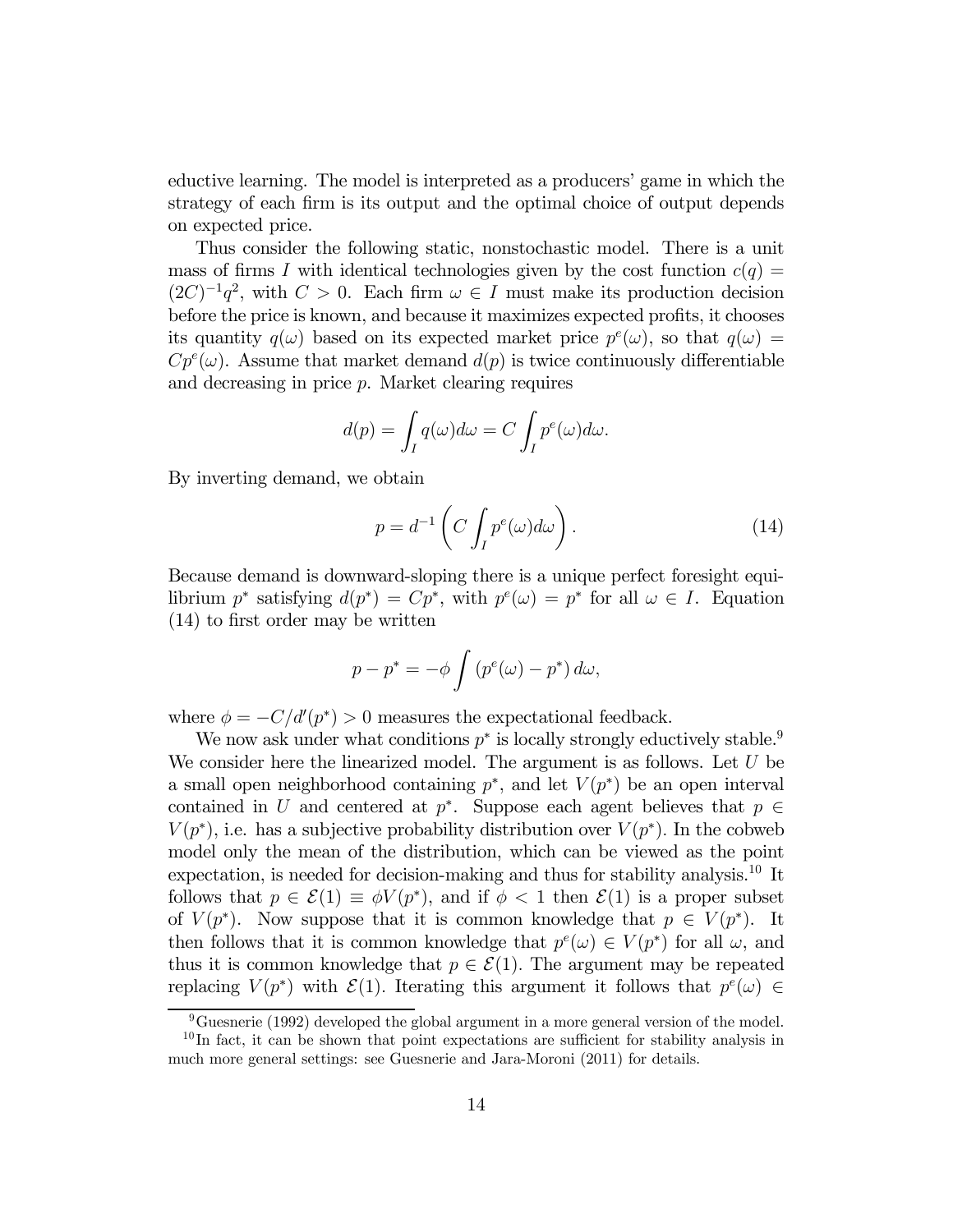$\mathcal{E}(N) \equiv \phi^N V(p^*)$  for all  $N = 0, 1, 2, \ldots$ , so that local strong eductive stability is implied. In contrast, local eductive stability fails if  $\phi > 1$  since, even under the local common knowledge assumption  $p \in V(p^*)$ , hyper-rational agents are unable to coordinate on  $p = p^*$  through mental reasoning. Guesnerie (1992) generalizes this argument to a global nonlinear set-up. See Appendix B for the nonlinear argument using the language and notation developed here.

### 3.3 Local weak eductive stability

The above definition, based on the successive deletion of non-best responses and starting under the assumption that the state of the system is close to the equilibrium state, reflects the local version of a high-tech, i.e. hyper-rationality, viewpoint. Another plausible intuitive definition of local expectational stability, based only on individual-agent rationality, is the following: there exists a non-trivial neighborhood of the equilibrium such that, if everybody believes that the state of the system is in this neighborhood, it is necessarily the case, whatever the specific form taken by each agent's belief, that the state is in the given neighborhood.11

Using the above terminology, we say that  $E^*$  is locally weakly eductively stable if and only if given any open neighborhood  $U \subset \mathcal{E}$  of  $E^*$ , there exists an open neighborhood  $V(E^*)\subset U$  such that Assertion A implies Assertion B: Assertion A: All agents believe that  $E \in V(E^*)$ .

Assertion B: The state of the system  $E$  generated by any collection of such beliefs cannot contradict these beliefs, i.e.  $E \in V(E^*)$ .

Again,  $V(E^*)$  is an initial belief assumption, a universally shared conjecture on the set of possible states, and for local weak eductive stability we require that this belief cannot be falsified by actual outcomes resulting from individual actions that are best responses to some probability distributions over  $V(E^*)$ .<sup>12</sup> The argument is here low-tech in the sense that it refers to the rationality of agents, but not to  $CK$  of rationality or of the model:<sup>13</sup> the criterion focuses on agents' actions which depend only on their beliefs about the state of the system, and not on their beliefs about other agents' beliefs.

To put it another way, the criterion appeals only to the results of the first step of the mental reasoning process specified in Section 3.1. It is then obvious

 $11$ The conjectural equilibrium bounds discussed by Benhabib and Bull (1988), in the context of the overlapping generations model of money, has a similar motivation.

<sup>&</sup>lt;sup>12</sup>Equivalently, in the absence of such a neighborhood  $V(E^*)$ , facts may falsify any collective conjecture, whatever the proximity of the conjectured set to the equilibrium (unless the conjecture is reduced to the equilibrium  $E^*$  itself).

<sup>&</sup>lt;sup>13</sup>It does not even require full knowledge of the model.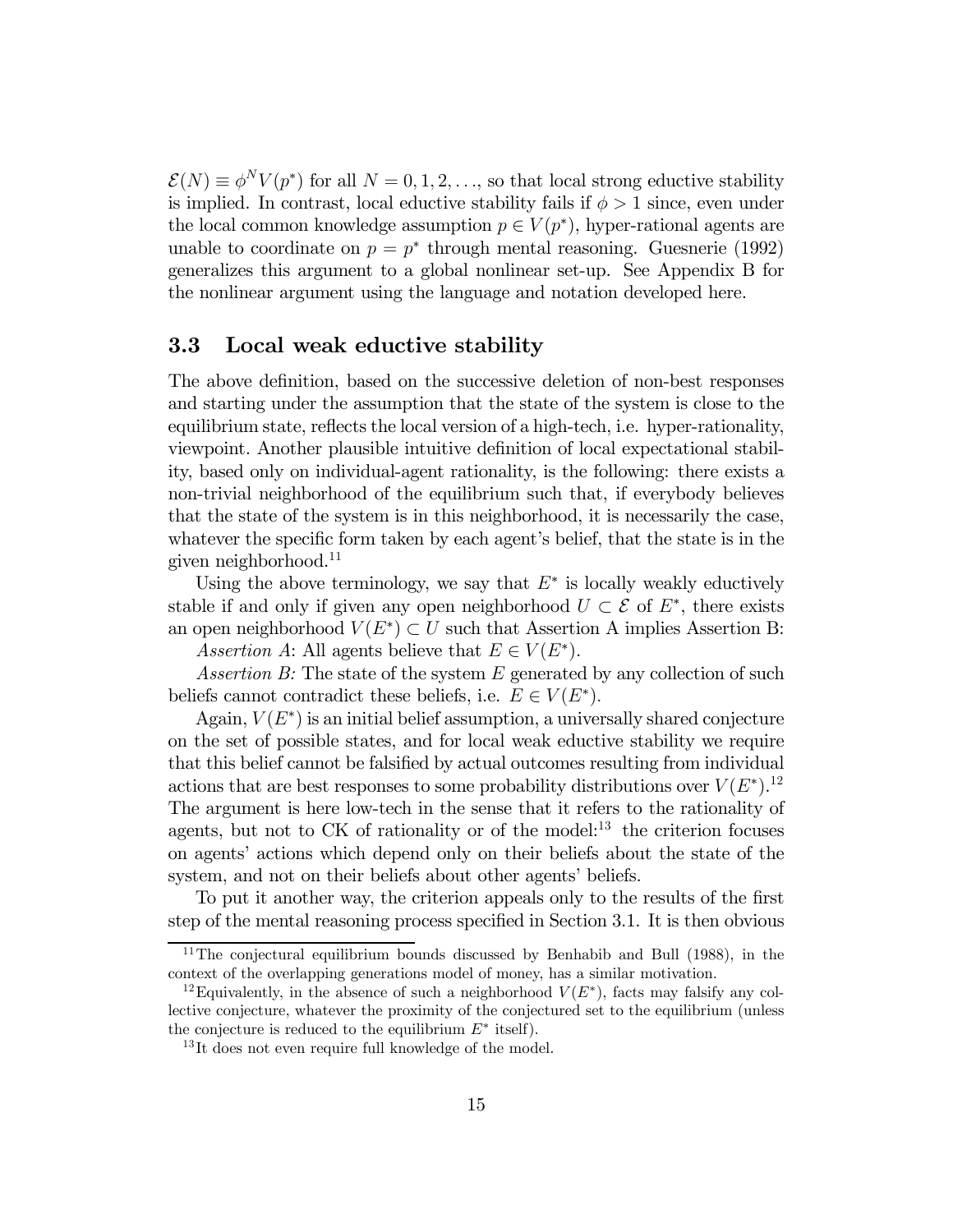that local strong eductive stability implies local weak eductive stability. The close connections between the strong and weak criteria, as suggested in the literature<sup>14</sup> are fairly intuitive, and indeed obvious in the linear cobweb model, where the reader can check that local strong eductive stability obtains when  $\phi$  < 1, whereas local weak eductive stability requires only  $\phi \leq 1$ .

We regard local weak eductive stability as a natural stability condition in its own right: if  $E^*$  is is locally weakly eductively stable then beliefs near  $E^*$ lead to outcomes near  $E^*$ . Indeed our results in the RBC model in Section 4 are presented in terms of weak eductive stability.

Finally, concerning the connections between the eductive and the "evolutive" or adaptive learning viewpoint, we note that failure to find a set  $V(E^*)$ for which the equilibrium is locally eductively stable signals a tendency for any near-equilibrium states of beliefs to be driven away, thus threatening the convergence of reasonable learning rules.15

#### 3.4 Local eductive stability in the RBC model

Consider now the application of eductive stability to the RBC framework. The equilibrium  $E^*$  under consideration is given by  $K_t = \overline{K}$  for all  $t \geq 0$ , and the first issue concerns the notion of a neighborhood  $V(E^*)$ . We begin with the assumption that agents believe that the path of capital will lie within a "tube" or "cylinder" of radius  $\varepsilon > 0$  centered at the steady state, i.e.  $K_t \in (\bar{K} - \varepsilon, \bar{K} + \varepsilon)$  for all  $t \geq 1$ . These belief restrictions are captured by considering as neighborhoods  $\varepsilon$ -balls in  $l^{\infty}(\mathbb{N})$ , centered at the steady-state path. More generally we will consider belief spaces associated with topologies induced by weighted  $l^{\infty}$  norms. Specifically, let  $\varphi \in \mathbb{R}^{\mathbb{N}}$  be a sequence of positive weights bounded away from zero, that is,  $\varphi_t > 0$  for all  $t \in \mathbb{N}$ , and  $\varphi_{\min} = \inf_{t \in \mathbb{N}} \varphi_t > 0$ . For  $x \in \mathbb{R}^{\mathbb{N}}$ , define

$$
||x||_{\infty}^{\varphi} = \sup_{t \in \mathbb{N}} \varphi_t |x_t|,
$$

and let  $(l^{\infty}(\mathbb{N}, \varphi), \| \cdot \|_{\infty}^{\varphi}) \equiv l^{\infty}_{\varphi}$  be the Banach space of all real sequences x with finite weighted norm  $||x||_{\infty}^{\varphi}$ . Observe that  $\varphi_t = 1$  for all t corresponds to the usual  $l^{\infty}$  norm. Allowing  $\varphi$  to be any sequence of positive weights bounded away from zero facilitates the analysis of eductive stability for beliefs that may converge to the steady state along possibly complex paths. With this norm

 $14A$  formal statement of quasi-equivalence requires additional technical assumptions such as the (weak) assumptions stressed of Guesnerie and Jara-Moroni (2011).

 $15$ More on this subject can be found in Guesnerie (2002), Guesnerie and Woodford (1991) and Gauthier and Guesnerie (2004).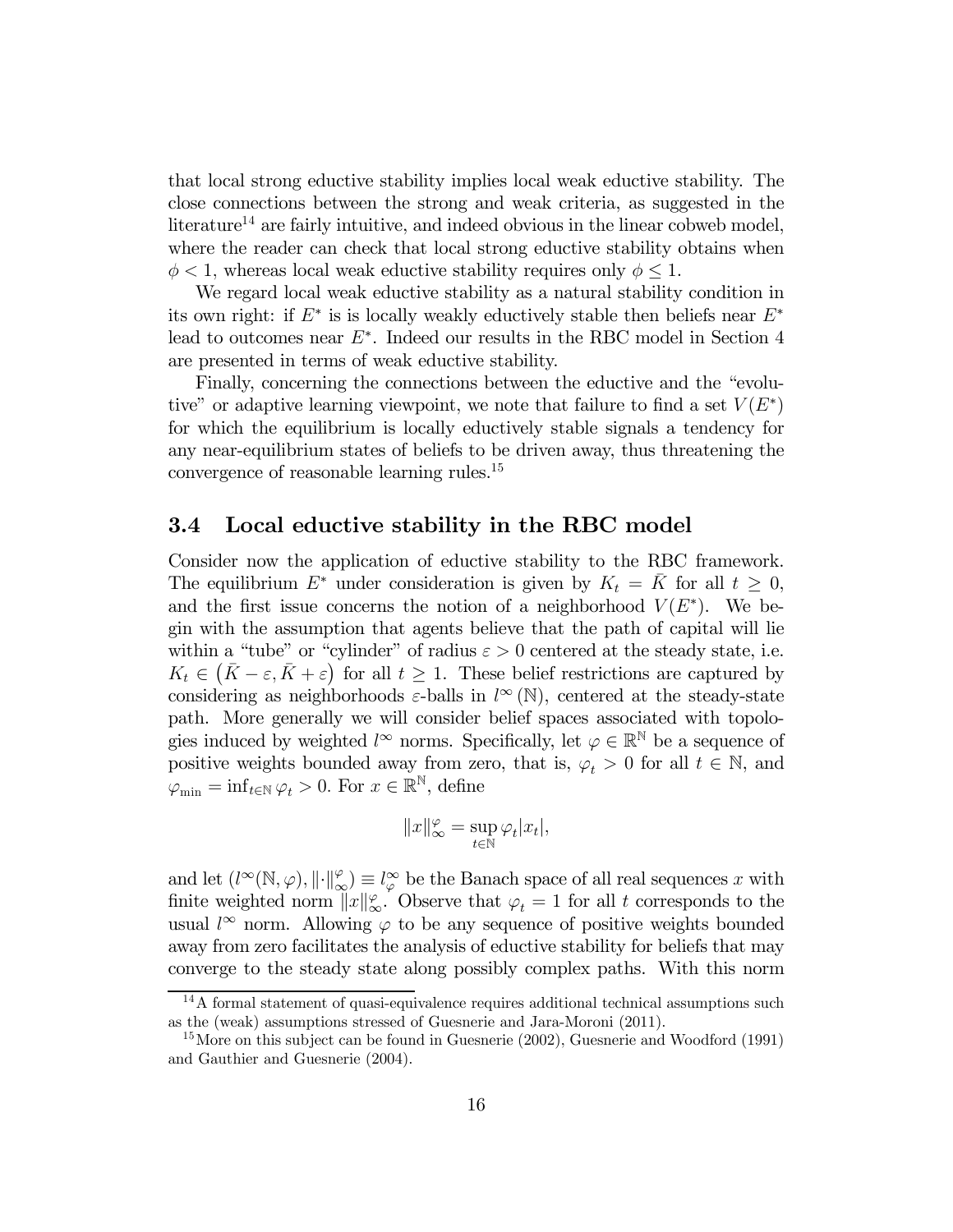the belief restrictions are captured by  $\varepsilon$ -balls,  $B_{\varphi}(\varepsilon)$ , of the form

$$
B_{\varphi}(\varepsilon) = \left\{ \{K_t\}_{t \ge 1} \in l_{\varphi}^{\infty} : \sup_{t \in \mathbb{N}} \varphi_t | K_t - \bar{K} | < \varepsilon \right\}.
$$

As we note below, if  $\varphi_t = \lambda^t$  for  $\lambda > 1$  a ball can be visualized as a tube with shrinking radius.

With these notions and notations in place, local strong eductive stability is given as follows: for any open neighborhood  $U \subset l_{\varphi}^{\infty}$  of  $\{K\}_{t\geq 1}$  there exists  $\varepsilon > 0$  such that Assertion A implies Assertion B:

Assertion A: It is CK that  ${K_t}_{t\geq 1} \in B_\varphi(\varepsilon) \subset U$ .

Assertion B: It is CK that  ${K_t}_{t\geq 1}^{\dagger} = {\overline{K}}_{t\geq 1}$ .<br>Similarly, local weak eductive stability is given as follows: for any open neighborhood  $U \subset l_{\varphi}^{\infty}$  of  $\{ \bar{K} \}_{t \geq 1}$  there exists  $\varepsilon > 0$  such that Assertion A implies Assertion B:

Assertion A: Each agent believes  $\{K_t\}_{t>1} \in B_{\varphi}(\varepsilon) \subset U$ .

Assertion B: Agents' plans imply  ${K_t}_{t>1} \in B_{\varphi}(\varepsilon)$ .

In the next Section we will show the failure of local weak eductive stability in the RBC model, and hence the failure of strong stability as well.

The notion of weak eductive stability just defined concerns the trajectory of aggregate capital generated by plans chosen in time zero and adhered to in perpetuity. Alternatively we could consider the trajectory of aggregate capital generated by the choices made in real time, i.e. period by period, holding beliefs  ${K_t^e(\omega)}_{t\geq 1}$  about future aggregate capital fixed, but with agents conditioning their time  $t$  choices on their realized time  $t$  capital holdings.<sup>16</sup> The corresponding paths, to first order, of agent  $\omega$ 's realized consumption and saving are given by Lemma 3. The steady state is said to be weakly eductively stable in the alternative sense provided that the corresponding realized path of aggregate capital does not contradict their beliefs that it remains in the initial conjectured neighborhood. In fact, Lemma 3 immediately implies that this weak stability alternative is equivalent to our original notion of local weak eductive stability. Indeed, to first order, it follows from equation (10) that agent  $\omega$ 's time t saving decision,  $dk_{t+1}(\omega)$ , depends only on his time t capital holdings and his time  $t$  beliefs about the future path of aggregate capital: the time  $t$  realization of aggregate capital does not impact his time  $t$  decision.

<sup>&</sup>lt;sup>16</sup>That is, agent  $\omega$ 's time *t* savings decision,  $k_{t+1} (\omega)$  depends on his time *t* capital holdings  $k_t(\omega)$ , and his beliefs path  $\{K_{t+s}^e(\omega)\}_{s\geq 1}$ .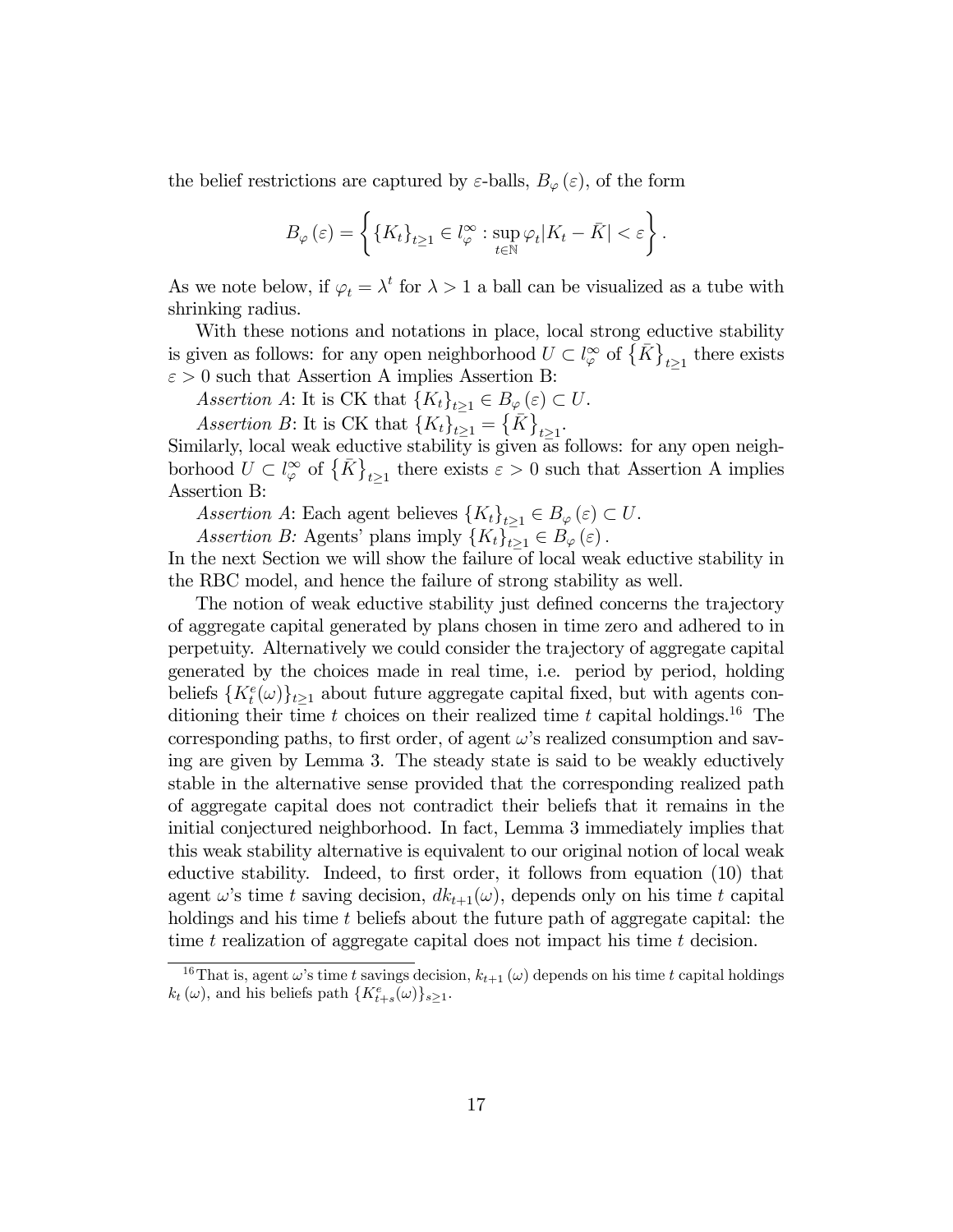### 4 Eductive Instability of the RBC Model

We are now ready to obtain our main result.

**Theorem 2** Let  $\varphi \in \mathbb{R}^{\mathbb{N}}$  be a sequence of positive weights bounded away from zero. The perfect foresight steady state is not locally weakly eductively stable with respect to the topology induced by the weighted  $l^{\infty}$ -norm  $\lVert \cdot \rVert_{\infty}^{\varphi}$ .

The intuition for the proof is straightforward for the case of uniform weights  $\varphi_t = 1$  in the linearized model. While an argument for stability would require considering heterogeneous and possibly stochastic beliefs, because the intention is to prove instability it is sufficient to assume homogeneity of beliefs and to consider point expectations. The goal is to provide a collection of beliefs paths that results in a corresponding path for aggregate capital that escapes the  $\varepsilon$ -ball. We consider homogeneous N-period deviation beliefs, as illustrated in Figure 2 of Section 2. First note that, with homogeneous beliefs, individual savings plan coincide with the implied aggregate path of capital. For  $\varepsilon > 0$ , the  $\varepsilon$ -ball  $B(\varepsilon)$  around the origin is indicated by the outer (red) dashed lines, and the agents' N-period deviation beliefs  $dK^e$ , with  $N = 10$  and  $0 < dK_t = e < \varepsilon$ for  $t \leq 10$ , are shown by the open (blue) circles. The solid (blue) disks now represent the implied path of aggregate capital  $dK$ . The essential observation is that  $dK^e$  is in  $B(\varepsilon)$  whereas  $dK$  is not.

The economic intuition relies on Corollary 3. For expectations  $dK_s^e(\omega) =$  $e > 0$  for  $s \leq N$ , the optimal plan for agents is to increase consumption today at the expense of future consumption. If  $\xi > 1$  then for sufficiently large N the positive impact on  $dC_0$  will be large enough to be immediately destabilizing in the short run in the sense that  $dK_1 < -e$ . However, even if  $\xi$  is small, homogeneous expectations  $dK_s^e(\omega) = e > 0$  for  $s \leq N$  and any  $e \in (0, \varepsilon)$ , we eventually have  $dK_t < -\varepsilon$  if N is sufficiently large. The planned future reduction in consumption is not enough to avoid, and is consistent with,  $dK_t$ leaving  $B(\varepsilon)$ . Note that  $\varepsilon$  and  $e$  are chosen so that agents' beliefs are consistent with  $B(\varepsilon)$  while the aggregate planned trajectory of capital escapes it. While the intuition is provided using the linearized model the proof given in the Appendix allows for the nonlinear framework.

As just noted, given  $N$ , whether and when the implied path of aggregate capital exits the  $\varepsilon$ -neighborhood depends on the magnitude of the expectational feedback parameter  $\xi$ . This is illustrated in Figure 3, where the implied paths of dK are shown for four different values of  $\xi$  and the same belief path as used in Figure 2. Observe that for small feedback  $\xi = 0.2$  the implied path remains in the ball  $B(\varepsilon)$ , though of course for sufficiently large N the path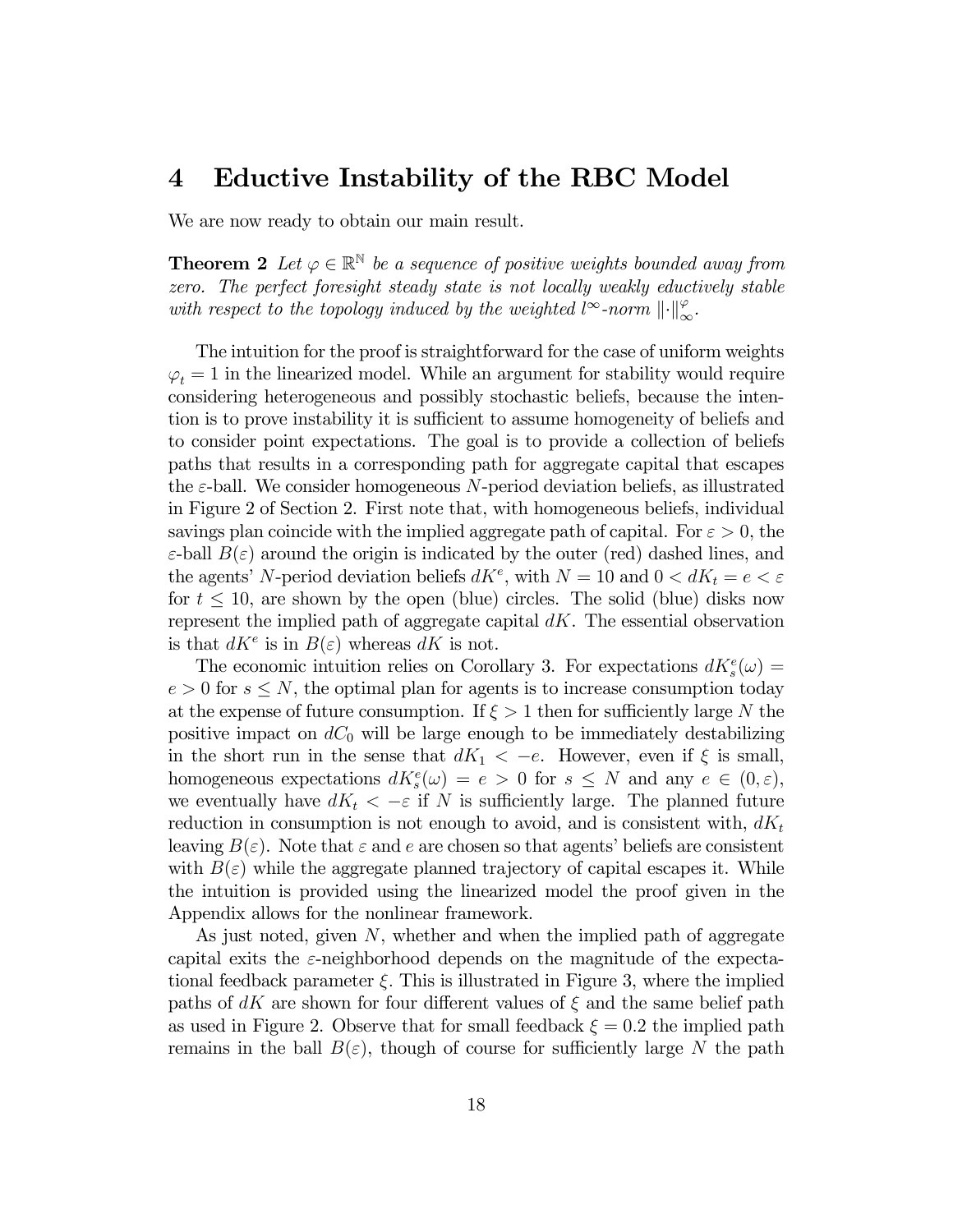would exit  $B(\varepsilon)$  for  $\xi = 0.2$ . In this example  $N = 17$  is sufficient. We remark also that when  $\xi$  is sufficiently small the first N such that  $| d k_N(\omega) | > \varepsilon$  can be relatively large. More specifically, under these beliefs it can be shown that for  $t < \xi^{-1}$  aggregate capital  $dK_t$  remains inside  $B(\varepsilon)$ .



Figure 3: Implied paths of aggregate capital for  $N$ -period deviation beliefs with  $N = 10$  and with varying values of expectational feedback parameter  $\xi$ .

Allowing for time-varying weights facilitates analysis of more general notions of nearness, thus making our arguments robust to alternative topologies. Note that the unit ball  $B$  in  $l^{\infty}$  can be envisioned as a tube of radius one about the horizontal axis. Given positive weights  $\varphi$ , the unit ball B in  $l_{\varphi}^{\infty}$  can be similarly envisioned as a tube about the horizontal axis, but here the radius at time t is  $\varphi_t^{-1}$ . Thus increasing weights result in a tube of shrinking radius. Figure 4 provides an illustration based on the weights  $\varphi_t = \lambda^t$  where  $\lambda > 1$ . The intuition for the instability result in this case is as follows: the  $\varepsilon$ -ball can be envisioned as a tube with radius decreasing to zero; the image of this ball under the action of  $\Gamma^k$  represents the collection of all possible implied aggregate paths. As depicted in Figure 4, this image takes the form of a tube of increasing radius  $\rho_t$ , which asymptotes to  $\Xi = ((\lambda - \beta) (\lambda - 1))^{-1} \xi \lambda (1 - \beta) \varepsilon$ . Since  $\Xi > 0$  it follows that  $\Gamma^k(B_{\varphi}(\varepsilon)) \nsubseteq B_{\varphi}(\varepsilon)$ .

The negative result of Theorem 2 means that it is unlikely that rational agents will be able to coordinate on the REE using eductive mental reasoning: rational agents cannot convince themselves that the rational expectations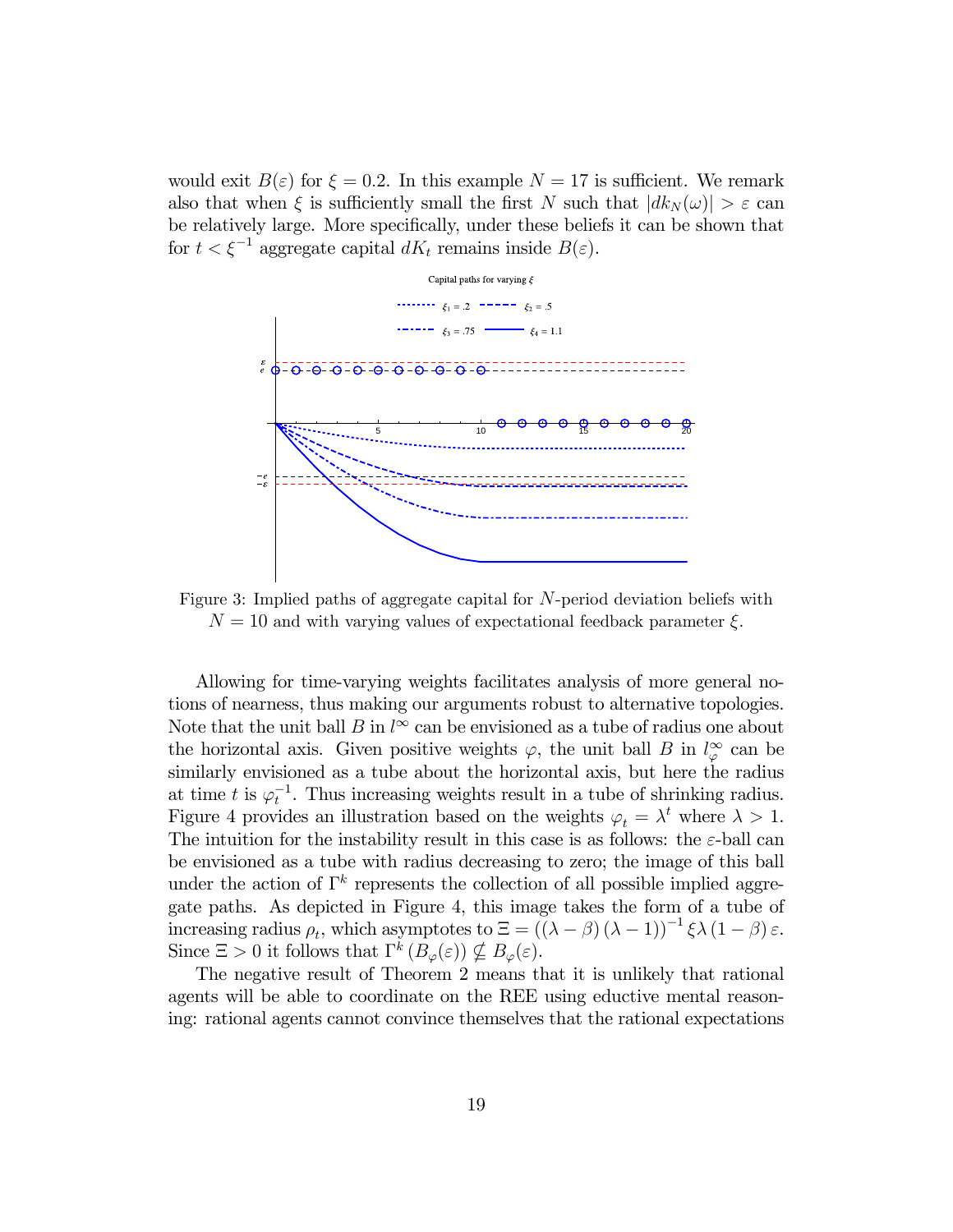equilibrium will necessarily prevail.<sup>17</sup> In light of this result we now turn to a more flexible perspective in which boundedly rational agents revise expectations over time in response to observed data.



Figure 4: Image of the tube  $B_{\varphi}(\varepsilon)$  under the action of  $\Gamma^k$  for increasing weights  $\varphi_t = \lambda^t$ ,  $\lambda > 1$ , i.e. the radius of the tube is shrinking at rate  $\lambda^{-1}$ .

# 5 Eductive Reasoning and Adaptive Learning

The steady state  $\bar{K}$  is not eductively stable: knowledge by rational agents that the path must be near  $\bar{K}$  cannot trigger coordination through mental reasoning. Bounded rationality therefore seem unavoidable and this suggests introducing real-time adaptive learning. At the same time, it is known that, for a suitable and natural class of adaptive learning rules, the steady state is locally asymptotically stable. This suggests a disconnect between the adaptive and eductive approaches that is much more significant than previously noted in the literature. However, a better way to proceed is to combine key aspects of the two approaches, mixing adaptive learning with the considerations on proximity of beliefs to the steady state associated with the eductive viewpoint.

<sup>&</sup>lt;sup>17</sup>Instability results also appear in the adaptive learning literature. For example, Howitt (1992) and Evans and Honkapohja (2003) show instability for a class of interest-rate rules in monetary models. However, these models can also suffer from indeterminacy. The generic instability result of the current paper is particularly striking since the RBC model is in general well-behaved.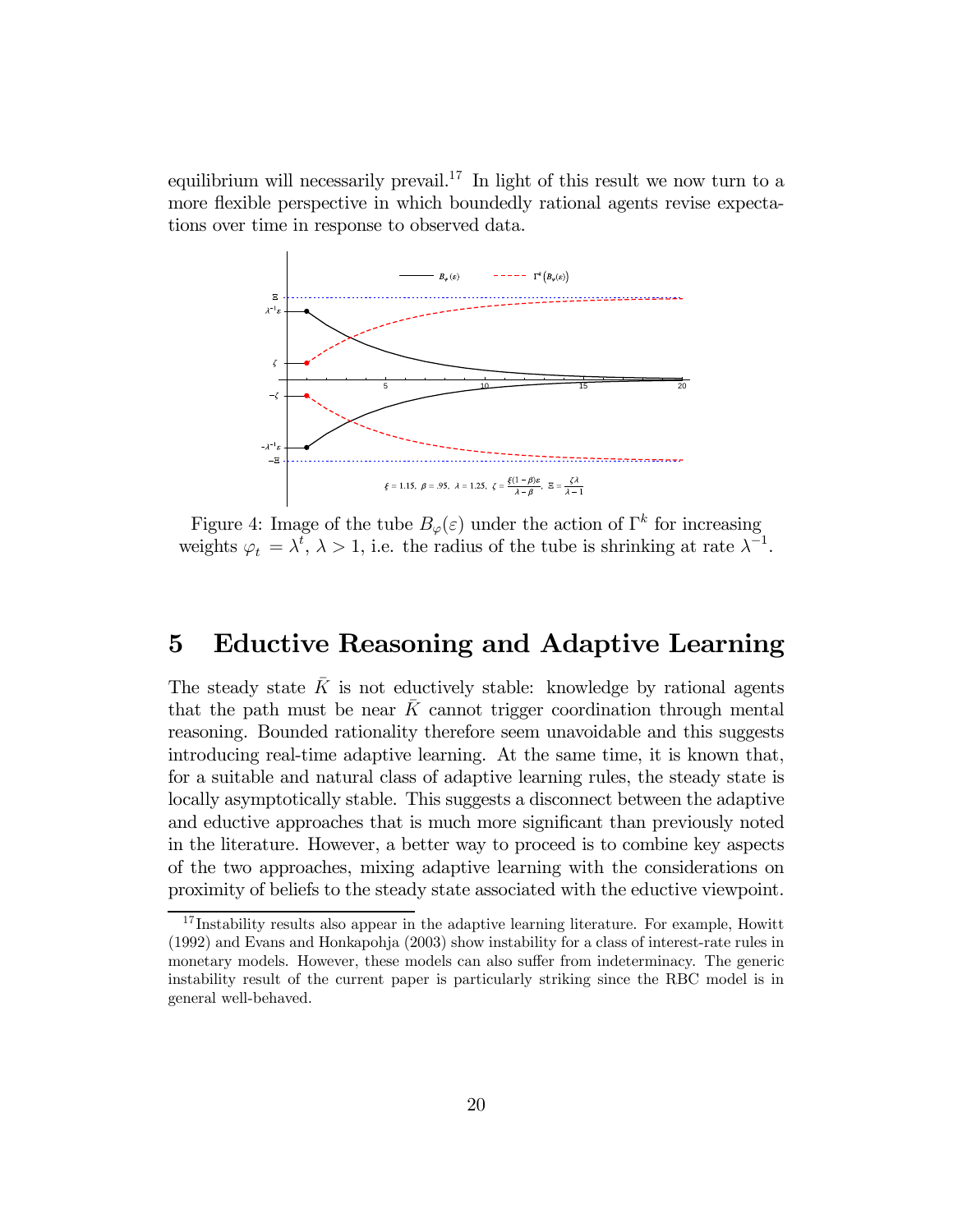#### 5.1 The framework

We again endow agents with expectations about the future path of the aggregate capital stock. These expectations are restricted to belong to a set, which for convenience we will take to be  $B(\varepsilon)$ , the  $\varepsilon$ -ball for  ${dK_t}_{t=1}^{\infty}$  associated with uniform weights  $\varphi_t = 1$  for all  $t \in \mathbb{N}$ . In this Section we restrict attention to the linearized system. The set  $B(\varepsilon)$  can here be viewed as describing a collective belief that provides bounds on individual beliefs. As in Section 2.2 and the eductive approach of Sections 3.4 and 4, agents' decisions are based on an assessment of the whole future,<sup>18</sup> but now we look at the system in real time. Our focus remains on whether the path for aggregate capital lies within  $B(\varepsilon)$ . Now, however, in accordance with the evolutive or adaptive learning viewpoint, the expected trajectory at time  $t$  is assumed not only to reflect initial beliefs but also to respond over time to observed actual capital.

More precisely, we specify a set of adaptive learning rules that determine the way initial expectations change along the real-time trajectory of aggregate capital. Then, as in the eductive approach, we ask if the implied path  $dK = \{dK_t\}_{t=1}^{\infty}$  will necessarily lie in  $B(\varepsilon)$ , i.e. if the collective belief, which serves as a frame for the individual beliefs, is subject to real-time falsification. If for some nonempty subset of adaptive learning rules, falsification is impossible, then we say that the steady state is B-stable under evolutive (adaptive) learning for those learning rules, and if this occurs for all adaptive learning rules within the set of rules under consideration, we say the steady state is robustly B-stable under evolutive learning.

### 5.2 The real-time system

In the real-time system we assume that at each time t each agent  $\omega$  solves anew their dynamic optimization problem. That is, at each time t agent  $\omega$ chooses  $dk_{t+1}(\omega)$  optimally given their savings, their expectations (which are now revised each period) and the aggregate capital stock.

Equation (10) can be interpreted as the time t saving function of agent  $\omega$ , since it relates the agent's saving at t to his wealth  $dk_t(\omega)$ , and to expected future prices, captured by  $dK_{t+n}^{e}(\omega)$ . This equation motivates our interpretation of  $\xi$  as an expectations feedback parameter:  $\xi$  measures the impact

<sup>18</sup> In the adaptive learning literature, within infinite-horizon models, this approach has been followed, for example, in Sargent (1993, pp. 122-125), Preston (2006), Eusepi and Preston (2011) and Evans, Honkapoha and Mitra (2009). An alternative approach in the adaptive learning literature is based on one-step-ahead "Euler equation" learning. See, e.g. Evans and Honkapohja (2001), Ch. 10.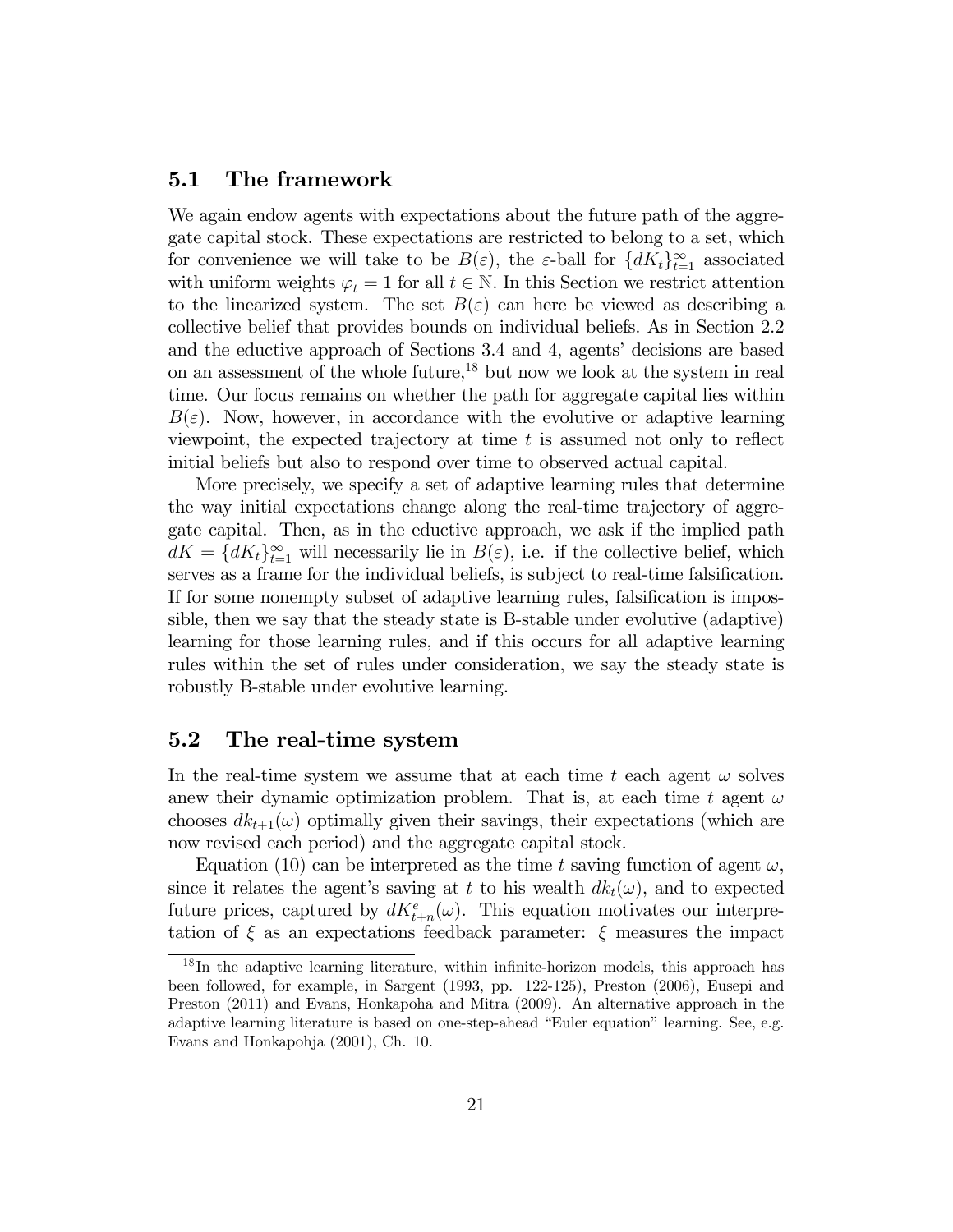on savings of a permanent unit increase in expected future aggregate capital. Allowing expectations to evolve over time, and using Lemma 3, the real-time description of savings behavior is given by

$$
dk_{t+1}(\omega) = dk_t(\omega) - \beta^{-1}(1-\beta)\xi \sum_{j\geq 1} \beta^j dK_{t,t+j}^e(\omega),\tag{15}
$$

where now  $dK_{t,t+j}^{e}(\omega)$  is the point expectation of aggregate capital in period  $t + j$  held by agent  $\omega$  in period t.

It can be seen from equation (15) that the agent's decision  $dk_{t+1}(\omega)$  depends on a single sufficient statistic for  $\left\{ dK_{t,t+j}^{e}(\omega)\right\}_{j=1}^{\infty}$ , given by

$$
d\hat{K}_t^e(\omega) = \beta^{-1}(1-\beta) \sum\nolimits_{j \geq 1} \beta^j dK_{t,t+j}^e(\omega).
$$

The normalization factor  $\beta^{-1}(1-\beta)$  ensures that the sum of the weights on  $dK_{t,t+j}^{e}(\omega)$  is one, so that  $\left\{dK_{t,t+j}^{e}(\omega)\right\}_{j=1}^{\infty} \in B(\varepsilon)$  implies  $\left|d\hat{K}_{t}^{e}(\omega)\right| < \varepsilon$ . We thus rewrite (15) as  $dk_{t+1}(\omega) = dk_t(\omega) - \xi d\hat{K}_t^e(\omega)$ , and, following the boundedly-rational adaptive learning approach, interpret this equation as providing a behavioral decision rule in which we re-envision the agent's saving choice as depending solely on current wealth and the sufficient statistic  $d\hat{K}_t^e(\omega)$ . For convenience we refer to  $d\hat{K}_t^e(\omega)$  as "expected future capital."

Finally we specify a simple adaptive scheme for the revisions of expectations over time:  $d\hat{K}_t^e(\omega) = (1 - \alpha)d\hat{K}_{t-1}^e(\omega) + \alpha dK_t$ , where  $0 < \alpha \leq 1$ , called the gain parameter in the literature, describes how expectations reflect current information about the actual capital stock.<sup>19</sup> We note that this adaptive scheme is equivalent to regressing aggregate capital on an intercept, allowing for discounting of past data. This can be viewed as a special case of discounted least-squares in nonstochastic models and is standard in the literature.

We are now in a position to describe the real-time evolution of the system. For the sake of simplicity, we start from an initial situation in which the timezero belief is the same for everybody:

$$
d\hat{K}_0^e(\omega) \equiv \beta^{-1}(1-\beta) \sum_{j \ge 1} \beta^j dK_{0,j}^e(\omega) = d\hat{K}_0^e,
$$

<sup>&</sup>lt;sup>19</sup>Adaptive learning in nonstochastic models with infinite horizons often assumes that forecasts are the same at all horizons. See, for example, Evans, Honkapohja and Mitra (2009). In the current context this means  $dK_{t,t+j}^e = e$  at t for all j. Our formulation in terms of  $d\hat{K}^e_t$  allows for greater generality, while retaining a single sufficient statistic that is updated over time. In stochastic models, the time pattern of variables can be estimated and updated using recursive least squares. For technical reasons this procedure cannot be used in nonstochastic systems. Intuitively, in a nonstochastic equilibrium the asymptotic lack of temporal variation makes impossible consistent estimation of time-series parameters. See Evans and Honkapohja (2001, pp. 152-154).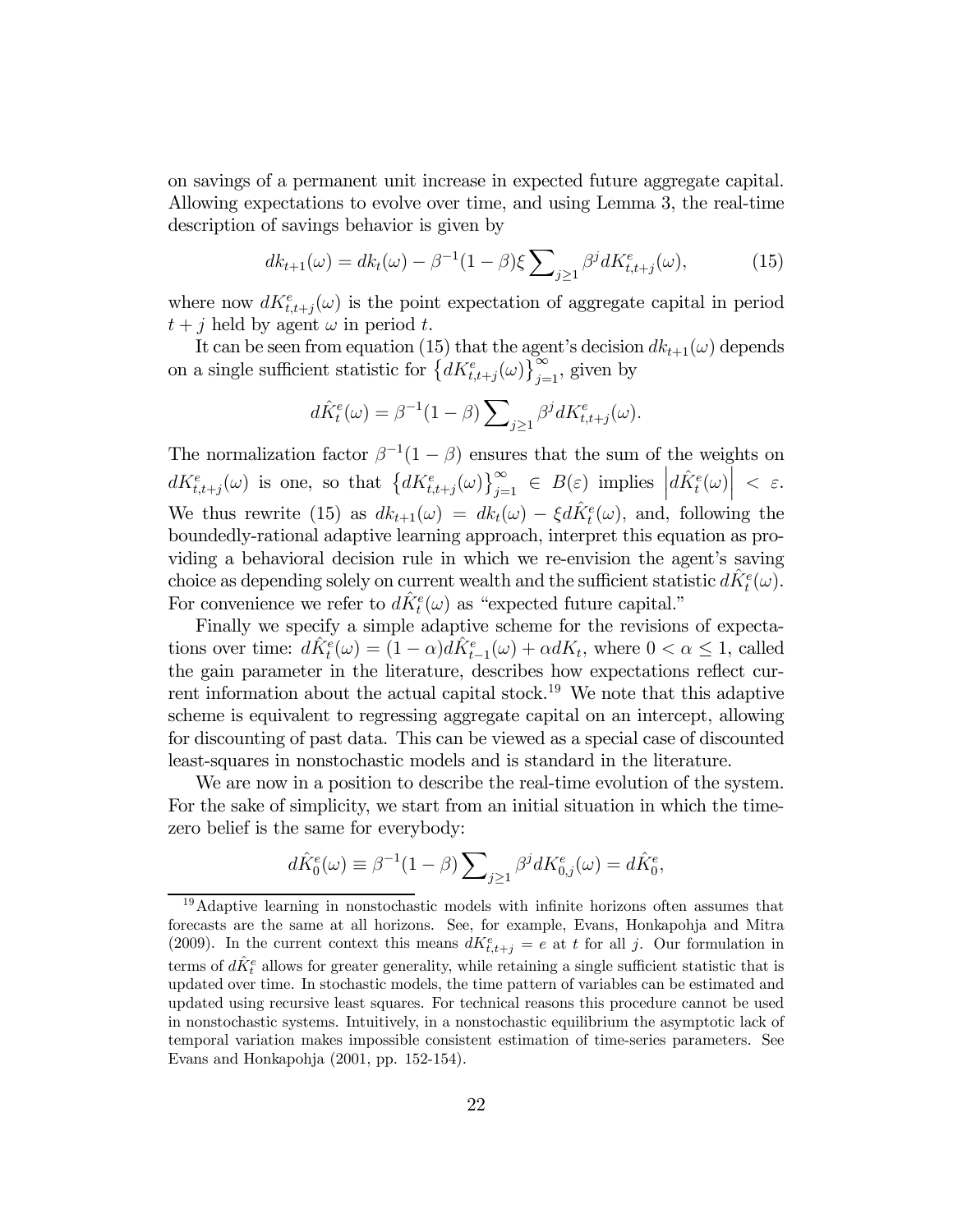and thus the sufficient statistics are initially, and remain, homogeneous across agents. Finally, in line with our earlier analysis, we assume that  $dK_0 = 0.^{20}$ 

The homogeneity assumption allows us to calculate the resulting time path, and is also illuminating in the sense that we would hope the system to be stable under learning if we start with small expected future capital  $\left| d\hat{K}_{0}^{e} \right|$ |. Under homogeneity the system's dynamics, which depend only on initial  $d\hat{K}_{0}^{e}$  and on the parameters  $\alpha$  and  $\xi$ , can be written as

$$
dK_{t+1} = dK_t - \xi d\hat{K}_t^e \text{ and } d\hat{K}_{t+1}^e = (1 - \alpha)d\hat{K}_t^e + \alpha dK_{t+1}.
$$
 (16)

We can now return to the previously suggested concept of B-stability under adaptive learning and give formal definitions.

Definition 2 The steady state is B-stable under adaptive learning for a given  $0 < \alpha \leq 1$  if, for all  $\varepsilon > 0$  sufficiently small,  $|d\tilde{K}_0^e| < \varepsilon$  implies that the trajectory  ${dK_t}_{t=1}^{\infty}$ , generated by (16) remains in  $B(\varepsilon)$ .

**Definition 3** The steady state is robustly B-stable under adaptive learning if it is B-stable under adaptive learning for all  $0 < \alpha \leq 1$ .

If the steady state is B-stable for some nonempty subset of  $0 < \alpha \leq 1$ , but is not robustly B-stable, then we will say that it is partially B-stable under adaptive learning.

#### 5.3 The results

The first result is again an impossibility theorem.

**Theorem 3** Under adaptive learning the steady state is not robustly B-stable.

In fact the result might be expected in view of Theorem 2. The trajectory under adaptive learning is continuous in  $\alpha$  (for small  $\alpha > 0$  the  $\alpha$ -trajectory is close to the  $\alpha = 0$  trajectory for a long period of time). The path of  $dK_t$  under adaptive learning and when  $\alpha = 0$  corresponds to the path that would be realized by the actions of agents with the constantly held beliefs  $dK_t^e(\omega) = d\hat{K}_0^e$ . Failure of robust B-stability would then follow by continuity as a result of the impossibility of eductive stability. $21$ 

<sup>20</sup>Our results are qualitatively robust to small perturbations of intial aggregate capital.

<sup>&</sup>lt;sup>21</sup>As shown by Lemma 3 the plans of agent  $\omega$  are to first order independent of aggregate capital. The same must then be true for actual decisions when there are unchanged beliefs. Hence if the trajectory of planned capital exits  $B(\varepsilon)$  then the same must be true for the actual trajectory.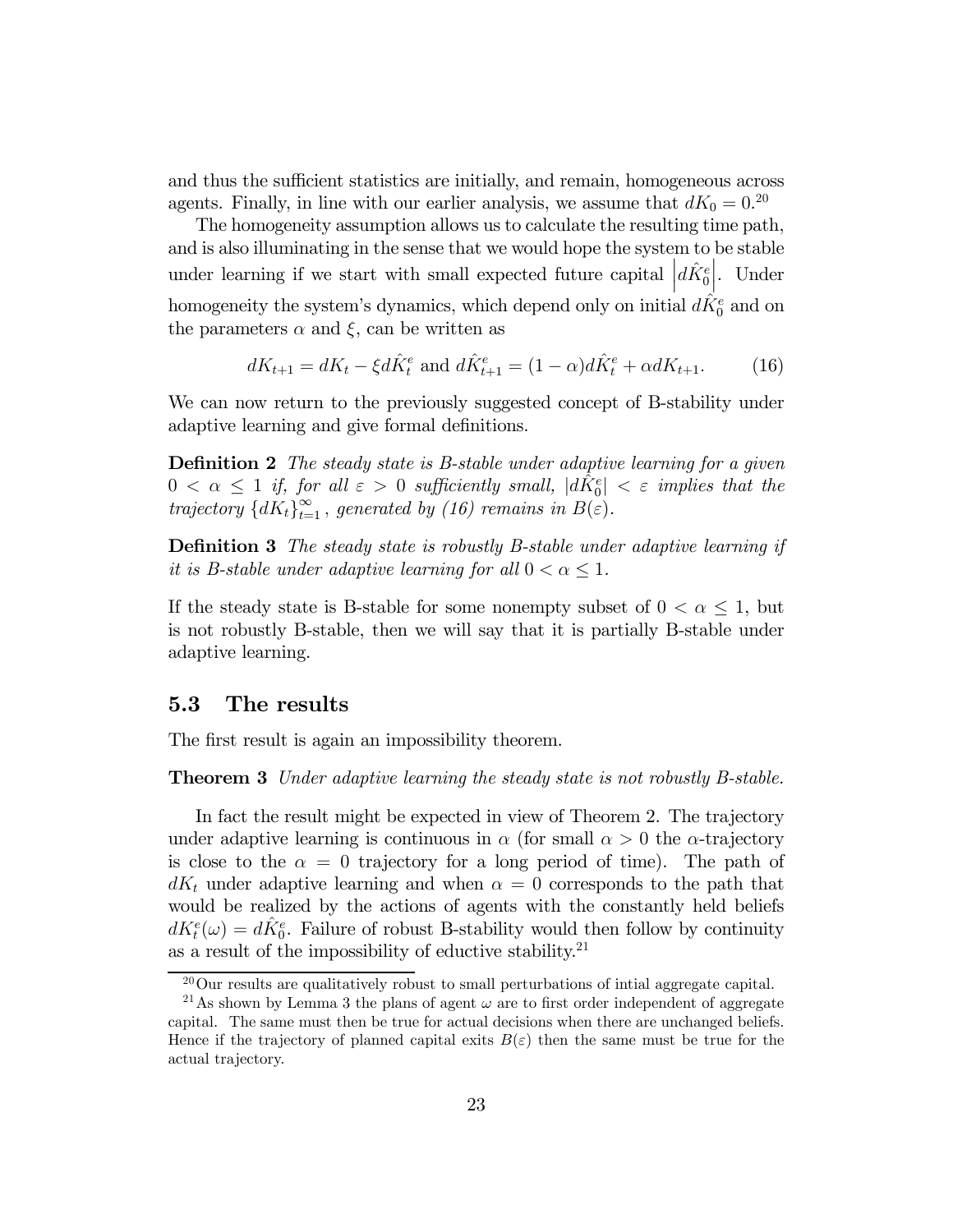A striking feature of Theorem 3 is that instability arises for small  $\alpha$ , which in the adaptive and least-squares learning literature is usually viewed as a stabilizing case (the "small gain" limit).<sup>22</sup> In our approach, the problem is that in this case the initial collective belief will be falsified, which we view as a fragility of expectational coordination.

The instability result is stronger than stated in the following sense, which can be verified from the proof of Theorem 3. Given  $\varepsilon > 0$ , consider any initial beliefs  $0 < |d\hat{K}_0^e| < \varepsilon$ . Then there exists  $\alpha > 0$  such that the corresponding trajectory under adaptive learning will have  $|dK_t| > \varepsilon$  for some  $t \geq 1$ . That is, starting from the steady state, all initial expectations, for appropriate  $\alpha$ , lead to paths  $dK_t$  that leave  $B(\varepsilon)$ .

We next turn to partial B-stability under adaptive learning. We will see that a natural necessary condition is given by asymptotic stability of the system (16). Asymptotic stability is the classical stability criterion used for adaptive learning. We therefore start with the following result:

**Lemma 4** System (16) is asymptotically stable if and only if  $\xi < 4\alpha^{-1} - 2$ .

Asymptotic stability is a necessary condition for partial B-stability under adaptive learning.<sup>23</sup> Another necessary condition is given by  $\xi \leq 1$ : indeed, since  $dK_0 = 0$  we have  $dK_1 = -\xi d\hat{K}_0^e$ . A more complete picture is provided by the following Theorem.

**Theorem 4** We have the following results on partial B-stability and asymptotic stability for the adaptive learning system (16) with  $\xi > 0$  and  $0 < \alpha \leq 1$ :

- 1. Given  $\alpha$ , the steady state is B-stable for sufficiently small  $\xi$ .
- 2. Given  $\xi$  satisfying  $\xi \leq 1$ :
	- (a) the steady state is not B-stable for sufficiently small  $\alpha$ ;

 $22$ The connection between eductive stability and adaptive learning has been discussed in Evans and Guesnerie (1993), Guesnerie (2002) and Hommes and Wagener (2010). In shorthorizon set-ups, eductive instability is usually reflected in adaptive instability for large gains (here  $\alpha < 1$  large). This is seen for the overlapping generations model with money in Guesnerie and Woodford (1991) and Evans and Honkapohja (1995). We also note that in experiments the complex expectational dynamics found in Hommes (2011) for the cobweb model arise in the eductively unstable case. For related work see Bao and Duffy (2016).

<sup>23</sup>To see this, assume the system is not asymptotically stable. The eigenvalues in this case are real. (The proof of Lemma 4 implies that in the complex case the modulus of the eigenvalues is  $1 - \alpha$ .) We must show that  $dK_0 = 0$ ,  $dK^e \neq 0$  leads to a divergent path. Noting that  $(0, 1)$  is not an eigenvector it follows that all initial conditions  $(0, dK^e)$  lead to divergent paths provided at least one of the eigenvalues has magnitude larger than one.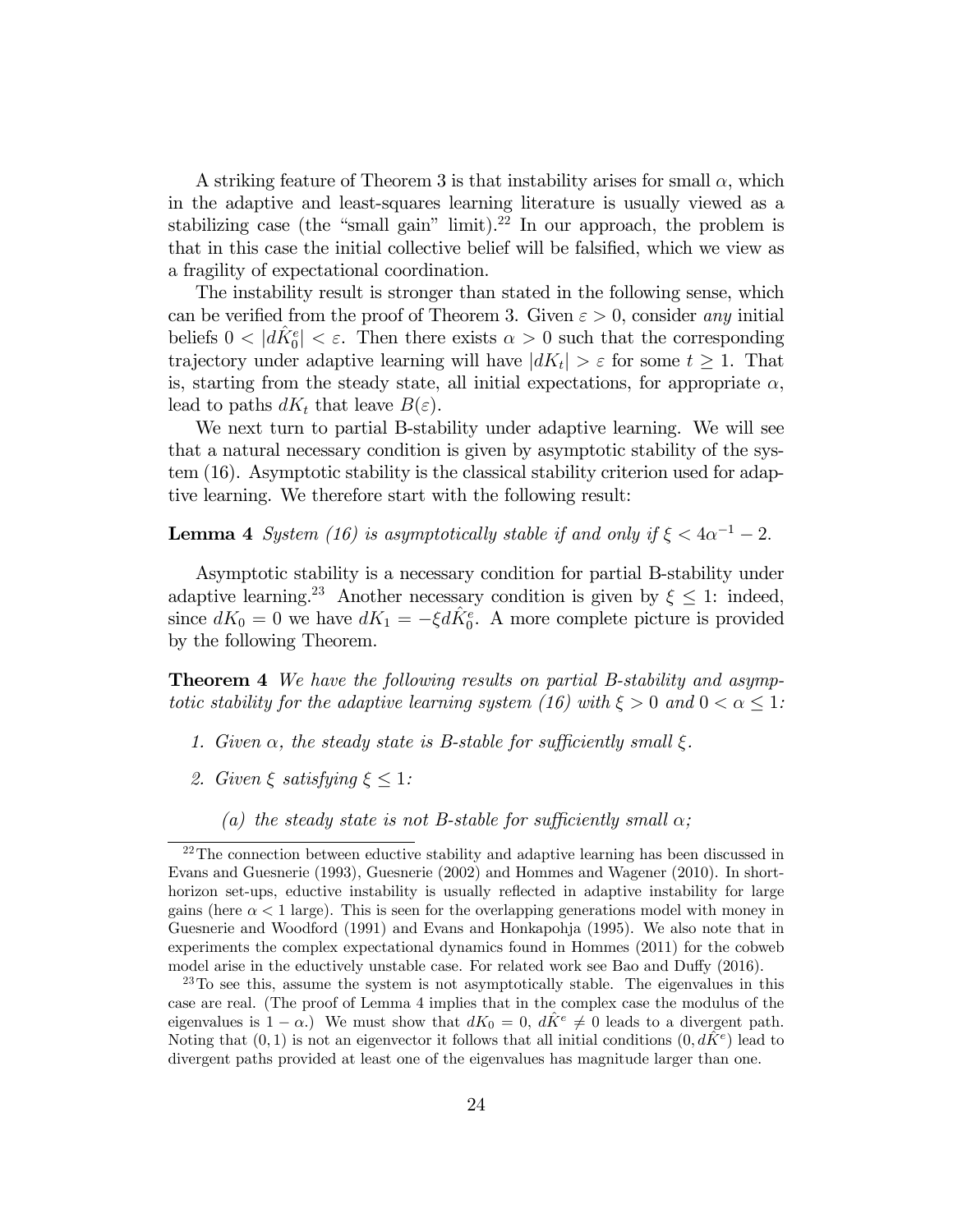- (b) the steady state is B-stable for sufficiently large  $\alpha$ ;
- (c) the steady state is asymptotically stable for all  $\alpha$ .
- 3. Given  $\xi$  satisfying  $\xi > 1$ :
	- (a) the steady state is not B-stable for any  $\alpha$ ;
	- (b) for  $1 < \xi < 2$ , the steady state is asymptotically stable for all  $\alpha$ ;
	- (c) for  $\xi \geq 2$ , it is asymptotically stable for  $\alpha < 4(2 + \xi)^{-1}$ .

This theorem emphasizes the relevance of the expectations feedback parameter  $\xi$  for understanding real-time learning. Indeed, the coefficient  $\xi$ , stressed in Sections 2 and 3, plays a key role in both partial B-stability and asymptotic stability under adaptive learning: small  $\xi$  is stabilizing and large  $\xi$  is destabilizing.<sup>24</sup> The left panel of Figure 5 captures the role of  $\xi$  for fixed  $\alpha$ . Asymptotic stability holds for all examined values of  $\xi$ , but B-stability only for  $\xi = 0.1$ .



Figure 5: Aggregate capital paths under adaptive learning. Left panel: maximum amplitude of paths increasing in feedback parameter  $\xi$ . Right panel: maximum amplitude of paths decreasing in gain parameter  $\alpha$ .

The right panel of Figure 5 looks at the role of  $\alpha$  for fixed  $\xi$ . Small values of  $\alpha$  generate the failure of robust B-stability under adaptive learning, even though the asymptotic stability condition  $\xi < 4\alpha^{-1} - 2$  is easier to satisfy

<sup>&</sup>lt;sup>24</sup>Partial B-stability results for  $\xi$  < 1 exhibit a trade-off between  $\xi$  and  $\alpha$ : as  $\xi \to 1$ from below, the partial B-stability region tends to  $\alpha > 1/2$ . Numerical results indicate partial B-stability for  $\alpha \in (\gamma(\xi), 1]$  where  $\gamma(\xi)$  is continuous and monotonically increasing in  $\xi$  with  $\gamma(\xi) \to 0$  as  $\xi \to 0$ . When  $\xi = 1$  we have partial B-stability for  $\alpha \in [1/2, 1]$ . We note a discontinuity in B-stability for given  $\alpha$ , which is caused by first-period behavior:  $dK_1 = -\xi dK_0^e$  implies B-instability for any  $\xi > 1$ .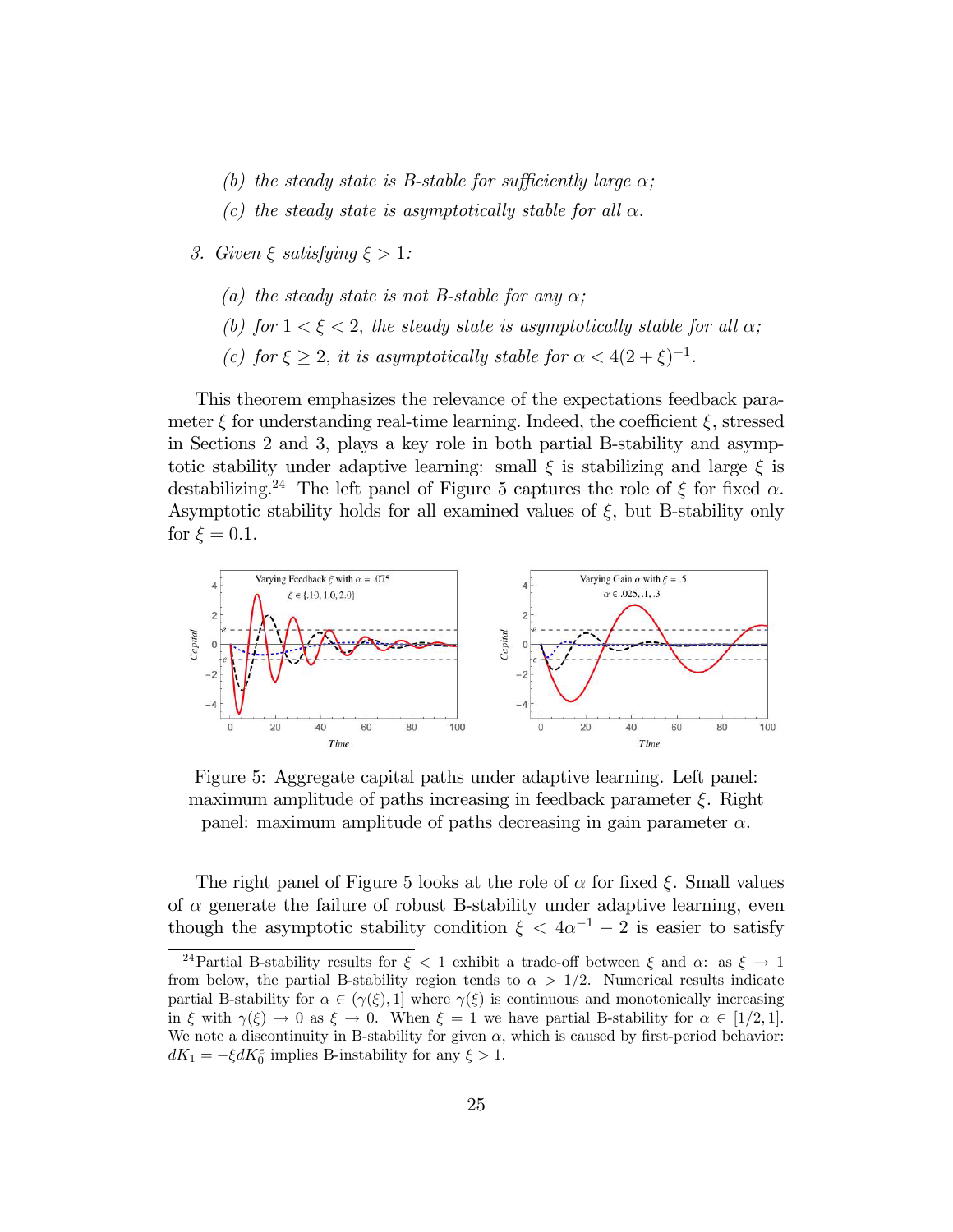when  $\alpha > 0$  is small. The reason for this is that small  $\alpha$  under adaptive learning leads to a cumulative movement of aggregate capital away from the steady-state value, which over finite time periods, as  $\alpha \to 0$ , track the possible  $dK_t$  paths deduced by agents in our eductive setting.<sup>25</sup>

#### 5.4 Discussion

We have assessed expectational coordination from two competing yet complementary viewpoints — eductive and adaptive — and in both cases we have shown that coordination is difficult to achieve. This difficulty relates to the elasticities of economic outcomes to agents' expectations, and the results of Section 2 demonstrate that in the presence of far-sighted agents these elasticities, which depend in part on the expectational feedback parameter  $\xi$ , are very high. The planning theorem implies a generic failure of local eductive stability in the RBC model: rational agents would be unable to deduce coordination on the REE.26 Hence full coordination on the REE, as of time zero, cannot be expected based on full rationality and mental reasoning. This negative result holds independently of  $\xi$  and the system characteristics, in sharp contrast to previous eductive learning studies that emphasize significant classes of "good cases" in which eductive considerations provide support for the possibility of expectational coordination on the REE — see Guesnerie (2005).

Small  $\xi$  still favours coordination: as noted in Section 4, the length of time for which plans will necessarily be compatible with initial beliefs that  $K_t$  is near the steady state is inversely related to  $\xi$ . However, under eductive reasoning, even with small  $\xi$  the incompatibility of aggregate plans with those beliefs will eventually emerge; and, under adaptive learning with small gain  $\alpha$  the path of  $K_t$  will falsify those beliefs. In either case a crisis of beliefs could result, and under adaptive learning, large cyclical swings can arise.

Our instability result is in striking contrast to results for dynamic models with short-lived agents. In Appendix D, available in the Supplementary Materials, we study eductive stability in the standard overlapping generations (OLG) model with capital in which agents live for two periods. We find that

 $^{25}$ An interesting feature of the lack of robust B-stability under adaptive learning, which can be seen in the proof of Theorem 3 given in the Appendix, is that the instability is associated with long cyclical movements in  $dK_t$ .<br><sup>26</sup>We do not claim that this difficulty occurs in every model with infinitely-lived agents.

For example, it would not occur in the world of Lucas (1978) for the reasons, which have an eductive flavor, stressed in Section 6 of his paper. The difference in conclusions reflects that in the Lucas tree model the dividend of a tree is exogenous, while in the RBC setting beliefs of agents affect rental rates though the endogeneity of aggregate capital.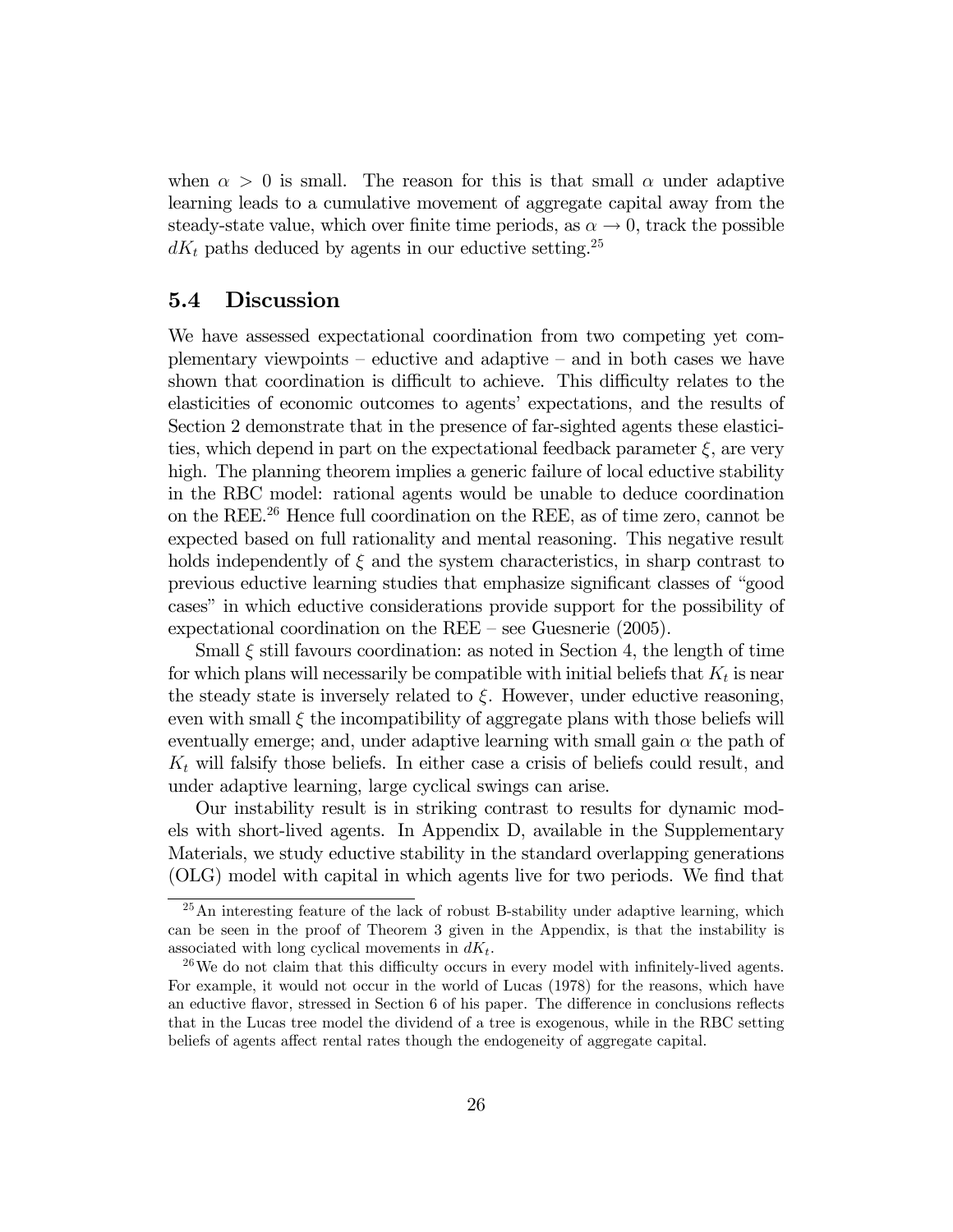the short planning horizon makes expectational coordination easier. In particular we obtain an eductive stability condition that is satisfied for frequently employed parametric specifications of preferences and technology.

Returning to our RBC framework, a logical consequence of the failure of eductive stability is that the evolution of the economy requires bounded rationality considerations that incorporate adaptive learning rules. Theorem 3 provides results closely linked to eductive instability: while real-time adaptive learning under small gain is asymptotically stable, the resulting time paths will include periods of large deviations from the REE, even if initial expectations are close to the steady state.

These results suggest that non-negligible deviations from the REE are likely. Suppose, starting from a steady state, that there is a small shock to expectations created by some news event. Not only will coordination on the REE be impossible using eductive learning, but also some plausible asymptotically stable adaptive learning rules will necessarily first lead the economy further *away* from the steady state.

Our eductive and adaptive results thus go hand-in-hand. The lack of eductive stability in the RBC model is reflected in a lack of robust adaptive Bstability. Thus the eductive viewpoint opens another door to the territories being investigated in adaptive learning studies with long-horizon agents and provides a powerful tool for their exploration.27

### 6 Conclusions

In this paper we have examined the issue of coordination of expectations on the benchmark rational expectations solution in the benchmark RBC model. The difficulties of expectational coordination can be ascertained from two sides, the eductive one and the adaptive one. In both cases, far-sighted agents are sensitive to the whole path of expectations.

It is not surprising that long-run concerns influence present decisions and future plans. However, the sensitivity to expectations of long-run plans envisaged today is extreme, and this is at the heart of the impossibility of eductive stability: fully rational agents with knowledge of the structure and rationality of other agents are unable to coordinate on RE. While rational expectations is the benchmark solution, the failure of eductive stability in RBC models indicates that real-time adaptive learning dynamics must play a role.

Under adaptive learning dynamics the sources of instability obtained in the

 $27$  For RBC models, important adaptive learning dynamics have been noted in Eusepi and Preston (2011), Branch and McGough (2011) and Mitra, Evans and Honkapohja (2013).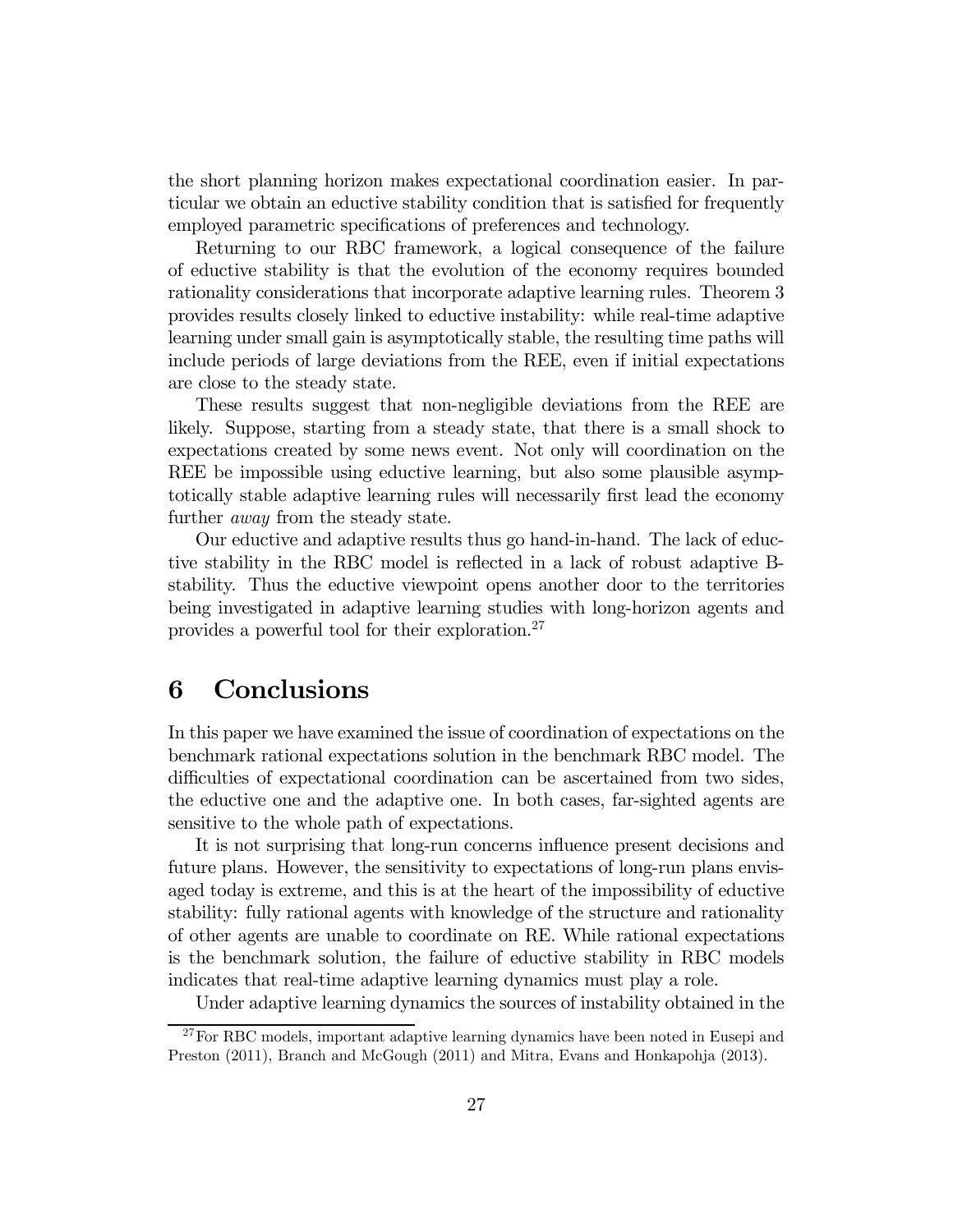eductive framework remain pivotal. If the adaptation parameter is large then unstable overshooting can arise in the short run, while if the adaptation rate is small then low-frequency swings over the medium run will necessarily generate instability during the learning transition. Because occasional structural shifts, policy changes or news events will in practice disrupt the equilibrium, transitional learning dynamics will continue to be important.

Our findings indicate several directions for future research. First, our generic eductive instability in the RBC model contrasts strikingly with earlier research in short-horizon dynamic models, and with eductive stability in a parametric class of overlapping generations growth models. The standard assumption of infinite-lived agents in the RBC model clearly plays a major role in the analysis of the RBC model, but of course the infinite-lifetime assumption is made for theoretical convenience rather than empirical realism. Future research should examine eductive stability in models with long but finite lifetimes.

The other line of research suggested by our analysis is the incorporation into adaptive learning of considerations that are central to eductive analysis. Adaptive learning is a bounded rationality approach in which agents make forecasts based on statistical or econometric models that are updated over time. An advantage of this approach is that the agents require minimal knowledge of the economic structure and do not need to think explicitly about strategic interaction, factors that are central to the eductive viewpoint. This is an advantage but it may also be a disadvantage. If agents do understand the economic structure and how the expectations of others help to determine key economic aggregates, then it may be possible for them to use this information within an adaptive econometric forecasting framework. Particularly for cases in which eductive stability fails to hold, integration of eductive considerations into adaptive approaches is a natural avenue for future research.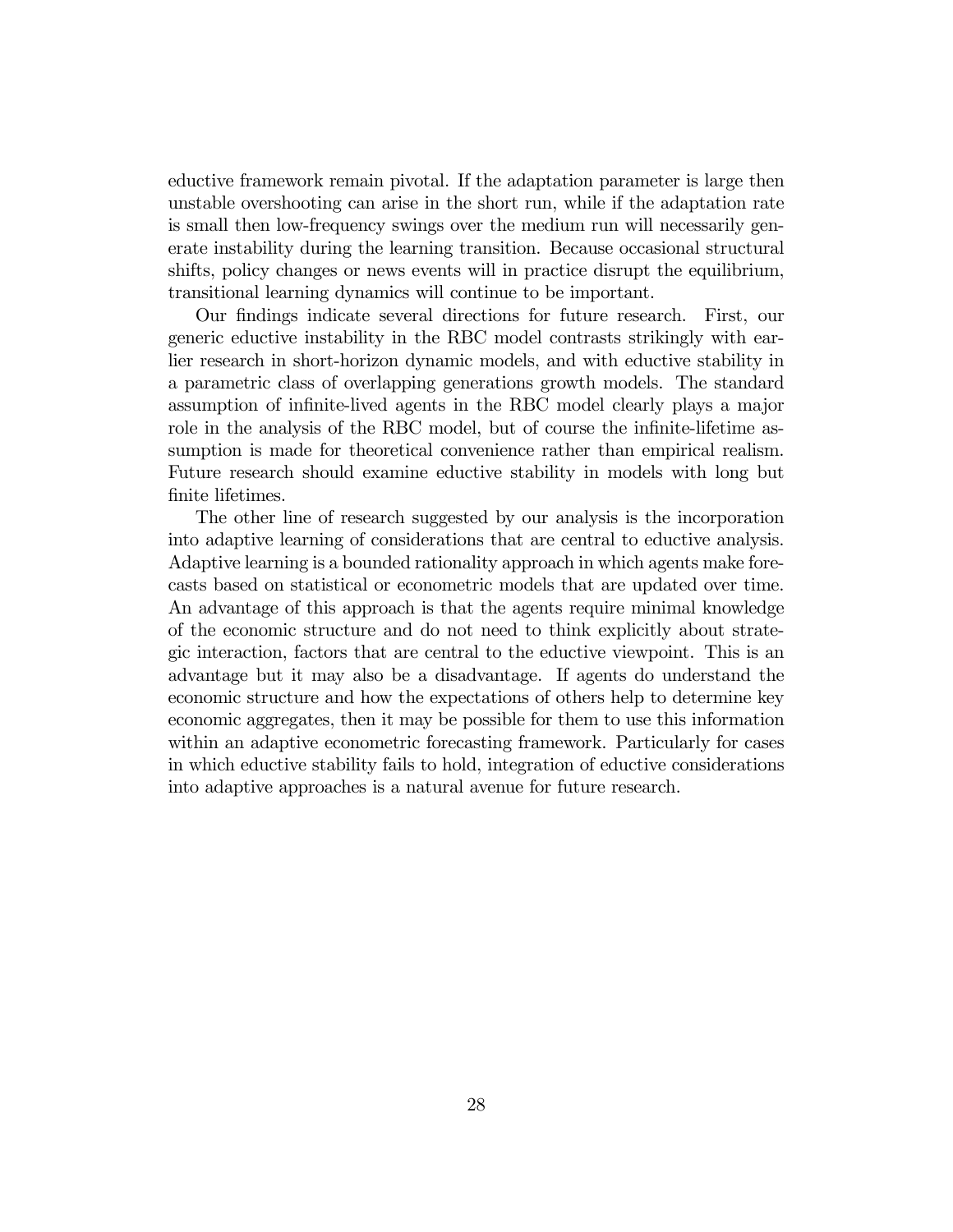### Appendix A. Proofs.

**Proof of Lemma 1.** From the agent's flow budget constraint (2) we have, to first order, that

$$
dk_{t+1}(\omega) = (1+\bar{r})dk_t(\omega) + \bar{K}dr_t^e(\omega) + dq_t^e(\omega) - dc_t(\omega).
$$
 (17)

By constant returns to scale,  $q = f(K) - Kf'(K)$ , it follows that  $dq + \bar{K}dr =$ 0. Applying this observation to (17) yields (7). Under point expectations equation (3) is

$$
U'(c_t(\omega)) = \beta(1 + r_{t+1}^e(\omega))U'(c_{t+1}(\omega)).
$$

Thus to first order

$$
U''(\overline{C})dc_t(\omega) = \beta(1+\overline{r})U''(\overline{C})dc_{t+1}(\omega) + \beta U'(\overline{C})dr_{t+1}^e(\omega).
$$

Using  $dr_{t+1}^{e}(\omega) = f''(\bar{K})dK_{t+1}^{e}(\omega), \ \beta(1+\bar{r})=1$  and the definition of  $\sigma$  gives  $(6)$ .

Proof of Lemma 2. The agent's lifetime budget constraint, with his transversality condition incorporated, is given by

$$
\sum_{t=0}^{\infty} R_t^e(\omega) c_t(\omega) = \sum_{t=0}^{\infty} R_t^e(\omega) q_t^e(\omega) + (1+r_0) k_0(\omega), \text{ where } R_t^e(\omega) = \prod_{i=1}^t (1+r_i^e(\omega))^{-1}
$$

and  $R_0^e(\omega)=1$ . We compute total derivatives at the steady state. Noting from  $dR_t^e(\omega) = -\beta^{t+1} \sum_{i=1}^t dr_i^e(\omega)$  that  $\sum_{t\geq 0} dR_t^e(\omega) = -\frac{1}{\bar{r}} \sum_{i\geq 1} \beta^i dr_i^e(\omega)$ , we obtain

$$
\sum_{t\geq 0} \beta^t dc_t(\omega) = \beta^{-1} dk_0(\omega) + dq_0 + \bar{K} dr_0 + \sum_{t\geq 1} \beta^t dq_t^e(\omega) + \bar{r}^{-1} (\bar{C} - \bar{q}) \sum_{t\geq 1} \beta^t dr_t^e(\omega).
$$

At the steady state, we have  $\bar{C} = \bar{q} + \bar{r}\bar{K}$ . Also, recalling  $dq + \bar{K}dr = 0$  it follows that

$$
\sum_{t\geq 0} \beta^t dc_t(\omega) = \beta^{-1} dk_0(\omega) + \sum_{t\geq 1} \beta^t \left( dq_t^e(\omega) + \bar{K} dr_t^e(\omega) \right), \text{ thus}
$$
\n
$$
\sum_{t\geq 0} \beta^t dc_t(\omega) = \beta^{-1} dk_0(\omega).
$$
\n(18)

Recursively applying equation (7) from Lemma 1 to equation (18) completes the argument.  $\blacksquare$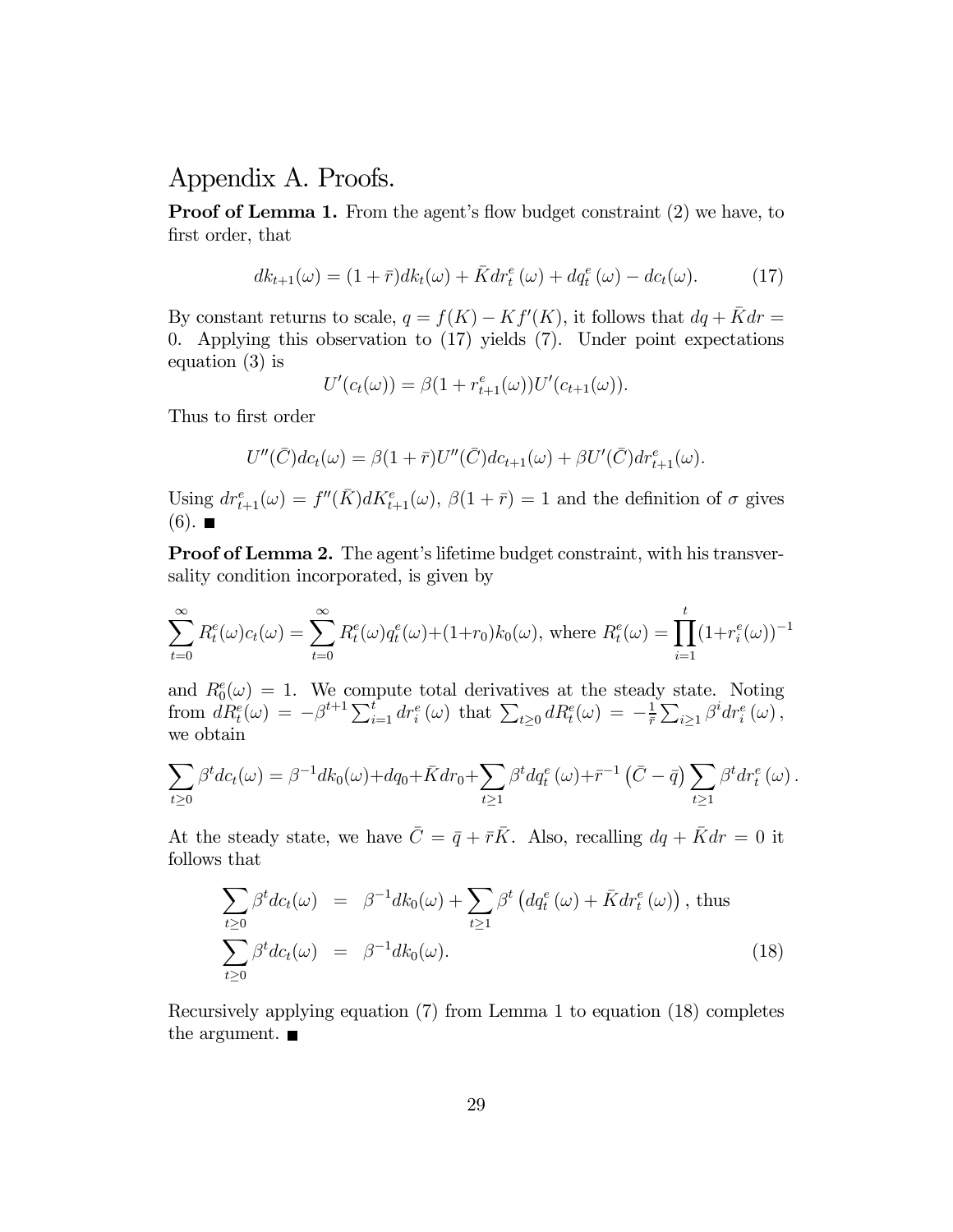Proof of Lemma 3. By recursive substitution the linearized Euler equation (6) taken at time t gives  $dc_{t+n}(\omega) = dc_t(\omega) + \frac{\beta \bar{C}f''}{\sigma} \sum_{i=1}^n$  $_{s=1}$  $dK_{t+s}^{e}(\omega)$  for  $n \geq 1$ . Applying Lemma 2 gives

$$
\beta^{-1} dk_t(\omega) = (1 - \beta)^{-1} dc_t(\omega) + \frac{\beta \bar{C} f''}{\sigma} \sum_{n \ge 1} \beta^n \sum_{s=1}^n dK_{t+s}^e(\omega).
$$

Using  $\sum_{n\geq 1} \beta^n \sum_{s=1}^n dK_{t+s}^e(\omega) = (1-\beta)^{-1} \sum_{n\geq 1} \beta^n dK_{t+n}^e(\omega)$  yields the optimal plan for consumption (9). Combining this with (7) yields  $dk_{t+1}(\omega) =$  $dk_t(\omega) + \frac{\beta \bar{C}f''}{\sigma} \sum_{n\geq 1} \beta^n dK_{t+n}^e(\omega)$ , which is equivalent to (10).

Proof of Theorem 1. We start with the savings plan. It suffices to show that

$$
dk_t(\omega) = -\xi \sum_{n \ge 1} \Theta_{tn}^k \cdot dK_n^e(\omega) \tag{19}
$$

satisfies (10) from Lemma 3, where we recall that

$$
\xi = -\frac{\beta^2 \bar{C}}{\sigma (1 - \beta)} f'' \text{ and } \Theta_{tn}^k = \begin{cases} \beta^{n-t} (1 - \beta^t) & \text{if } 1 \le t < n \\ 1 - \beta^n & \text{if } t \ge n \end{cases}.
$$

We compute that  $dk_t(\omega) + \frac{\beta \bar{C}f''}{\sigma} \sum_{n \geq 1} \beta^n dK_{t+n}^e(\omega)$ 

$$
= -\xi \sum_{n\geq 1} \Theta_{tn}^{k} \cdot dK_{n}^{e}(\omega) - \xi \left(\frac{1-\beta}{\beta}\right) \sum_{m\geq 1} \beta^{m} dK_{t+m}^{e}(\omega)
$$
  
\n
$$
= -\xi \sum_{n=1}^{t} \Theta_{tn}^{k} \cdot dK_{n}^{e}(\omega) - \xi \sum_{m\geq 1} (\beta^{m-1}(1-\beta) + \beta^{m}(1-\beta^{t})) dK_{t+m}^{e}(\omega)
$$
  
\n
$$
= -\xi \sum_{n=1}^{t} \Theta_{tn}^{k} \cdot dK_{n}^{e}(\omega) - \xi \sum_{m\geq 1} (\beta^{m-1} - \beta^{t+m}) dK_{t+m}^{e}(\omega)
$$
  
\n
$$
= -\xi \sum_{n=1}^{t} \Theta_{t+1n}^{k} \cdot dK_{n}^{e}(\omega) - \xi \sum_{m\geq 1} \beta^{m-1} (1-\beta^{t+1}) dK_{t+m}^{e}(\omega)
$$
  
\n
$$
= -\xi \sum_{n=1}^{t} \Theta_{t+1n}^{k} \cdot dK_{n}^{e}(\omega) - \xi \sum_{m\geq 1} \Theta_{t+1}^{k} \cdot dK_{t+m}^{e}(\omega)
$$
  
\n
$$
= -\xi \sum_{n\geq 1} \Theta_{t+1n}^{k} \cdot dK_{n}^{e}(\omega) = dK_{t+1}(\omega).
$$

This establishes the first part of Theorem 1.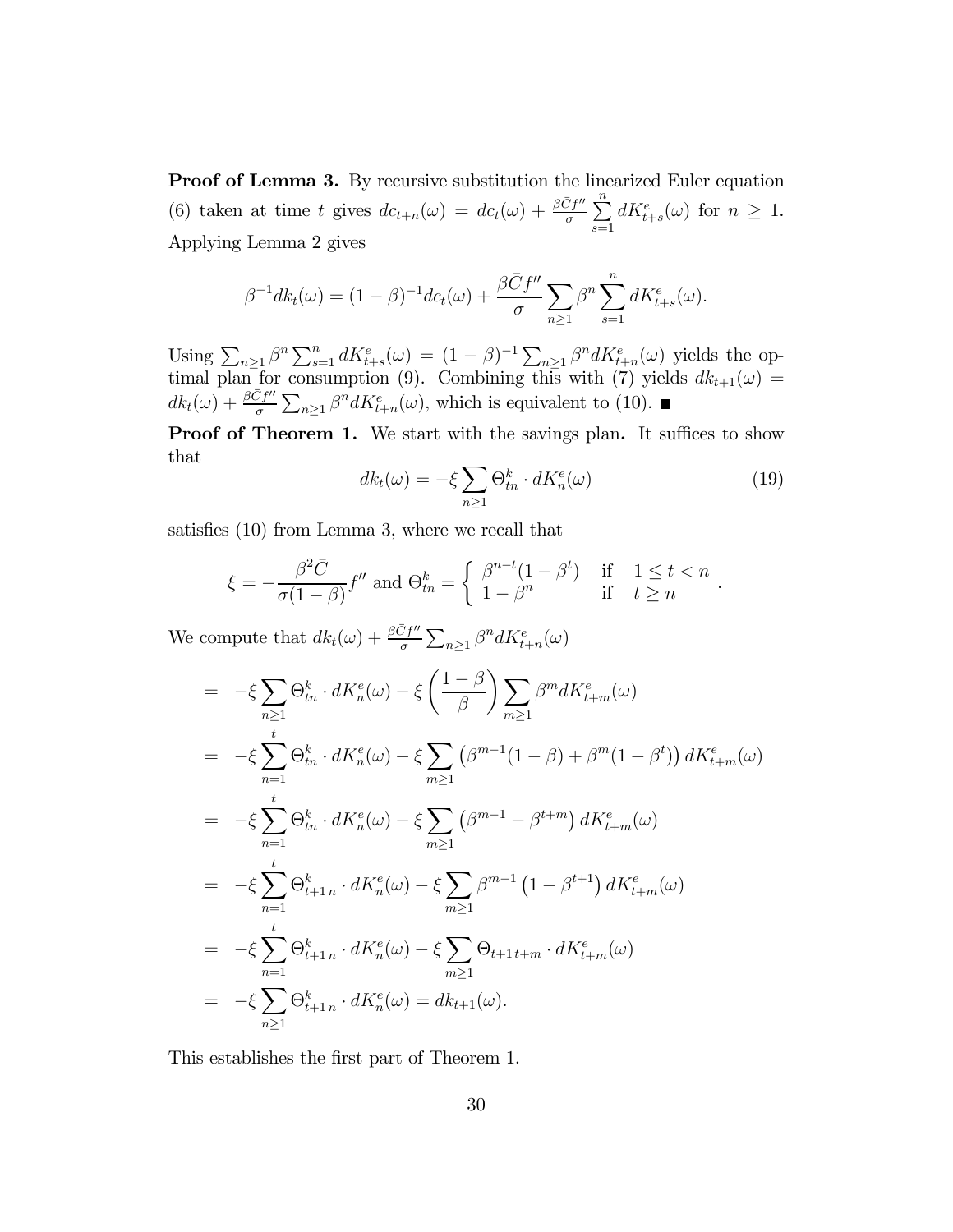To prove the second part concerning the consumption plan, we combine (9) from Lemma 3 with (19) to obtain

$$
dc_0(\omega) = \left(\frac{1-\beta}{\beta}\right) \xi \sum_{n\geq 1} \beta^n dK_n^e(\omega)
$$
  

$$
dc_t(\omega) = -\left(\frac{1-\beta}{\beta}\right) \xi \left(\sum_{n\geq 1} \Theta_{tn}^k dK_n^e(\omega) - \sum_{n\geq 1} \beta^n dK_{t+n}^e(\omega)\right), \text{ for } t \geq 1.
$$

It is helpful to define  $\Theta_{0n}^k = 0$ , for  $n \geq 1$ , and let  $\chi(\star)$  be the indicator function for the truth value of statement  $\star$ . Then agent  $\omega$ 's consumption plan may be summarized as

$$
dc_t(\omega) = \left(\frac{\beta - 1}{\beta}\right) \xi \sum_{n \ge 1} \left(\Theta_{tn}^k - \chi\left(n \ge t + 1\right) \beta^{n - t}\right) dK_n^e(\omega) \tag{20}
$$

for  $t \geq 0$ . Recall that the first row of  $\Theta^c$  corresponds to time  $t = 0$  consumption. It follows from equation (20) that

$$
t = 0 \Rightarrow \Theta_{t+1,n}^c = -\beta^n
$$
  
\n
$$
t > 0 \Rightarrow \Theta_{t+1,n}^c = \begin{cases} \Theta_{t+1,n}^k - \beta^{n-(t+1)} & \text{if } t+1 \le n \\ 1 - \beta^n & \text{if } t+1 > n \end{cases}
$$

The result follows.  $\blacksquare$ 

**Proof of Corollary 3.** We apply Theorem 1. For  $1 \leq t < N$  we have  $dk_t(\omega)$ equals  $-\xi e$  times

$$
\sum_{T=1}^{t} \Theta_{tT}^{k} + \sum_{T=t+1}^{N} \Theta_{tT}^{k} = \sum_{T=1}^{t} (1 - \beta^{T}) + \sum_{T=t+1}^{N} (\beta^{T-t} - \beta^{T})
$$

$$
= \sum_{T=1}^{t} (1 - \beta^{T}) + (1 - \beta^{t}) \sum_{T=1}^{N-t} \beta^{T}
$$

$$
= t - \beta \frac{1 - \beta^{t}}{1 - \beta} + (1 - \beta^{t}) \frac{\beta}{1 - \beta} (1 - \beta^{N-t})
$$

$$
= t - \overline{r}^{-1} (1 - \beta^{t}) \beta^{N-t}.
$$

For notational convenience, write  $\theta_{tT}^c = \Theta_{t+1T}^c$ . Then for  $0 \le t < N$  we have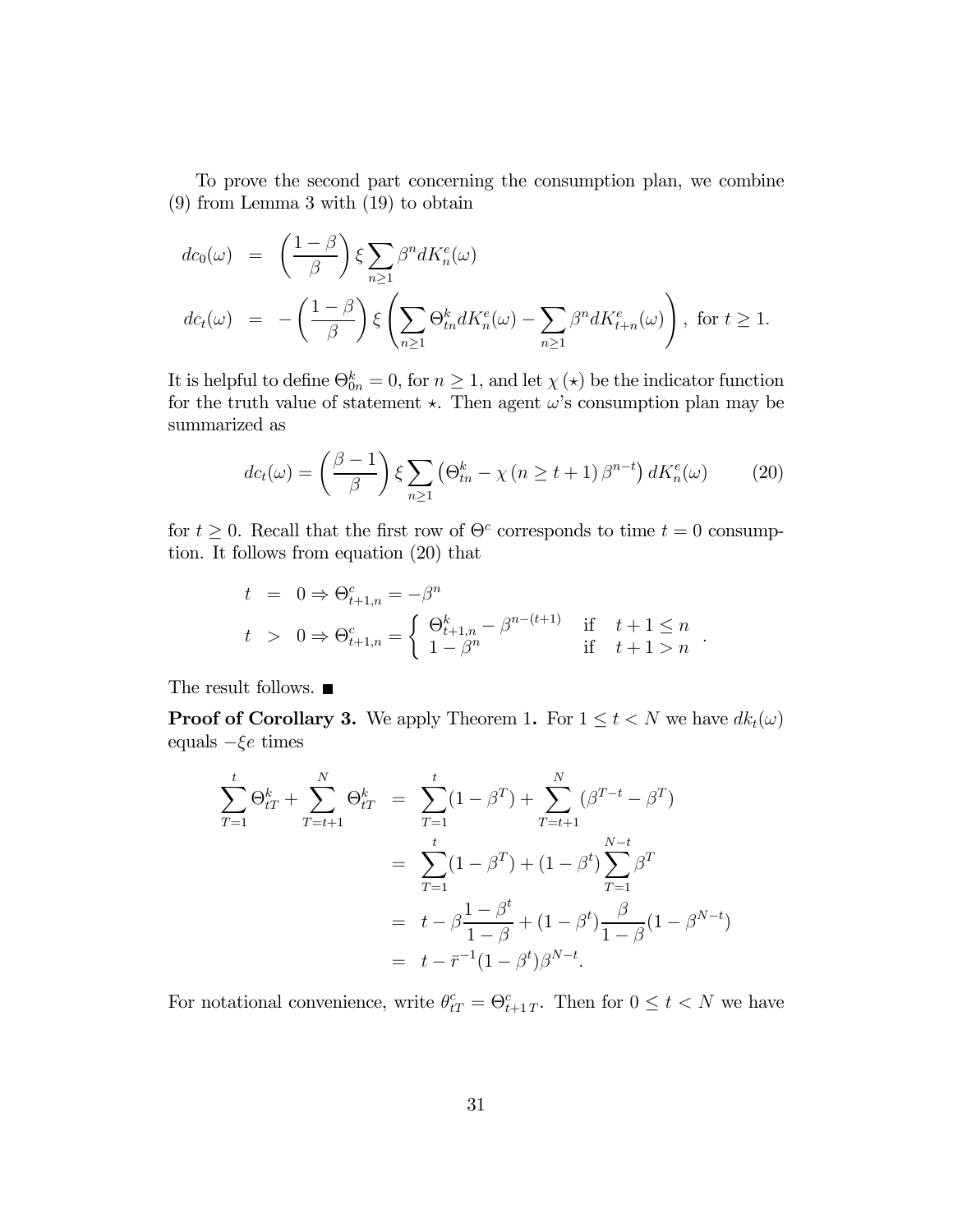$dc_t(\omega)$  equals  $-\xi e$  times

$$
\bar{r} \sum_{T=1}^{t} \theta_{tT}^{c} + \bar{r} \sum_{T=t+1}^{N} \theta_{tT}^{c} = \bar{r} \sum_{T=1}^{t} (1 - \beta^{T}) - \bar{r} \sum_{T=t+1}^{N} \beta^{T}
$$

$$
= \bar{r} \left( t - \beta \frac{1 - \beta^{t}}{1 - \beta} \right) - \bar{r} \beta^{t+1} \frac{1 - \beta^{N-t}}{1 - \beta}
$$

$$
= \bar{r}t - 1 + \beta^{N}.
$$

For  $t \geq N$  we have  $dk_t(\omega)$  equals  $-\xi e$  times

$$
\sum_{T=1}^{N} \theta^{k}(t, T) = \sum_{T=1}^{N} (1 - \beta^{T}) = N - \frac{\beta}{1 - \beta} (1 - \beta^{N}) = N - \bar{r}^{-1} (1 - \beta^{N})
$$

and  $dc_t(\omega)$  equals  $-\xi e$  times

$$
\begin{aligned}\n\bar{r} \sum_{T=1}^{N} \theta_{tT}^c &= \bar{r} \sum_{T=1}^{N} (1 - \beta^T) \\
&= \bar{r} \left( N - \frac{\beta}{1 - \beta} (1 - \beta^N) \right) \\
&= \bar{r} \left( N - \bar{r}^{-1} (1 - \beta^N) \right),\n\end{aligned}
$$

which implies  $dc_t(\omega)=\bar{r}dk_t(\omega)$ .

Proof of Theorem 2. Recall that we assume all agents hold initial savings at the steady-state level, i.e.  $k_0(\omega) = \overline{K}$ . It is useful to work in deviation from steady state form. Let

$$
\Delta K = \{K_t - \bar{K}\}_{t=1}^{\infty} \equiv \{\Delta K_t\}_{t=1}^{\infty}
$$

$$
\Delta K^e(\omega) = \{K_t^e(\omega) - \bar{K}\}_{t=1}^{\infty} \equiv \{\Delta K_t^e(\omega)\}_{t=1}^{\infty}
$$

$$
\Delta k(\Delta K^e(\omega)) = \{k_t(\Delta K^e(\omega)) - \bar{K}\}_{t=0}^{\infty} \equiv \{\Delta k_t(\omega)\}_{t=1}^{\infty}
$$

$$
dk(\Delta K^e(\omega)) = \{dk_t(\Delta K^e(\omega))\}_{t=1}^{\infty} \equiv \{dk_t(\omega)\}_{t=1}^{\infty}.
$$

Here,  $\Delta K$  is the path of aggregate capital,  $\Delta K^{e}(\omega)$  is the belief path for agent  $\omega$  of aggregate capital, and  $\Delta k(\Delta K^e(\omega))$  is the optimal savings plan for agent  $\omega$  given beliefs  $\Delta K^{e}(\omega)$ . Finally  $dk(\Delta K^{e}(\omega)) = \Gamma^{k}(\Delta K^{e}(\omega))$  captures the first-order approximation to  $\Delta k(\Delta K^e(\omega))$ . We remark that in Section 2.2, where we used first-order approximations, we identified  $\Delta k$  with  $dk$ , whereas here we distinguish them.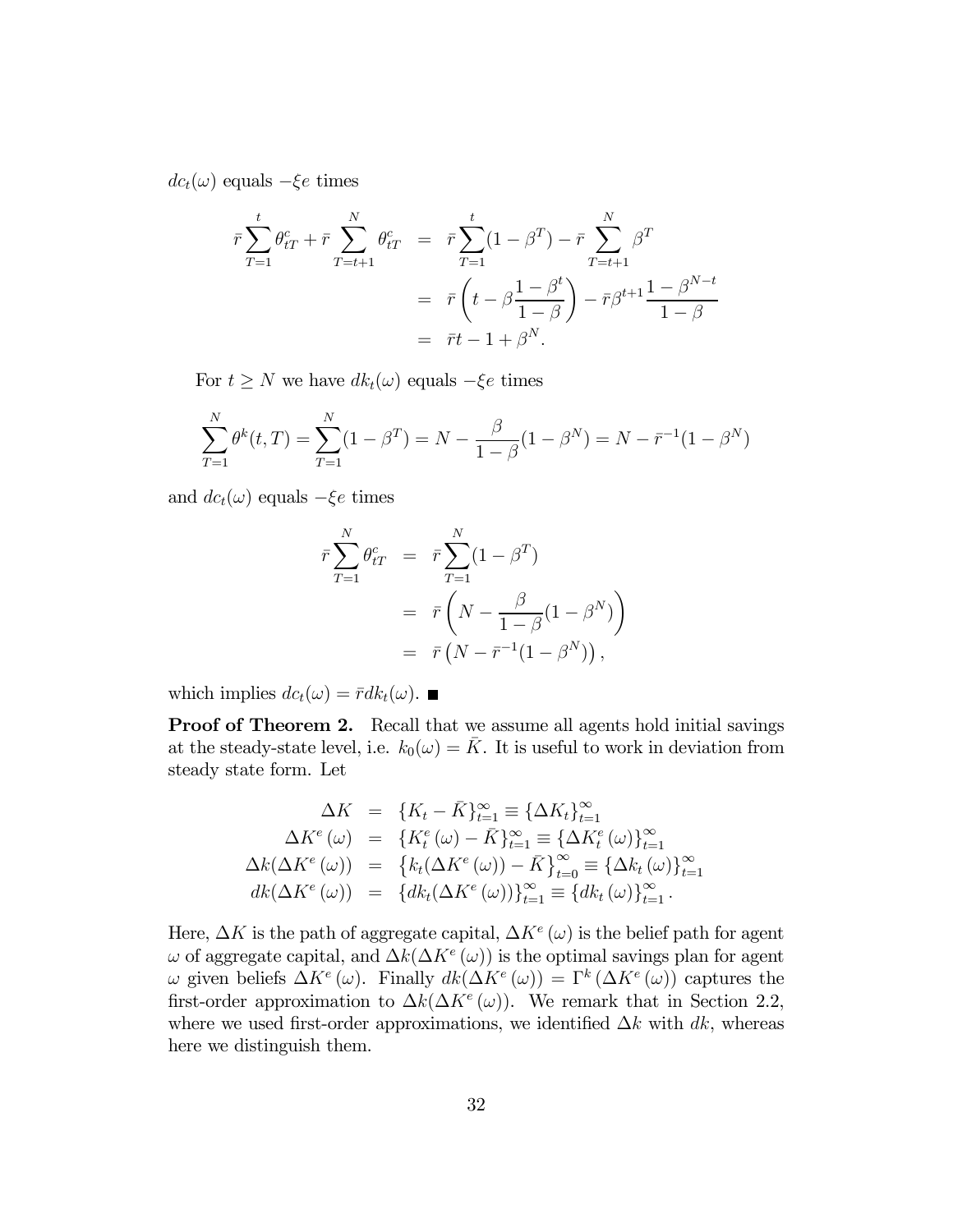It suffices to focus on homogeneous point expectations beliefs. Thus we consider the behavior of an individual agent and drop the identifier  $\omega$  for notational convenience. We will find  $\bar{\varepsilon} > 0$  so that if  $0 < \varepsilon < \bar{\varepsilon}$  then  $\Delta k(B(\varepsilon)) \not\subset B(\varepsilon)$ . There are two cases.

Case 1:  $\inf_{t \in \mathbb{N}} \varphi_t^{-1} = 0$ . For any  $\bar{\varepsilon} > 0$  let  $0 < \varepsilon < \bar{\varepsilon}$  and define

$$
\Delta K^e = \left\{ \begin{array}{ll} \varphi_1^{-1} \varepsilon & \text{ if } t = 1 \\ 0 & \text{ else } \end{array} \right.,
$$

so that  $\Delta K^e \in B(\varepsilon)$ . Since our representative agent believes that the real interest rate will be at its steady-state value from period 2 onward, it follows from the agent's first-order conditions and his lifetime budget constraint that for  $t \geq 1, |\Delta k_t(\Delta K^e)| = |\Delta k_1(\Delta K^e)| > 0$ . Since  $\inf_{t \in \mathbb{N}} \varphi_t^{-1} = 0$ , we may choose  $\hat{t} > 0$  so that  $\varphi_{\hat{t}}^{-1} \varepsilon < |\Delta k_1(\Delta K^e)|$ . It follows that

$$
\left\|\Delta k\left(\Delta K^{e}\right)\right\|_{\varphi}=\sup_{t\in\mathbb{N}}\varphi_{t}\left|\Delta k_{t}\left(\Delta K^{e}\right)\right|\geq\varphi_{\hat{t}}\left|\Delta k_{\hat{t}}\left(\Delta K^{e}\right)\right|=\varphi_{\hat{t}}\left|\Delta k_{1}\left(\Delta K^{e}\right)\right|>\varepsilon.
$$

We conclude that  $\Delta k(\Delta K^e) \notin B(\varepsilon)$ .

Case 2:  $\inf_{t \in \mathbb{N}} \varphi_t^{-1} = \overline{\varphi}^{-1} > 0$ . Note that  $\overline{\varphi} \geq \varphi_t$  for all  $t \in \mathbb{N}$ . For  $\varepsilon > 0$ , set

$$
\Delta K^{e}(\varepsilon, N) = \begin{cases} \frac{\varepsilon}{2\overline{\varphi}} & \text{if } t = 1, \dots, N \\ 0 & \text{else} \end{cases},
$$

so that  $\Delta K^e(\varepsilon, N) \in B(\varepsilon)$  for each  $N \in \mathbb{N}$ . Let  $\psi > 1$ , and recall that, by assumption,  $\varphi_{\min} = \inf_{t \in \mathbb{N}} \varphi_t > 0$ . Note also that, by Corollary 3,

$$
dk_N\left(\Delta K^e(\varepsilon, N)\right) = -\xi\left(N - \bar{r}^{-1}(1 - \beta^N)\right) \frac{\varepsilon}{2\bar{\varphi}}.
$$

It follows that we may choose N so that for any  $\varepsilon > 0$ ,

$$
|dk_N\left(\Delta K^e(\varepsilon,N)\right)| > \frac{\psi\varepsilon}{\varphi_{\min}}.
$$

Finally, restricting attention to  $N$ -period deviation beliefs, we may interpret  $\Delta k_N$  as a map from  $\mathbb{R}^N$  to  $\mathbb{R}$ , where  $\mathbb{R}^N$  is endowed with the topology induced by the weighted norm  $\|\cdot\|_{\varphi}$ . It follows that we may write  $\Delta k_N(x) = d k_N(x) +$  $g(x)$  where g is  $\mathcal{O}\left(\Vert x \Vert_{\varphi}^{2}\right)$ , and use the second-order property of g to choose  $\bar{\varepsilon} > 0$  so that

$$
||x||_{\varphi} < \bar{\varepsilon} \implies |g(x)| < \left(\frac{\psi - 1}{2\varphi_{\min}}\right) ||x||_{\varphi}.
$$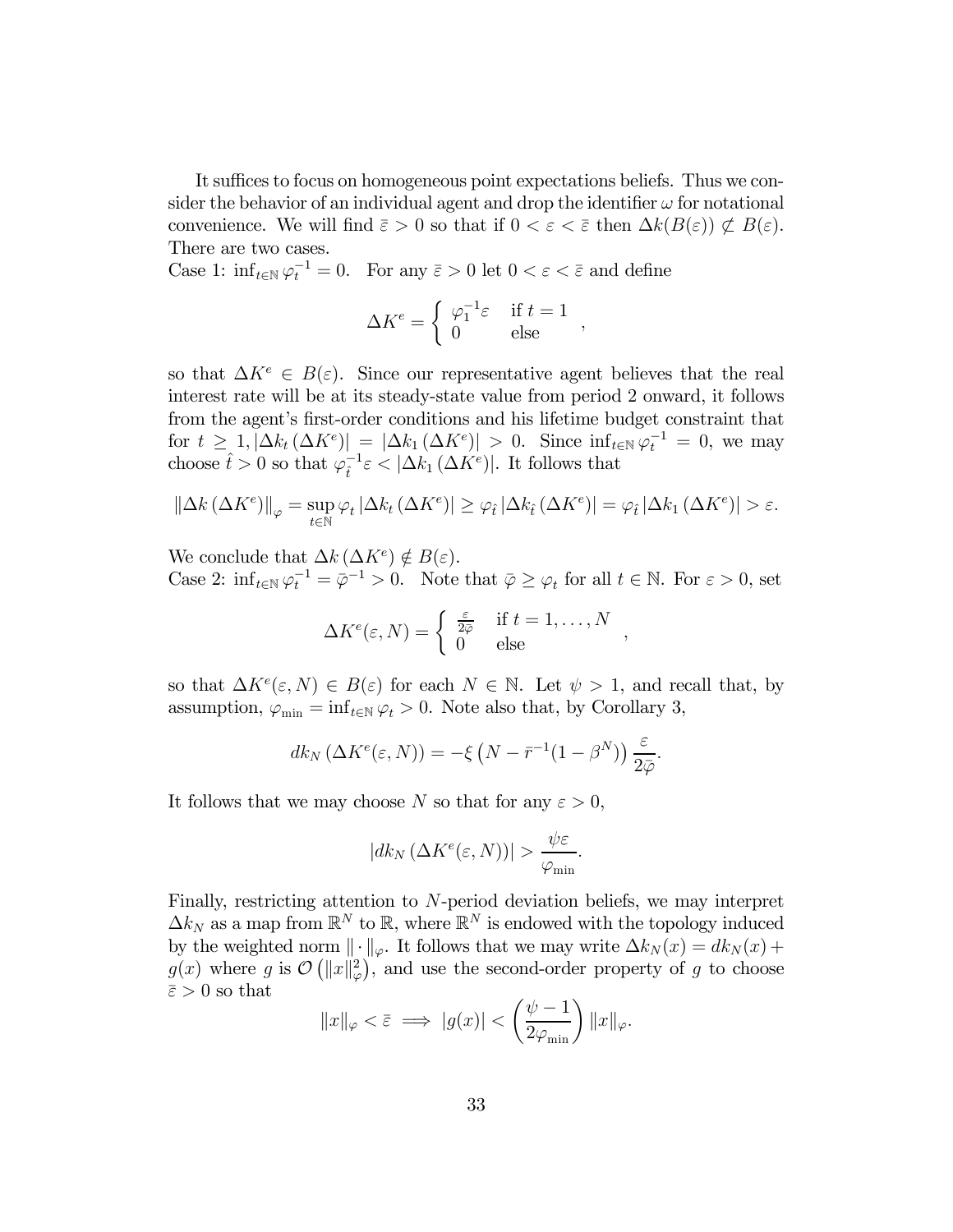It follows, for  $0 < \varepsilon < \overline{\varepsilon}$ , that

$$
\begin{aligned}\n\|\Delta k \left(\Delta K^{e}(\varepsilon, N)\right)\|_{\varphi} &= \sup_{n \in \mathbb{N}} \varphi_{n} \left|\Delta k_{n} \left(\Delta K^{e}(\varepsilon, N)\right)\right| \\
&\geq \varphi_{N} \left|\Delta k_{N} \left(\Delta K^{e}(\varepsilon, N)\right)\right| \\
&\geq \varphi_{N} \left(\left|dk_{N} \left(\Delta K^{e}(\varepsilon, N)\right)\right| - \left|g\left(\Delta K^{e}(\varepsilon, N)\right)\right|\right) \\
&> \varphi_{N} \left(\frac{\psi \varepsilon}{\varphi_{\min}} - \left(\frac{\psi - 1}{2\varphi_{\min}}\right) \left\|\Delta K^{e}(\varepsilon, N)\right\|_{\varphi}\right) \\
&> \frac{\varphi_{N}}{\varphi_{\min}} \left(\frac{1 + \psi}{2}\right) \varepsilon > \varepsilon,\n\end{aligned}
$$

which shows that  $\Delta k(\Delta K^e(N)) \notin B(\bar{\varepsilon})$ . ■

We remark that while the proof relies on the specific form of  $\Gamma^k$ , Appendix C of the on-line Supplementary Materials indicates that in a linearized setting local strategic substitutability is sufficient for weak eductive instability.

**Proof of Theorem 3.** To examine B-stability we consider the system  $(16)$ with the assumed initial conditions  $dK_0 = 0$  and  $dK_0^e(\omega) = e$ , where  $e = \pm \varepsilon$ for all  $\omega$ . The dynamics of  $dK_t$  can equivalently be written as

$$
dK_{t+2} = (2 - \alpha(1+\xi))dK_{t+1} - (1-\alpha)dK_t,
$$

with  $dK_0 = 0$  and  $dK_1 = -\xi e$ . The eigenvalues of the dynamic system are

$$
\lambda_1, \lambda_2 = \frac{1}{2} \left\{ 2 - \alpha (1 + \xi) \pm \sqrt{\alpha} \sqrt{\alpha (1 + \xi)^2 - 4\xi} \right\}.
$$

If  $\alpha(1 + \xi)^2 < 4\xi$  these eigenvalues are complex conjugates, and the solution is given by  $dK_t = -\frac{\xi e}{r \sin \psi} r^t \sin(\psi t)$ , where  $r^2 = 1 - \alpha$  and

$$
\psi = \sin^{-1}\left(\frac{1}{2}\sqrt{(1-\alpha)^{-1}(4\xi\alpha - \alpha^2(1+\xi)^2)}\right).
$$

If  $\alpha(1+\xi)^2 > 4\xi$  the eigenvalues are real and distinct (we omit the non-generic case of repeated roots) and  $dK_t = -(\lambda_1 - \lambda_2)^{-1} \xi e(\lambda_1^t - \lambda_2^t)$ .

To show lack of B-stability for small  $\alpha > 0$ , note that for sufficiently small  $\alpha$  the roots are complex and at  $t=T=\frac{\pi}{2\psi}$ 

$$
dK_T = -\frac{2\xi e}{\sqrt{\alpha}\sqrt{4\xi - \alpha(1+\xi)^2}}(1-\alpha)^{\pi/(4\psi)}.
$$

It can be verified that  $\lim_{\alpha\downarrow 0} dK_{T(\psi(\alpha))} = \pm \infty$ , where the sign is opposite to the sign of e. It follows that for  $\alpha > 0$  sufficiently small we have  $|dK_t| > \varepsilon$  for values of t near  $T$ .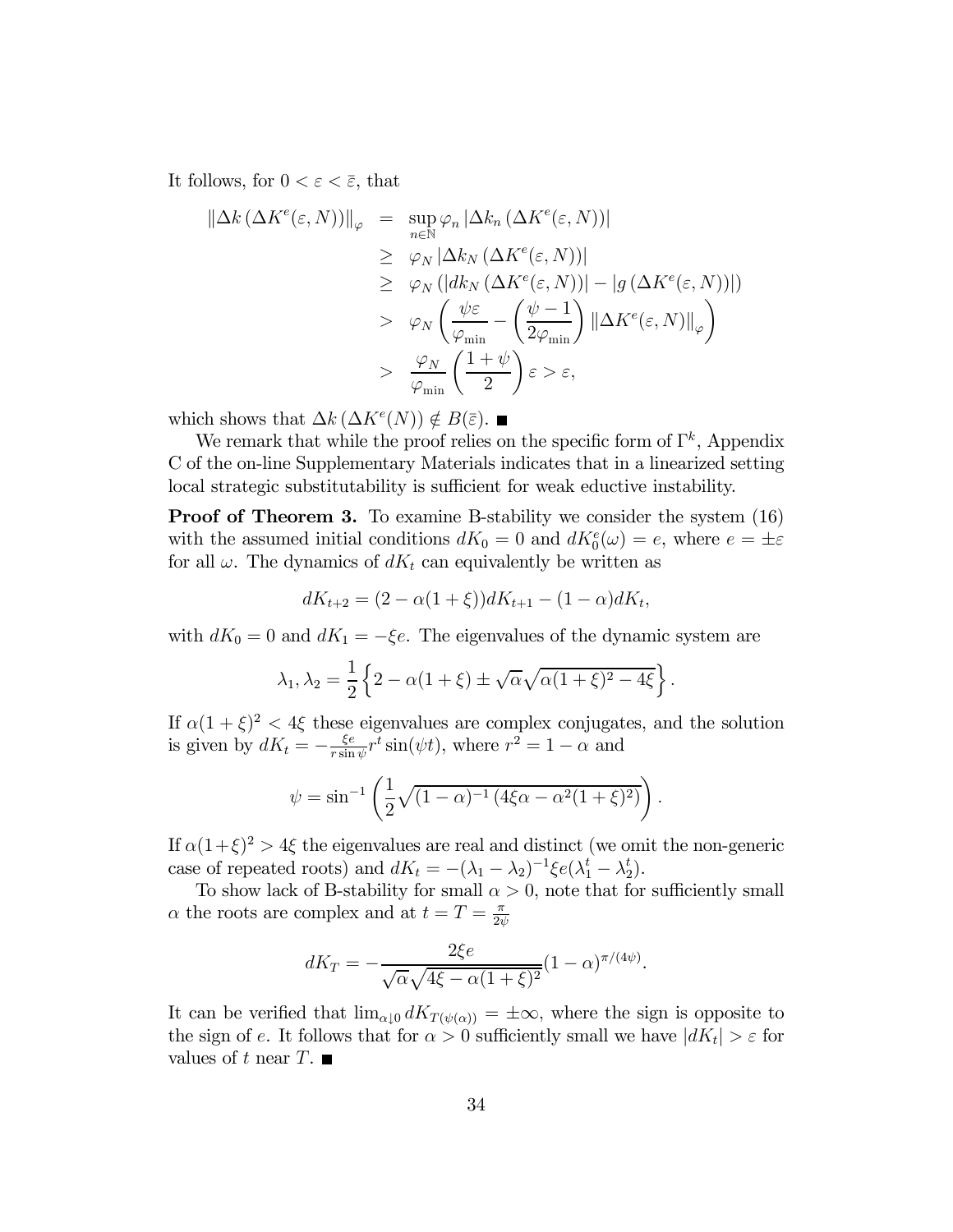Proof of Lemma 4. The system can be written as

$$
\begin{pmatrix} dK_{t+1} \\ d\hat{K}_{t+1}^e \end{pmatrix} = \begin{pmatrix} 1 & -\xi \\ \alpha & 1 - \alpha(1+\xi) \end{pmatrix} \begin{pmatrix} dK_t \\ d\hat{K}_t^e \end{pmatrix}.
$$

Let A denote the  $2 \times 2$  matrix that governs the dynamics. For asymptotic stability we need both eigenvalues within the unit circle. Equivalently (see LaSalle (1986), p. 28) we require  $|\det(A)| < 1$  and  $|\text{tr}(A)| < 1 + \det(A)$ . Since  $\det(A)=1 - \alpha$  the first condition is satisfied for all  $0 < \alpha < 1$ . Using  $tr(A) = 2 - \alpha(1 + \xi)$  leads to the stated condition. ■

**Proof of Theorem 4.** 1) (Sketch) For  $\xi$  sufficiently small, the eigenvalues of the system (16) are real and positive. The proof of Theorem 3 shows that, in this case, the path  $dK_t$  is proportional to  $(\lambda_1 - \lambda_2)(\lambda_1^t - \lambda_2^t)$ , which, as a continuously differentiable function of  $t$ , has at most one critical point for  $t > 0$ . This, together with the fact that the maximum magnitude of  $dK_t$  is continuous in  $\xi$ , and approaches zero as  $\xi \to 0$ , yields the result. 2) Asymptotic stability is immediate from Lemma 4. Failure of B-stability for small  $\alpha > 0$  follows from the proof of Theorem 3. To show B-stability for large  $\alpha < 1$ , note that for  $\alpha = 1$  the solution is  $dK_t = -(1 - \xi)^t \xi e$ . By continuity  $\{ dK_t \}_{t=0}^{\infty} \in D(\varepsilon)$ <sup>∞</sup> for all  $\alpha$  < 1 sufficiently large. 3) Lack of partial B-stability is immediate since  $dK_1 = -\xi e$  for  $dK_0 = 0$  and  $dK_0^e(\omega) = e$ , where  $e = \pm \varepsilon$  for all  $\omega$ . The asymptotic stability results follow from Lemma 4.  $\blacksquare$ 

### Appendix B. The cobweb model

**Proposition B1** Consider the model (14) with  $\phi = -C/d'(p^*).$ 

- 1. If  $0 < \phi < 1$  then  $p^*$  is locally eductively stable.
- 2. If  $\phi > 1$  then p<sup>\*</sup> is not locally eductively stable.

The proof of Proposition B1 requires a Lemma concerning local contractions. If  $f : \mathbb{R} \to \mathbb{R}$  and  $n \in \mathbb{N}$  then let  $f^n$  denote the  $n^{\text{th}}$ -iterate of f. Let  $B(x^*, \varepsilon)$  be the open  $\varepsilon$ -ball about  $x^*$ . We say that f is a local  $\phi$ -contraction at  $x^*$  provided that there exists  $\phi \in (0,1)$  and  $\varepsilon > 0$  so that

$$
|x - x^*| < \varepsilon \implies |f(x) - x^*| \le \hat{\phi}|x - x^*|.
$$

**Lemma B1** (Contraction Lemma). Suppose  $|f'(x^*)| < 1$  and  $f'(x^*) \neq 0$ . Then there exists  $\hat{\phi} \in (0,1)$  so that f is a local  $\hat{\phi}$ -contraction. Further, there exists  $\varepsilon > 0$  such that for all  $n \in \mathbb{N}$ ,  $f^{n}(B(x^*, \varepsilon)) \subset f^{n-1}(B(x^*, \varepsilon))$ .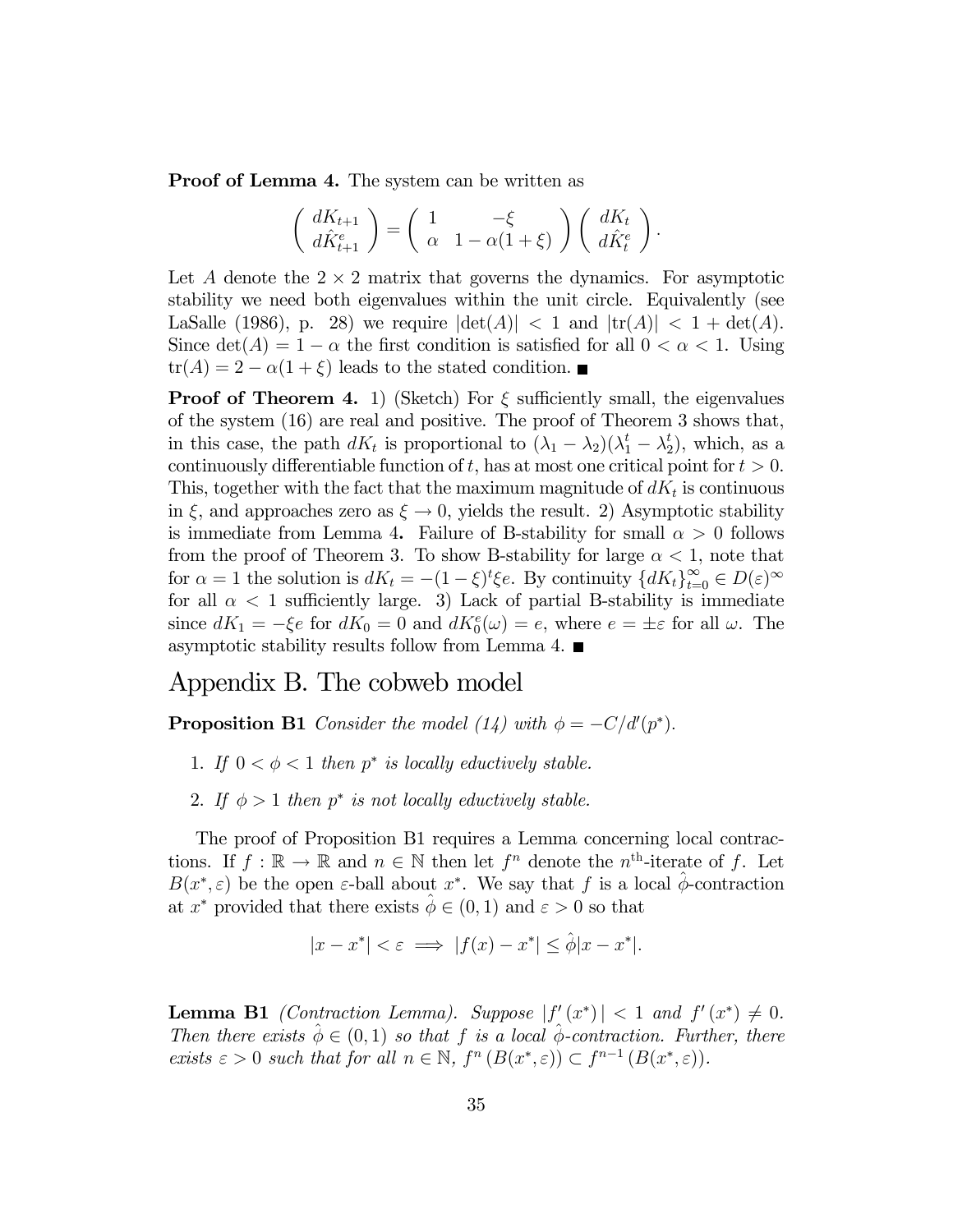Proof of Proposition B1. First let

$$
\mathcal{F}\left(\{p^e(\omega)\}_{\omega \in I}\right) = d^{-1}\left(C \int_I p^e(\omega) d\omega\right)
$$

and let  $G(p^e) = d^{-1}(C \cdot p^e)$  be the supply given homogeneous expectations  $p^{e}(\omega) = p^{e}$ . Suppose  $0 < \phi < 1$ . Let A be an open neighborhood of  $p^{*}$ . We first claim that if A is connected then  $\mathcal{F}^n(A^I) = \overline{G^n(A)}$ , where the superscript indicated recursive composition. Since  $G$  captures homogeneous expectations, it is immediate that  $G(A) \subset \mathcal{F}^1(A^I)$ ; indeed, this holds regardless of whether A is connected. Now let  $p \in \mathcal{F}^1(A^I)$ . Then there exists a beliefs profile  $\{p^{e}(\omega)\}\in A^{I}$  with

$$
p = d^{-1} \left( C \cdot \int_I p^e(\omega) d\omega \right).
$$

But

$$
\{p^{e}(\omega)\}\in A^{I}\implies \inf A\leq p^{e}\equiv \int_{I}p^{e}(\omega)d\omega\leq \sup A,
$$

with the respective inequalities holding strictly if inf A, sup  $A \notin A$  respectively. Since A is connected, it follows that  $p^e \in A$  whence  $p = G(p^e) \in G(A)$ . Having established  $\mathcal{F}^1(A^I) = G(A)$ , we may proceed by induction. Since the continuous image of connected sets are connected, we have by induction that  $G^{n-1}(A) = \mathcal{F}^{n-1}(A^I)$  is connected. Thus

$$
\mathcal{F}^n(A) = F\left(\left(\mathcal{F}^{n-1}(A)\right)^I\right) = \mathcal{F}^1\left(\mathcal{F}^{n-1}(A)\right) = \mathcal{F}^1\left(G^{n-1}(A)\right) = G^n(A),
$$

and the result follows.

To complete the stability argument, let  $U$  be an open neighborhood of  $p^*$ . Now note that  $G(p^*) = p^*$  and  $|G'(p^*)| < 1$ . It follows from Lemma B1 that there exists  $\varepsilon > 0$  such that  $B(p^*, \varepsilon) \subset U$  and  $G^n(B(p^*, \varepsilon)) \subset$  $G^{n-1}(B(p^*,\varepsilon))$ . Also, since G is a local  $\hat{\phi}$ -contraction for some  $\hat{\phi} \in (0,1)$ we have that  $G^n(B(p^*, \varepsilon)) \subset B(p^*, \hat{\phi}^n \varepsilon)$ , so that

$$
p^* \in \bigcap_n G^n(B(p^*, \varepsilon)) \subset \bigcap_n B\left(p^*, \hat{\phi}^n \varepsilon\right) = \{p^*\}.
$$

Turning to part 2 of the proposition, suppose instead that  $\phi > 1$ . To show instability we may consider homogeneous expectations. Write

$$
G(p^{e}) - p^{*} = -\phi(p^{e} - p^{*}) + g(p^{e} - p^{*}),
$$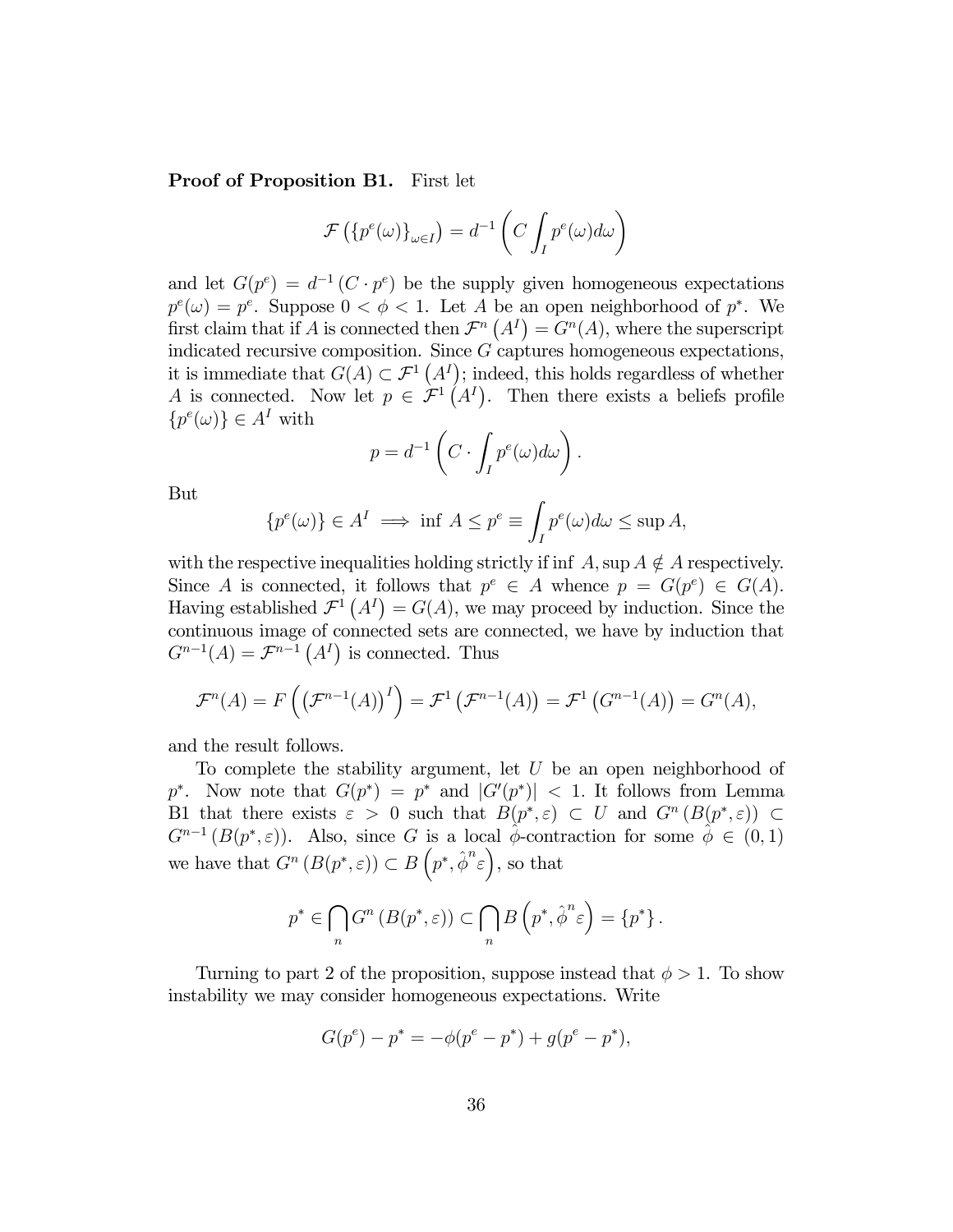where g is  $\mathcal{O}(|p^e - p^*|^2)$ . Choose  $\varepsilon$  so that

$$
p^e \in B(p^*, 2\varepsilon) \implies \frac{|g(p^e - p^*)|}{|p^e - p^*|} < \frac{\phi - 1}{2}.
$$

Then  $p^e = p^* + \varepsilon$  implies

$$
|G(p^{e}) - p^{*}| > \phi |p^{e} - p^{*}| - |g(p^{e} - p^{*})|
$$
\n
$$
= \left( \phi - \frac{|g(p^{e} - p^{*})|}{|p^{e} - p^{*}|} \right) |p^{e} - p^{*}|
$$
\n
$$
> \left( \frac{1 + \phi}{2} \right) |p^{e} - p^{*}| > \varepsilon.
$$

Since  $p^* + \varepsilon$  is on the boundary of  $B(p^*, \varepsilon)$  it follows by continuity that there exists  $p^e \in B(p^*, \varepsilon)$  so that  $|G(p^e) - p^*| > \varepsilon$ .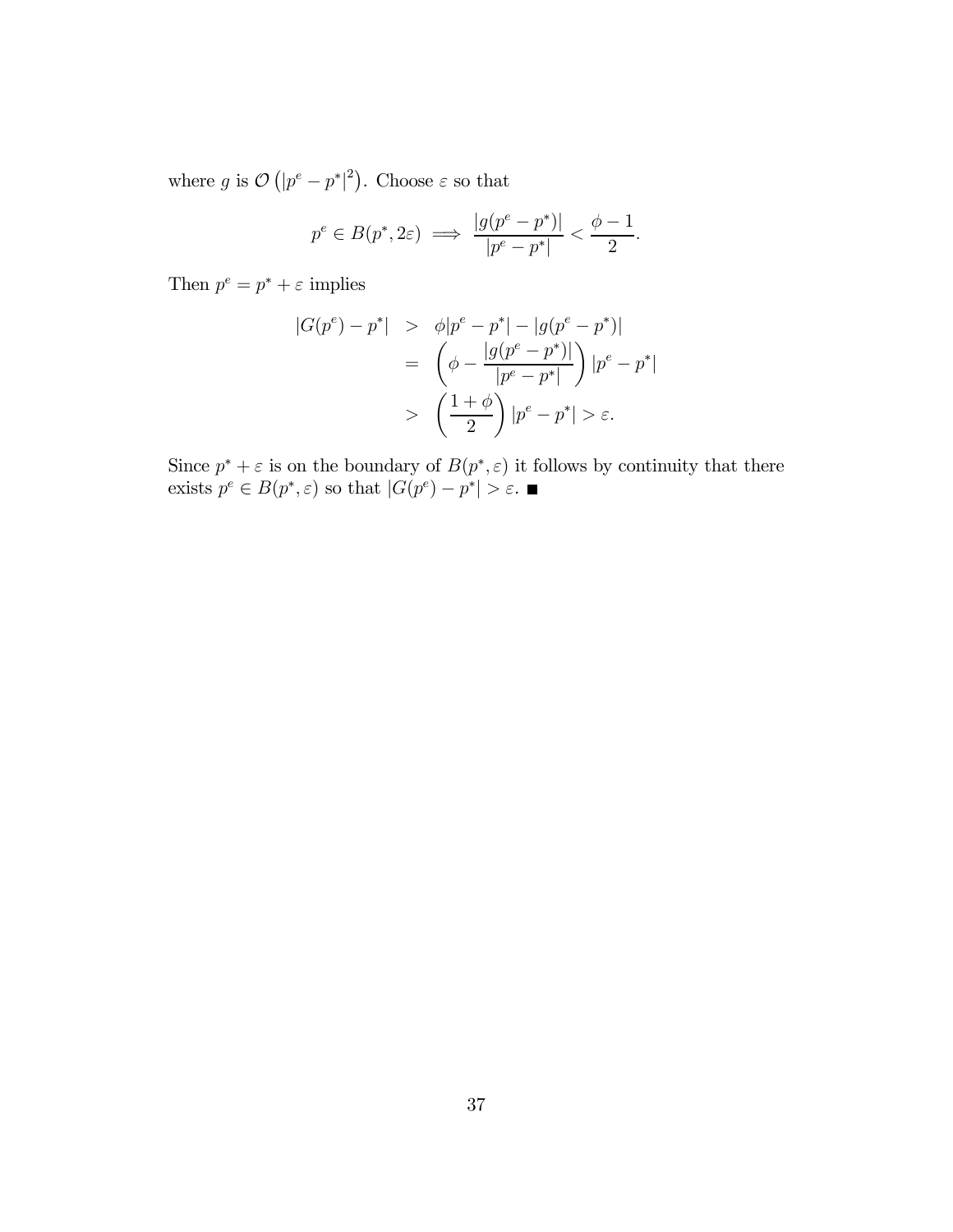### References

Bao, T. and J. Duffy (2016), Adaptive vs. eductive learning: theory and evidence, European Economic Review 83, 64-89.

Benhabib, J. and C. Bull (1988), Conjectural equilibrium bounds, in Nonlinear Dynamics and Economics and Social Sciences, ed. M. Galeotti, L. Geronazzo and F. Gori. Pitagori Editrice Bologna.

Benhabib, J. and R.A. Farmer (1994), Indeterminacy and increasing returns, Journal of Economic Theory 63, 19-41.

Benhabib, J., Schmitt-Grohe, S. and M. Uribe (2001), The perils of Taylor rules, Journal of Economic Theory 96, 40-69.

Bernheim, D. (1984), Rationalizable strategic behavior, Econometrica 52, 1007-1028.

Branch, W.A. and B. McGough (2011), Business cycle amplification with heterogeneous expectations, Economic Theory 47, 395-421.

Bray, M. and N. Savin (1986), Rational expectations, equilibria, learning, and model specification, Econometrica 54, 1129-1160.

Brock, W.A. and C. Hommes (1997), A rational route to randomness, Econometrica 65, 1059—1095.

Chiappori, P.-A. and R. Guesnerie (1991), Sunspot equilibria in sequential markets models. In Handbook of Mathematical Economics, ed. W. Hildenbrand and H. Sonnenschein. Amsterdam: North-Holland, 1684-1760.

Desgranges, G (2014) Coordination of Expectations: Method and Results of Eductive Stability (2014) Annual Review of Economics, 6, 273-298.

Desgranges, G. and S. Ghosal (2010), P-stable equilibrium: definition and some properties, Warwick economic research paper No. 952.

Eusepi, S. and B. Preston (2011), Expectations, learning and business cycle fluctuations, American Economic Review 101, 2844-2872.

Evans, G.W. and R. Guesnerie (1993), Rationalizability, strong rationality and expectational stability, Games and Economic Behavior 5, 632-646.

Evans, G.W. and R. Guesnerie (2005), Coordination on saddle-path solutions: the eductive viewpoint — linear multivariate models, Journal of Economic Theory 124, 202-229.

Evans, G.W. and S. Honkapohja (1995), Local convergence of recursive learning to steady states and cycles in stochastic nonlinear models," Econometrica 63, 195-206.

Evans, G.W. and S. Honkapohja (2001), Learning and Expectations in Macroeconomics. Princeton University Press, Princeton, New Jersey.

Evans, G.W. and S. Honkapohja (2003), Expectations and the stability problem for optimal monetary policies, Review of Economic Studies 70, 807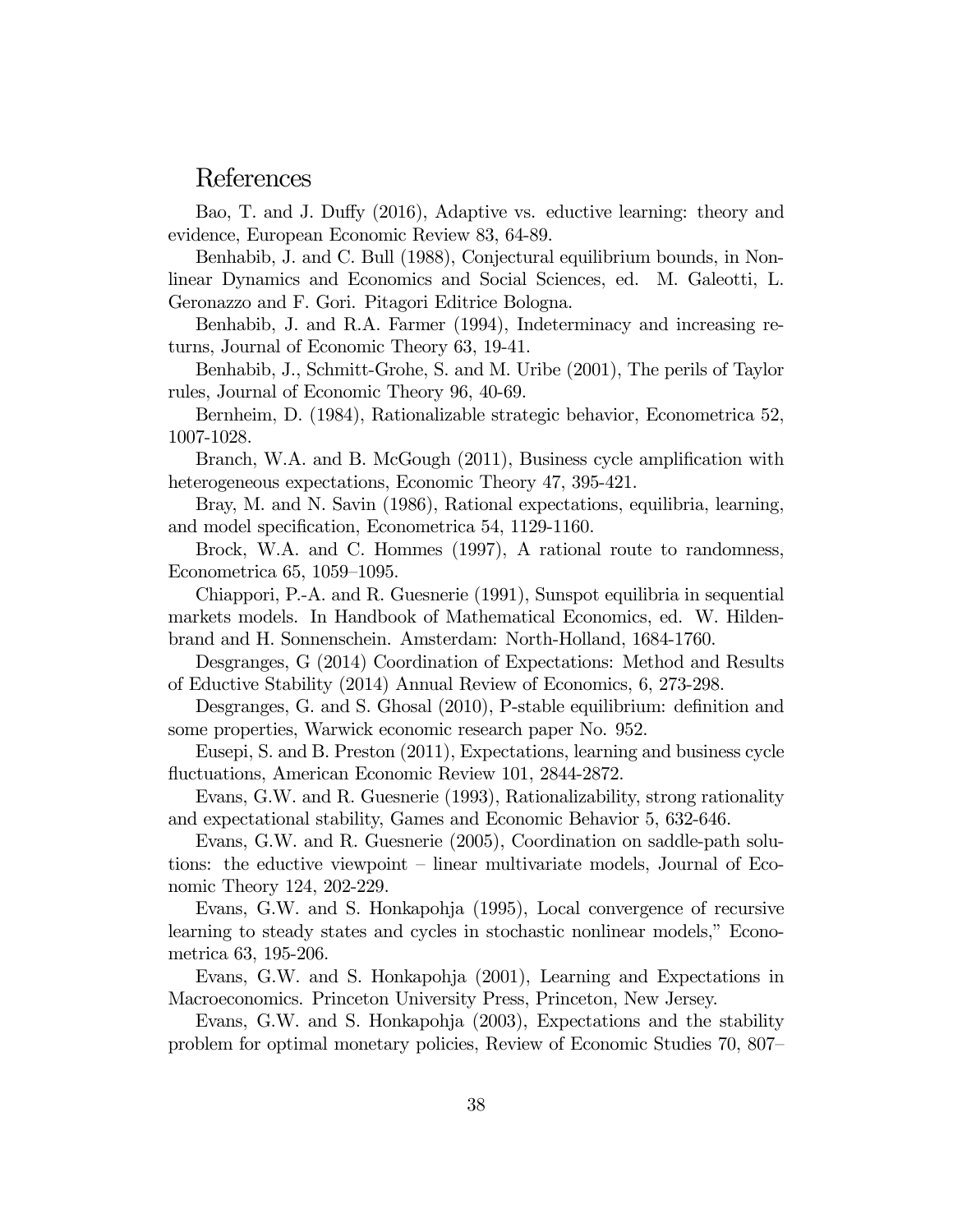824.

Evans, G.W. and S. Honkapohja (2009), Learning and macroeconomics, Annual Review of Economics 1, 421-521.

Evans, G.W., S. Honkapohja and K. Mitra (2009), Anticipated fiscal policy and adaptive learning, Journal of Monetary Economics 56, 930-953.

Gauthier, S. and R. Guesnerie (2004), Comparing expectational stability criteria in dynamical models: a preparatory overview, Delta DP 2004-9.

Guesnerie, R. (1992), An exploration of the eductive justifications of the rational-expectations hypothesis, American Economic Review, 82, 1254-1278.

Guesnerie, R. (2002), Anchoring economic predictions in common knowledge, Econometrica 70, 439-480.

Guesnerie, R. (2005), Assessing Rational Expectations 2: "eductive" stability in economics. Cambridge MA: MIT Press.

Guesnerie, R. and P. Jara-Moroni (2011), Expectational coordination in simple economic contexts: concepts and analysis with emphasis on strategic substitutabilities, Economic Theory 47, 205-246.

Guesnerie, R. and M. Woodford (1991), Stability of cycles with adaptive learning rules, in Equilibrium Theory and Applications, Proceedings of the Sixth International Symposium in Economic Theory and Econometrics, ed. Barnett, W. et al., Cambridge University Press, Cambridge UK, 111-134.

Hommes, C. H. (2011), The heterogeneous expectations hypothesis: some evidence from the lab, Journal of Economic Dynamics and Control 35, 1-24.

Hommes, C. H. and F. Wagener (2010), Does eductive stability imply evolutive stability?, Journal of Economic Behavior and Organization 75, 25-39.

Howitt, P. (1992), Interest rate control and nonconvergence to rational expectations, Journal of Political Economy 100, 776-800.

Jara-Moroni, P. (2012), Rationalizability in games with a continuum of players, Games and Economic Behavior 75, 668-684.

LaSalle, J.P. (1986), The Stability and Control of Discrete Processes. New York: Springer-Verlag.

Kydland, F.E. and E.C. Prescott (1982), Time to build and aggregate fluctuations, Econometrica 50, 1345-1370.

Long, J.B. and C.I. Plosser (1983), Real business cycles, Journal of Political Economy 91, 39-69.

Lucas, Jr., Robert E. (1978), Asset prices in an exchange economy, Econometrica 46, 1429-1445.

Marcet, A. and T.J. Sargent (1989), Convergence of least squares learning mechanisms in self-referential linear stochastic models, Journal of Economic Theory 48, 337-368.

Matsui, A. and D. Oyama (2006), Rationalizable foresight dynamics, Games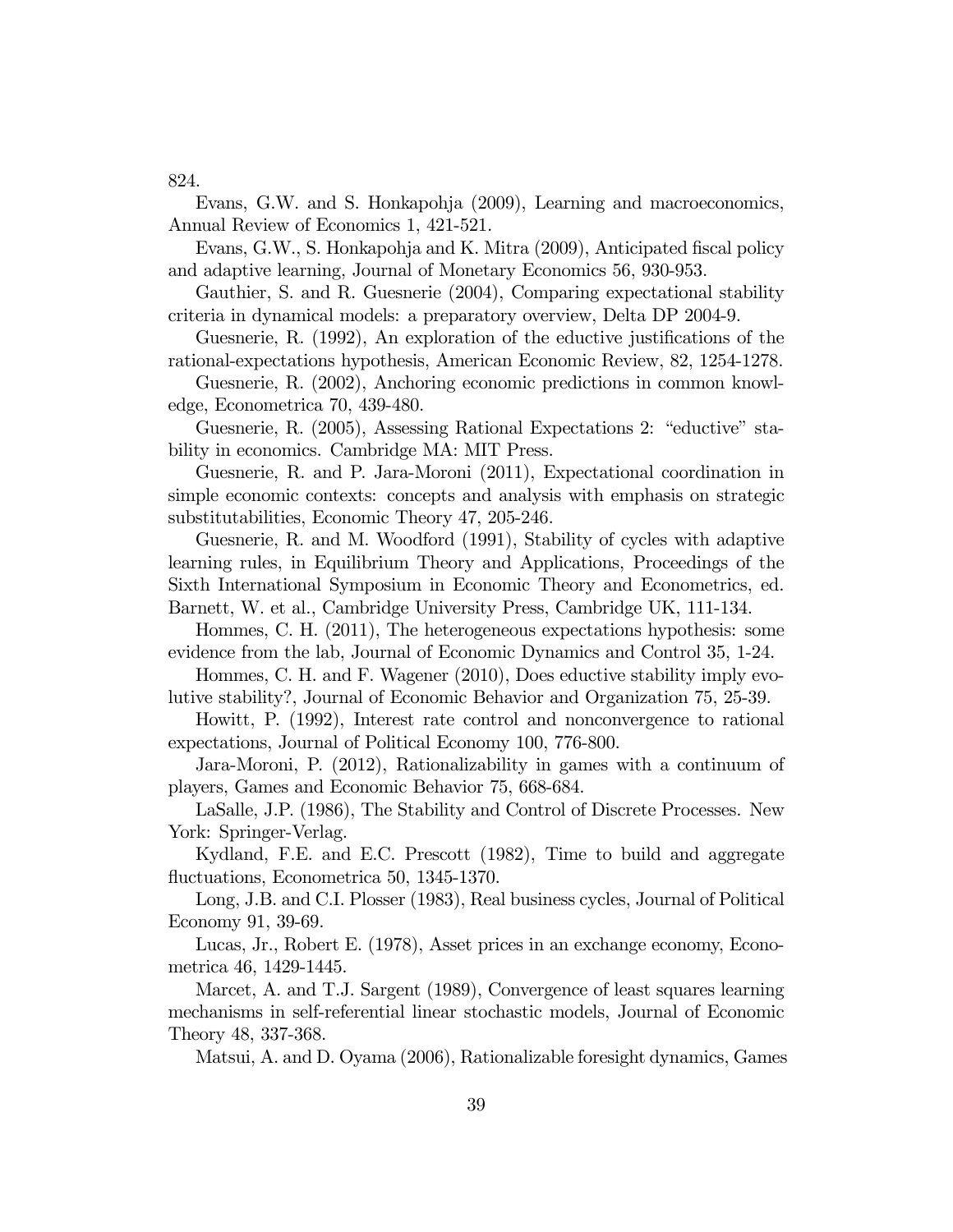and Economic Behavior 56, 299-322.

Mitra, K., Evans, G.W. and S. Honkapohja (2013), Policy change and learning in the RBC model, Journal of Economic Dynamics and Control 37, 1947-1971

Morris, S. and H.S. Shin (1998), Unique equilibrium in a model of selffulfilling attacks, American Economic Review 88, 587-597.

Pearce, D. (1984), Rationalizable strategic behavior and the problem of perfection, Econometrica, July 1984, 52, 1029-1050.

Preston, B (2006), Adaptive learning, forecast-based instrument rules and monetary policy, Journal of Monetary Economics 53, 507-535.

Sargent, T.J. (1993), Bounded Rationality in Macroeconomics, Oxford University Press, Oxford UK.

Yu, H. (2014), Rationalizability in large games, Economic Theory 55, 457- 479.

Woodford, M. (1990), Learning to believe in sunspots, Econometrica 58, 277-307.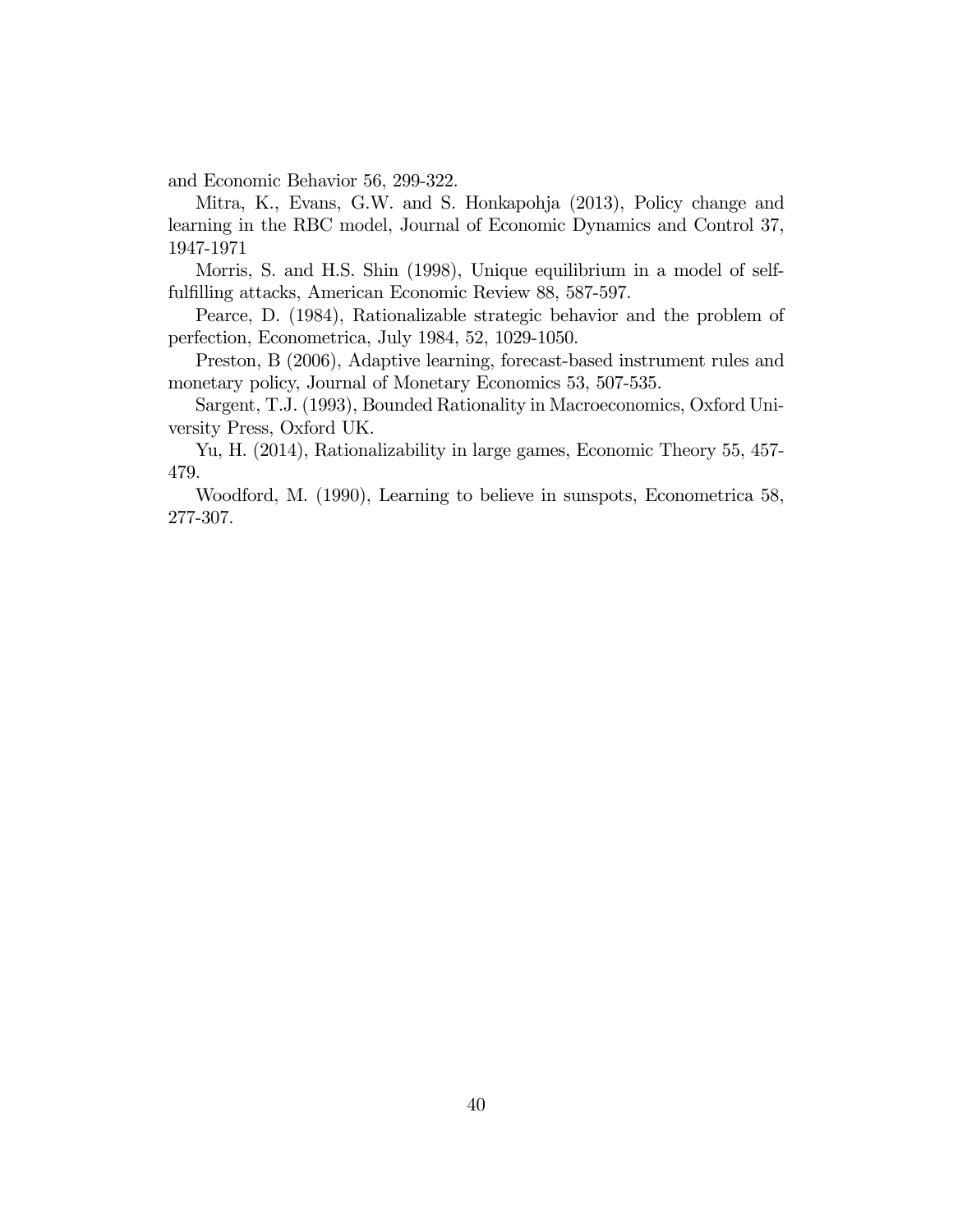# On-line Supplementary Material Not for Publication Eductive Stability in Real Business Cycle Models

George W. Evans University of Oregon, University of St. Andrews Roger Guesnerie Paris School of Economics Collège de France

> Bruce McGough University of Oregon

> > March 5, 2018

### Appendix B: Proof of Contraction Lemma

**Lemma B1** (Contraction Lemma). Suppose  $|f'(x^*)| < 1$  and  $f'(x^*) \neq 0$ . Then there exists  $\phi \in (0, 1)$  so that f is a local  $\phi$ -contraction. Further, there exists  $\varepsilon > 0$  such that for all  $n \in \mathbb{N}$ ,  $f^{n}(B(x^*, \varepsilon)) \subset f^{n-1}(B(x^*, \varepsilon))$ .

**Proof of Lemma B1.** Re-center so that  $x^* = 0$  and let  $\phi = f'(0)$ . Now observe that the f is a local  $\phi$ -contraction at the origin. To see this, write  $f(x) = \phi x + g(x)$ , where g is second order in |x|. Choose  $\varepsilon > 0$  so that

$$
|x| < \varepsilon \implies \left| \frac{g(x)}{x} \right| < \frac{1 - |\phi|}{2},
$$

and let

$$
\hat{\phi} = |\phi| + \sup_{x \in B(\varepsilon)} \left| \frac{g(x)}{x} \right| < 1.
$$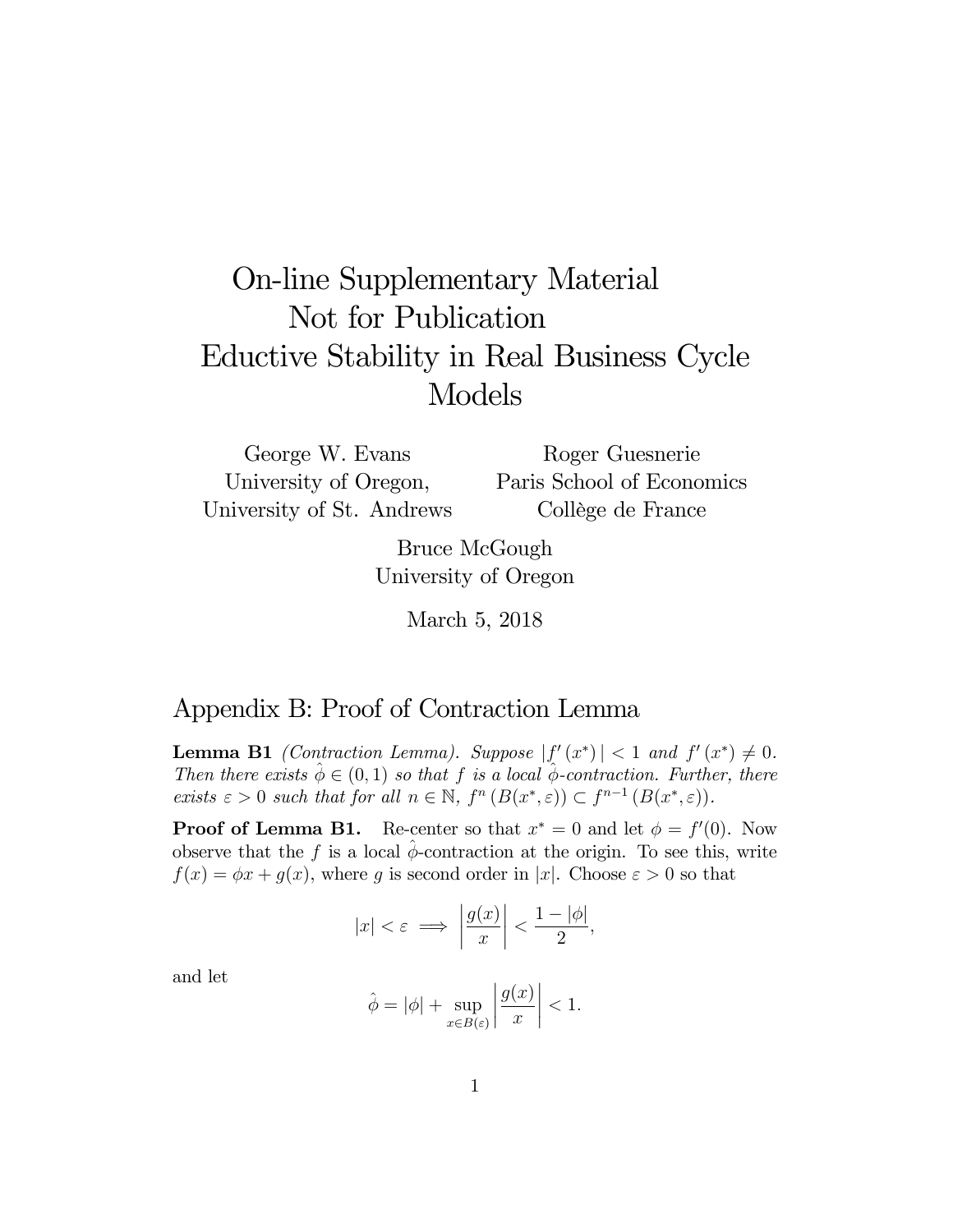It follows that

$$
|f(x)| \le \left(|\phi| + \left|\frac{g(x)}{x}\right|\right)|x| < \hat{\phi}|x|,
$$

as needed.

Turning to the main argument, first suppose  $\phi > 0$ . Choose  $\varepsilon$  sufficiently small so that f is strictly increasing on  $B(\varepsilon)$ . A simple induction shows that  $f<sup>n</sup>$  is consequently strictly increasing on  $B(\varepsilon)$ , from which it follows that

$$
f^{n}(B(\varepsilon)) = (f^{n}(-\varepsilon), f^{n}(\varepsilon)) \subset (\hat{\phi}f^{n-1}(-\varepsilon), \hat{\phi}f^{n-1}(\varepsilon))
$$
  

$$
\subset (f^{n-1}(-\varepsilon), f^{n-1}(\varepsilon)) = f^{n-1}(B(\varepsilon)).
$$

Next assume that  $\phi < 0$  and that  $\varepsilon > 0$  is chosen to be small enough that f is strictly decreasing on  $B(\varepsilon)$ . A simple induction shows that  $f^n$ is consequently strictly decreasing on  $B(\varepsilon)$  when n is odd and strictly increasing when *n* is even, from which it follows that  $f^n(B(\varepsilon)) = (\delta_L^n)$  $L^n$ ,  $\delta_H^n$ ) for appropriate  $\delta_L^n < 0 < \delta_H^n$ .

Observe that

$$
\begin{aligned}\n(\delta_L^n, \delta_H^n) &= (f^n(-\varepsilon), f^n(\varepsilon)) \quad \text{if } n \text{ is even} \\
(\delta_L^n, \delta_H^n) &= (f^n(\varepsilon), f^n(-\varepsilon)) \quad \text{if } n \text{ is odd.}\n\end{aligned}
$$

We work by induction. Since f is a local  $\hat{\phi}$ -contraction at the origin, it follows that  $f(B(\varepsilon)) \subset B(\varepsilon)$ . Assume the nesting holds for all  $k \leq n$ . By induction,  $\delta_L^{n-1} < \delta_L^n$  and  $\delta_H^{n-1} > \delta_H^n$ . Since f is decreasing, it follows that  $f(\delta_L^n)$  $\binom{n}{L}$  < f  $\left(\widetilde{\delta}_L^{n-1}\right)$  and  $f\left(\delta_H^n\right) > f\left(\widetilde{\delta}_H^{n-1}\right)$ . Case 1:  $n$  is even.

$$
\delta_H^{n+1} = f^{n+1}(-\varepsilon) = f(f^n(-\varepsilon)) = f(\delta_L^n) < f(\delta_L^{n-1})
$$
\n
$$
= f(f^{n-1}(\varepsilon)) = f^n(\varepsilon) = \delta_H^n
$$
\n
$$
\delta_L^{n+1} = f^{n+1}(\varepsilon) = f(f^n(\varepsilon)) = f(\delta_H^n) > f(\delta_H^{n-1})
$$
\n
$$
= f(f^{n-1}(-\varepsilon)) = f^n(-\varepsilon) = \delta_L^n.
$$

 $Case 2: n is odd.$ 

$$
\delta_H^{n+1} = f^{n+1}(\varepsilon) = f(f^n(\varepsilon)) = f(\delta_L^n) < f(\delta_L^{n-1})
$$
\n
$$
= f(f^{n-1}(-\varepsilon)) = f^n(-\varepsilon) = \delta_H^n
$$
\n
$$
\delta_L^{n+1} = f^{n+1}(-\varepsilon) = f(f^n(-\varepsilon)) = f(\delta_H^n) > f(\delta_H^{n-1})
$$
\n
$$
= f(f^{n-1}(\varepsilon)) = f^n(\varepsilon) = \delta_L^n.
$$

This establishes the result. ■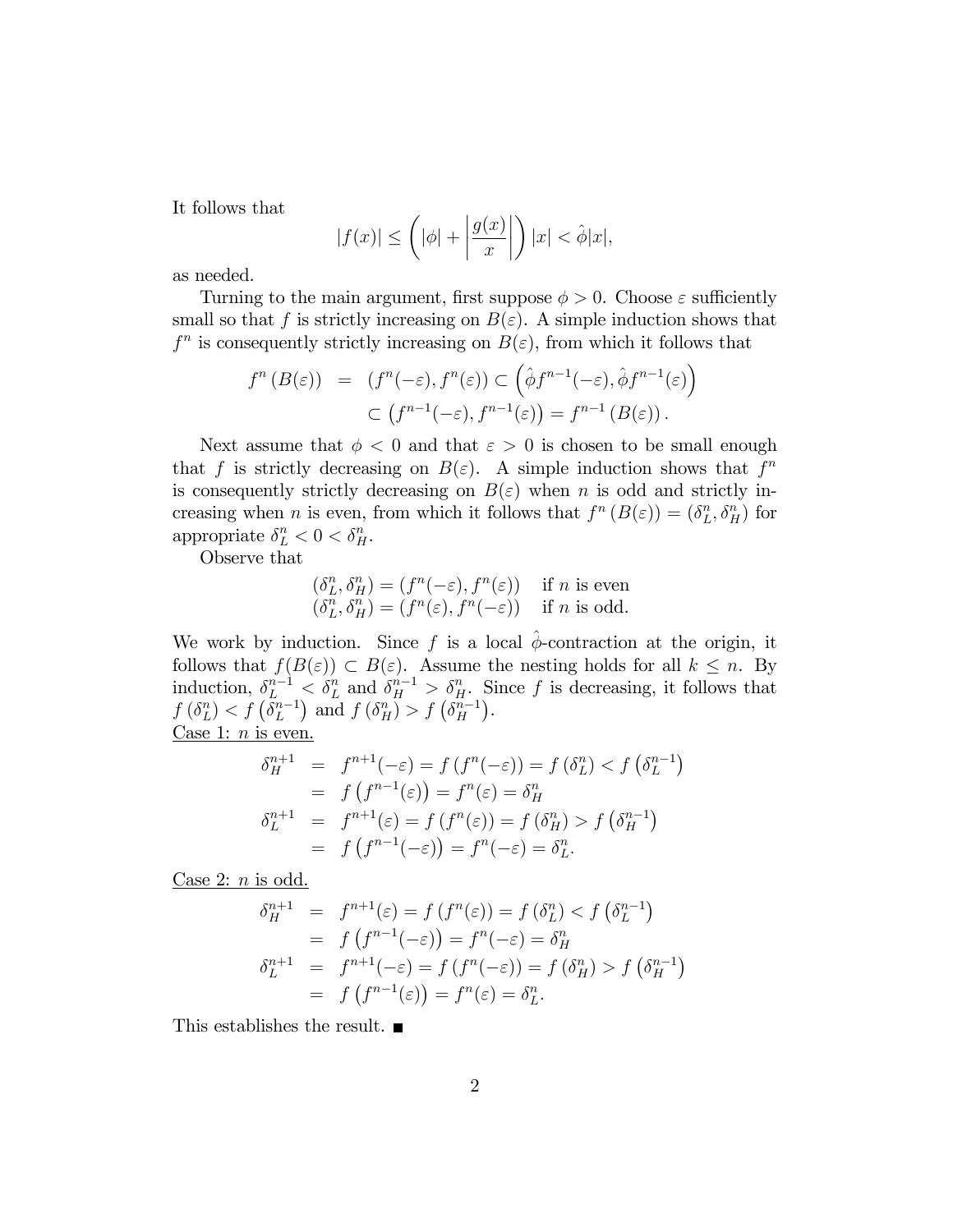### Appendix C: Strategic Substitutability

In this Appendix we establish the important connection between our instability results and a natural notion of strategic substitutability in our dynamic infinite-horizon setting. For simplicity, we restrict attention to the linearized environment; and we focus on the behavior of a representative agent, which allows us to drop reference to  $\omega \in I$ .

Recall that if  $dK^e = \{dK^e_t\}$  is the beliefs path of a given agent then his corresponding savings plan is then given by  $dk(dK^e) = \Gamma^k(dK^e)$ , where  $\Gamma^k = \{\Gamma^k_{ts}\}_{t,s\geq 1}$  is as defined in Section 2.2.1. Using this notation, we may write

$$
dk_t = \sum_{s \ge 1} \Gamma_{ts}^k \cdot dK_s^e.
$$

We say that the map  $\Gamma^k$  exhibits local strategic substitutability provided that  $\Gamma_{ts}^k < 0$  for all  $t, s \in \mathbb{N}$ . The following result emphasizes that our main instability result is implied by the local strategic substitutability of  $\Gamma^k$ .

**Theorem C1** Let  $\varphi \in R^{\mathbb{N}}$  be a sequence of positive weights satisfying  $\varphi_{\min} =$  $\inf_{n\in\mathbb{N}}\varphi_n>0$ . If  $\Gamma^k$  exhibits local strategic substitutability, and if

$$
\eta \equiv \inf_{n>0} |\Gamma^k_{nn}| > 0,
$$

then there exists  $\bar{\varepsilon} > 0$  so that  $0 < \varepsilon < \bar{\varepsilon}$  implies  $\Gamma^k(B(\varepsilon)) \not\subset B(\varepsilon)$ . **Proof.** Let  $\bar{\varepsilon} > 0$  and  $0 < \varepsilon < \bar{\varepsilon}$ . Let  $\varepsilon_t = \frac{\varepsilon}{2\omega}$  $\frac{\varepsilon}{2\varphi_t}$  and define

$$
\Delta K_t^e(\varepsilon, N) = \begin{cases} \varepsilon_t & \text{if } t = 1, \dots, N \\ 0 & \text{else} \end{cases}
$$

so that  $\Delta K^e(\varepsilon, N) \in B(\varepsilon)$ .

Next, let  $dk(\varepsilon, N) = dk(\Delta K^e(\varepsilon, N))$ , and notice that since  $dK^e_{N+s}(\varepsilon, N) =$ 0 for  $s > 0$ , it follows that  $dk_{N+s}(\varepsilon, N) = dk_N(\varepsilon, N)$  for  $s > 0$ . This allows us to compute

$$
dk_{N+1}(\varepsilon, N+1) = dk_{N+1}(\varepsilon, N) + \Gamma_{N+1,N+1}^k \cdot \varepsilon_{N+1}
$$
  
=  $dk_N(\varepsilon, N) + \Gamma_{N+1,N+1}^k \cdot \varepsilon_{N+1}$   
 $\leq dk_N(\varepsilon, N) - \eta \cdot \varepsilon_{N+1}.$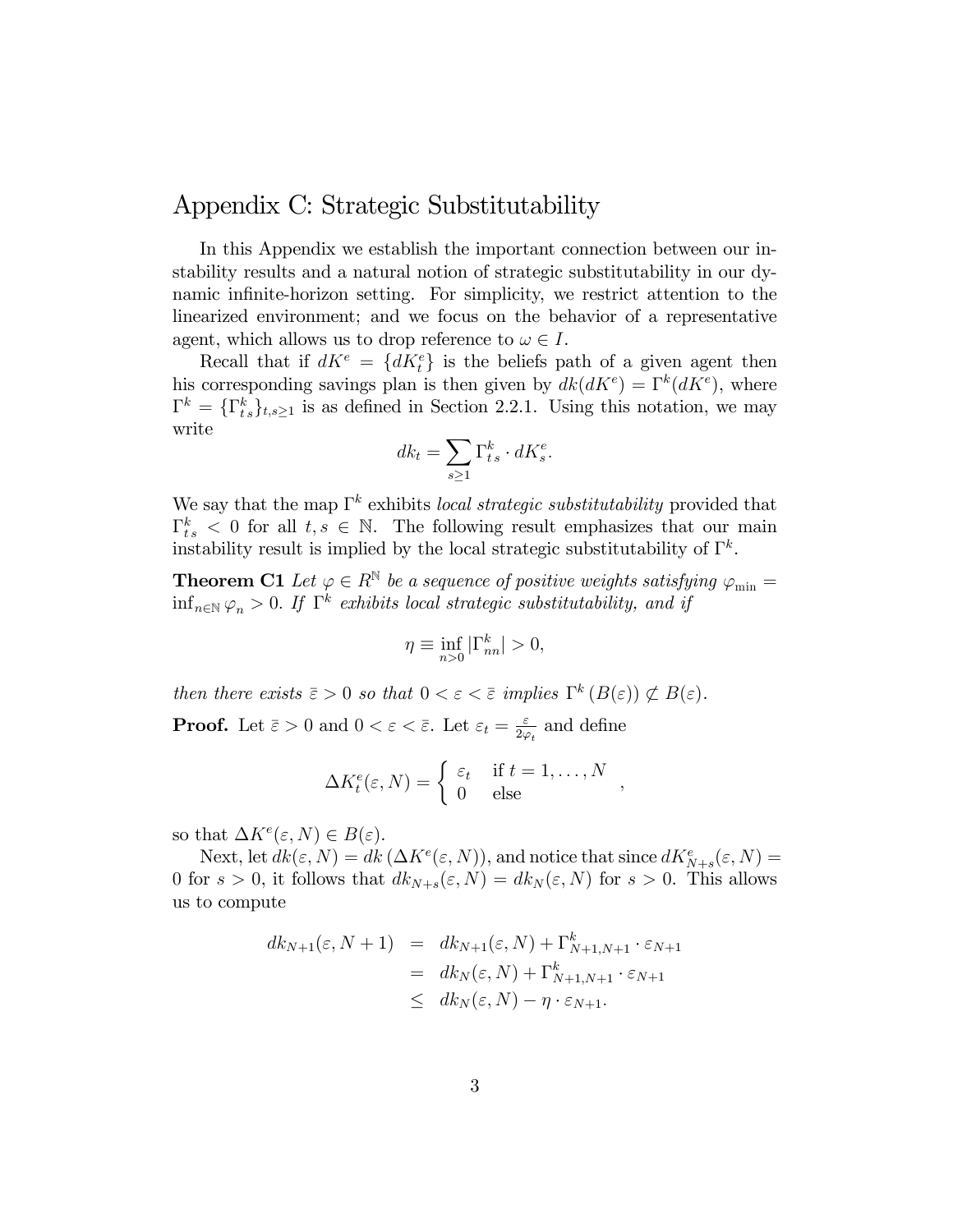Substituting in recursively and using  $dk_0(\varepsilon, N + 1) = 0$ , we have

$$
dk_{N+1}(\varepsilon, N+1) \le -\eta \sum_{m=1}^{N+1} \varepsilon_m.
$$

Now set  $s_N = \sum_{i=1}^N \varepsilon_i$ . We claim that for any  $\eta > 0$ , there is some N so that  $\eta s_N > 2\varepsilon_N$ . Indeed, if  $s_N$  diverges the result follows from the fact that

$$
2\varepsilon_N \leq \frac{\varepsilon}{\varphi_{\min}} < \infty;
$$

otherwise,  $\eta s_N$  is increasing and  $2\varepsilon_N \to 0$ . This shows

$$
||dk(\varepsilon, N+1)||_{\varphi} = \sup_{t \in \mathbb{N}} \varphi_t |dk_t(\varepsilon, N+1)| \geq \varphi_{N+1} |dk_{N+1}(\varepsilon, N+1)|
$$
  

$$
\geq \varphi_{N+1} \cdot \left( \eta \sum_{m=1}^{N+1} \varepsilon_m \right) = \varphi_{N+1} \cdot (\eta s_{N+1})
$$
  

$$
> \varphi_{N+1} \cdot (2\varepsilon_{N+1}) = \varepsilon,
$$

so that  $\Gamma^k(B(\varepsilon)) \not\subset B(\varepsilon)$ .

We note that by Corollary 1 of the main text,  $\Gamma^k$  exhibits local strategic substitutability. Since  $\inf_{n>0} |\Gamma_{nn}^k| = \xi(1-\beta) > 0$ , Theorem C1 yields Theorem 2 of the main text as a corollary. Also, Corollary 1 and Theorem C1 focus on the implications of local strategic substitutability precisely because our map  $\Gamma^k$  exhibits this characteristic; however, analogous results with analogous proofs hold for maps that exhibit local strategic complementarity.

## Appendix D: A Finite-horizon Model with Capital

Here we show that eductive stability can obtain in a finite horizon model with capital. To show this we examine a dynamic model with the shortest possible horizon: the two-period OLG model with capital.

Population is constant and normalized to one, and all markets are competitive. Let  $\omega_t$  be an agent born at time t. He is endowed with one unit of labor, which he supplies inelastically for real wage  $q_t$ . He then allocates his income between savings  $s(\omega_t) = k(\omega_t)$  and consumption  $c_1(\omega_t)$ . In period  $t + 1$ , this agent is now old: he rents his savings for net real return  $r_{t+1}$ ,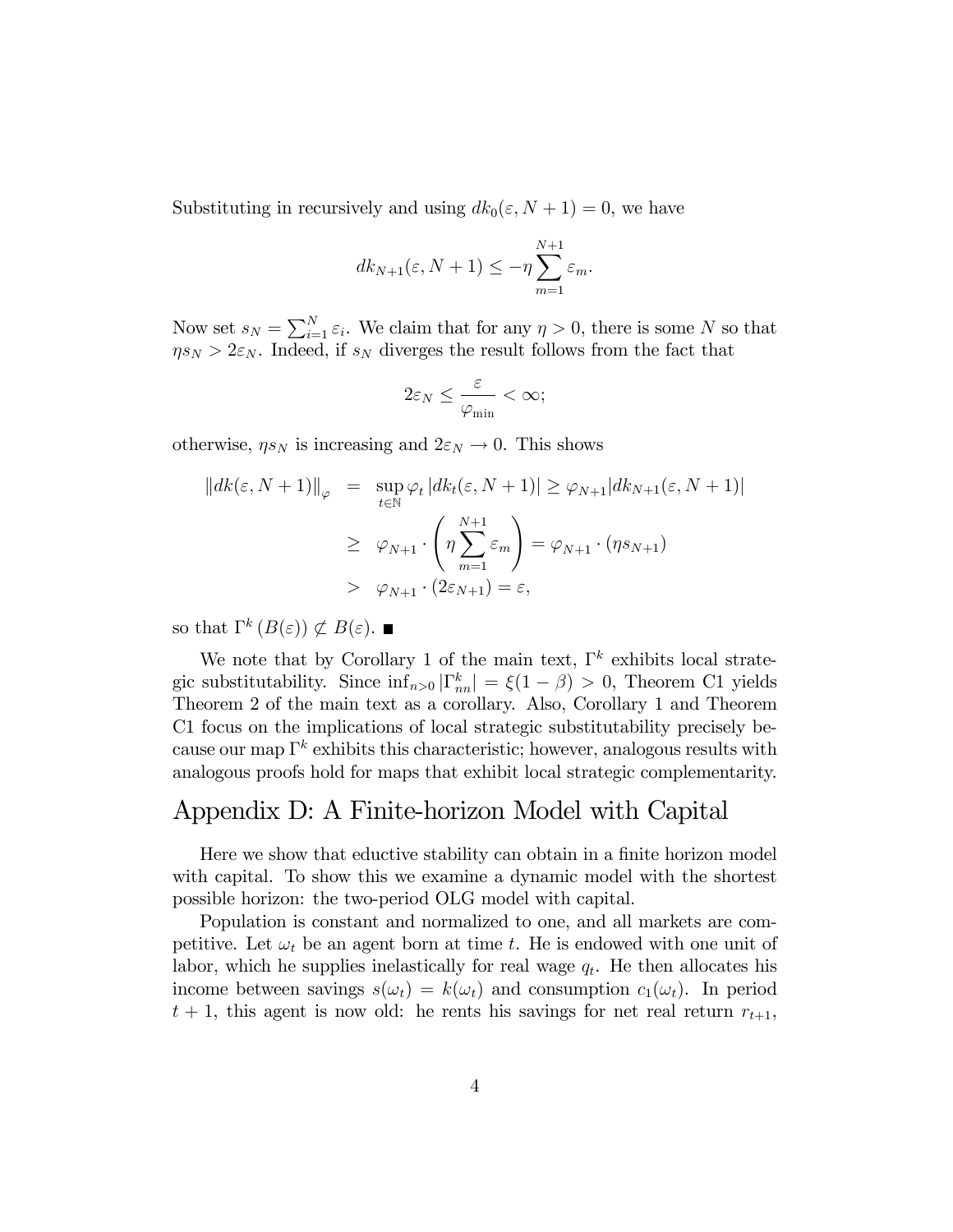consumes the gross return, plus his share of profits from ownership of firms, and dies. Thus agent  $\omega_t$  solves the following problem

$$
\max E(\omega_t) \{ u(c_1(\omega_t), c_2(\omega_t)) \}
$$
  
s.t. 
$$
c_1(\omega_t) + s(\omega_t) = q_t
$$

$$
c_2(\omega_t) = (1 + r_{t+1}^e(\omega_t))s(\omega_t) + \pi(\omega_t)
$$
(2)

Notice that when agent  $\omega_t$  makes his savings decision, he does not know the value of  $r_{t+1}$ . Below we assume constant returns to scale production so that  $\pi = 0.$ 

The agent  $\omega_t$ 's first-order condition is given by

$$
u_{c_1}(c_1(\omega_t), c_2(\omega_t)) = \beta(1 + r_{t+1}^e(\omega_t))u_{c_2}(c_1(\omega_t), c_2(\omega_t)).
$$
\n(3)

Equations (1)–(3) may be used to compute the savings decision of agent  $\omega_t$ based on current and expected future factor prices:

$$
s(\omega_t) = s(q_t, r_{t+1}^e(\omega_t)).
$$

Firms hire workers and rent capital in competitive factor markets, and employ constant returns to scale technology to manufacture goods:  $Y =$  $f(K, L)$ ; thus profits are zero and factors prices are given by the respective marginal products:  $q = f_L(K, 1) \equiv f_L(K)$  and  $r = f_K(K, 1) \equiv f_K(K)$ . Capital is inelastically supplied "in the morning" by the old and depreciation is zero: the capital accumulation equation is given accordingly by

$$
K_{t+1} = \int s(\omega_t) d\omega_t = \int s(q_t, r_{t+1}^e(\omega_t)) d\omega_t.
$$

Assuming agents know the relationship between real interest rates and marginal products, and so form expectations of aggregate capital instead of real interest rates, we have

$$
K_{t+1} = \int s\left(f_L(K_t), f_K(K_{t+1}^e(\omega_t))\right),\tag{4}
$$

where  $K_{t+1}^e(\omega_t)$  is agent  $\omega_t$ 's forecast of aggregate capital tomorrow. Equation (4) captures the dynamics of the economy: given aggregate capital today and forecasts of aggregate capital tomorrow, the actual value of aggregate capital tomorrow can be determined. It also highlights a key difference between